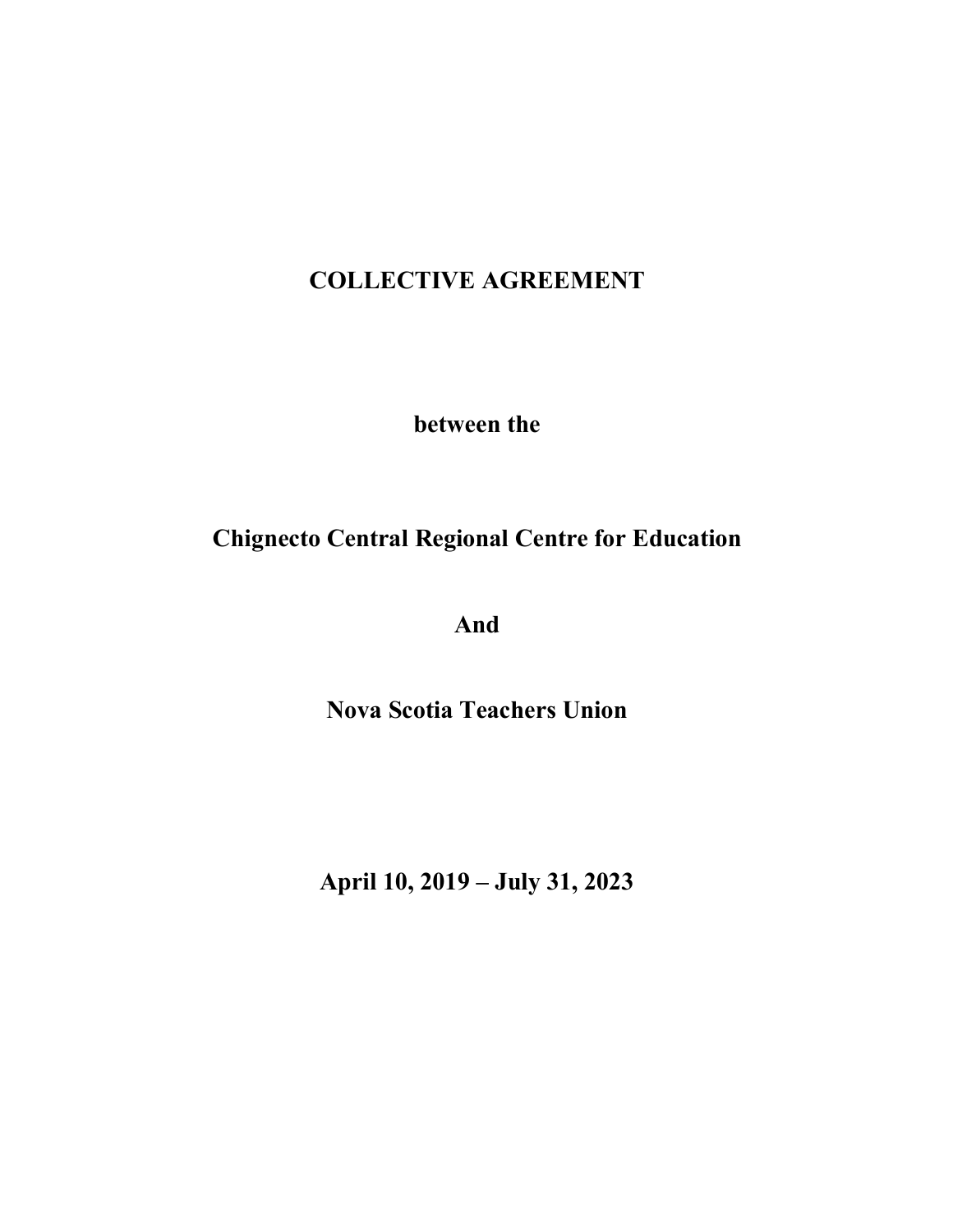THIS AGREEMENT made in triplicate this 10<sup>th</sup> day of April, 2019.

## **BETWEEN**

The CHIGNECTO CENTRAL REGIONAL CENTRE FOR EDUCATION, of the Province of Nova Scotia, hereinafter called the "CENTRE" Party of the first part

and

The NOVA SCOTIA TEACHERS UNION, a body corporate, pursuant to Chapter 109 of the Statutes of Nova Scotia, 1968, the Teaching Profession Act, hereinafter referred to as the "NSTU" Party of the second part

THIS AGREEMENT shall enure to the benefit of, and be binding upon, the parties hereto and their successors.

IN WITNESS WHEREOF the parties hereto have executed this Agreement as of the date and year first above written.

# SIGNED, SEALED AND DELIVERED

in the presence of:

TNESS

**VITNESS** 

WITNESS

Chignecto Central Regional Centre for Education

WITNESS

REGIONAL EXECUTIVE DIRECTOR OF EDUCATION

The Nova Scotia Teachers Union

PRESIDENT OF NSTU

Colchester-East Hants, Cumberland and Pictou Locals of the Nova Scotia Teachers Union

restore Caudle

**Colchester-East Hants** 

**Cumberland**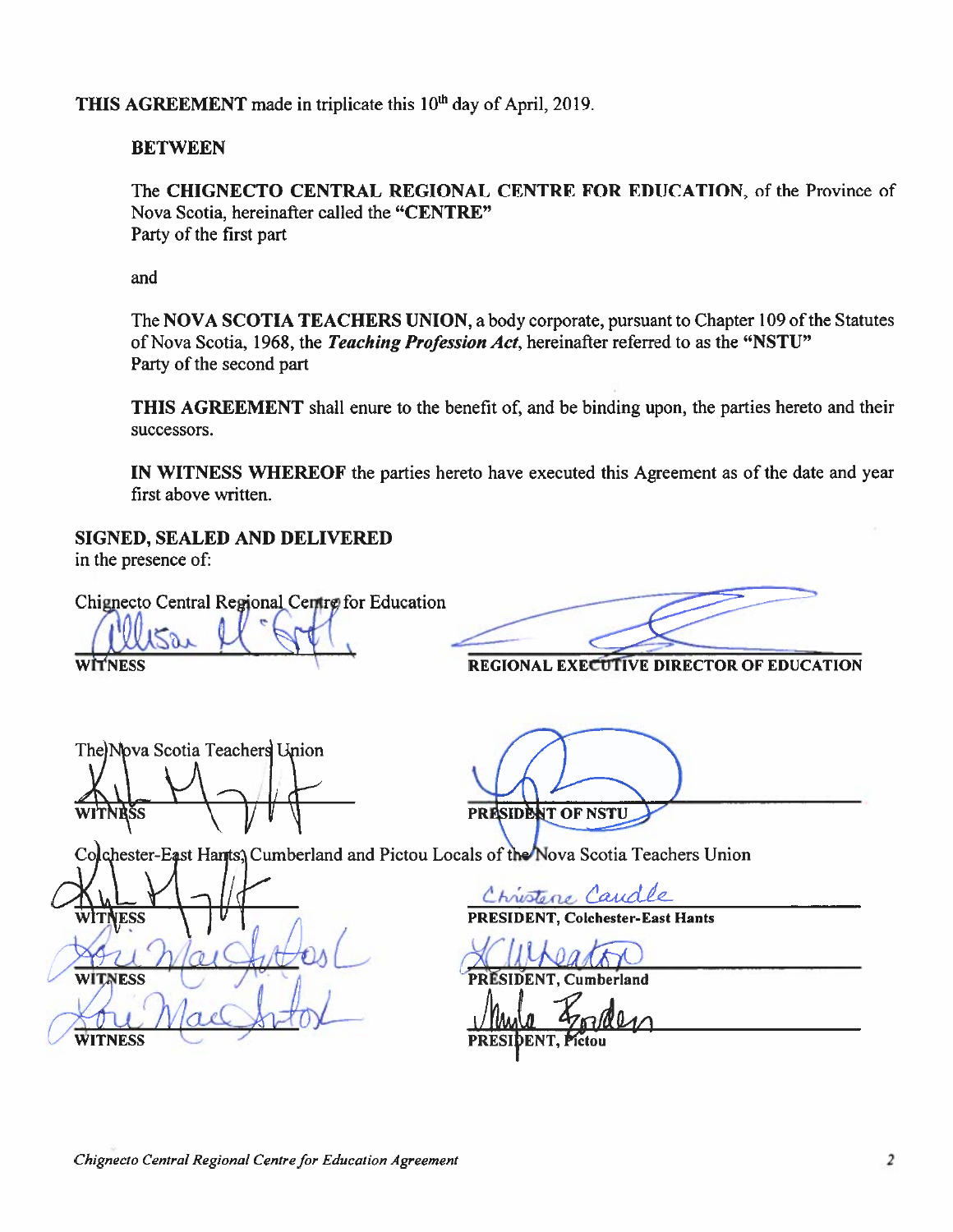| Article        | <b>Title</b> | Page |
|----------------|--------------|------|
| 1              |              |      |
| $\overline{2}$ |              |      |
| 3              |              |      |
| 4              |              |      |
| 5              |              |      |
| 6              |              |      |
| 7              |              |      |
| 8              |              |      |
| 9              |              |      |
| 10             |              |      |
| 11             |              |      |
| 12             |              |      |
| 13             |              |      |
| 14             |              |      |
| 15             |              |      |
| 16             |              |      |
| 17             |              |      |
| 18             |              |      |
| 19             |              |      |
| 20             |              |      |
| 21             |              |      |
| 22             |              |      |
| 23             |              |      |
| 24             |              |      |
| 25             |              |      |
| 26             |              |      |
| 27             |              |      |
| 28             |              |      |
| 29             |              |      |
| 30             |              |      |
| 31             |              |      |
| 32             |              |      |
| Appendix "A"   |              |      |
| Appendix "B"   |              |      |
| Appendix "C"   |              |      |
| Appendix "D"   |              |      |
| Appendix "E"   |              |      |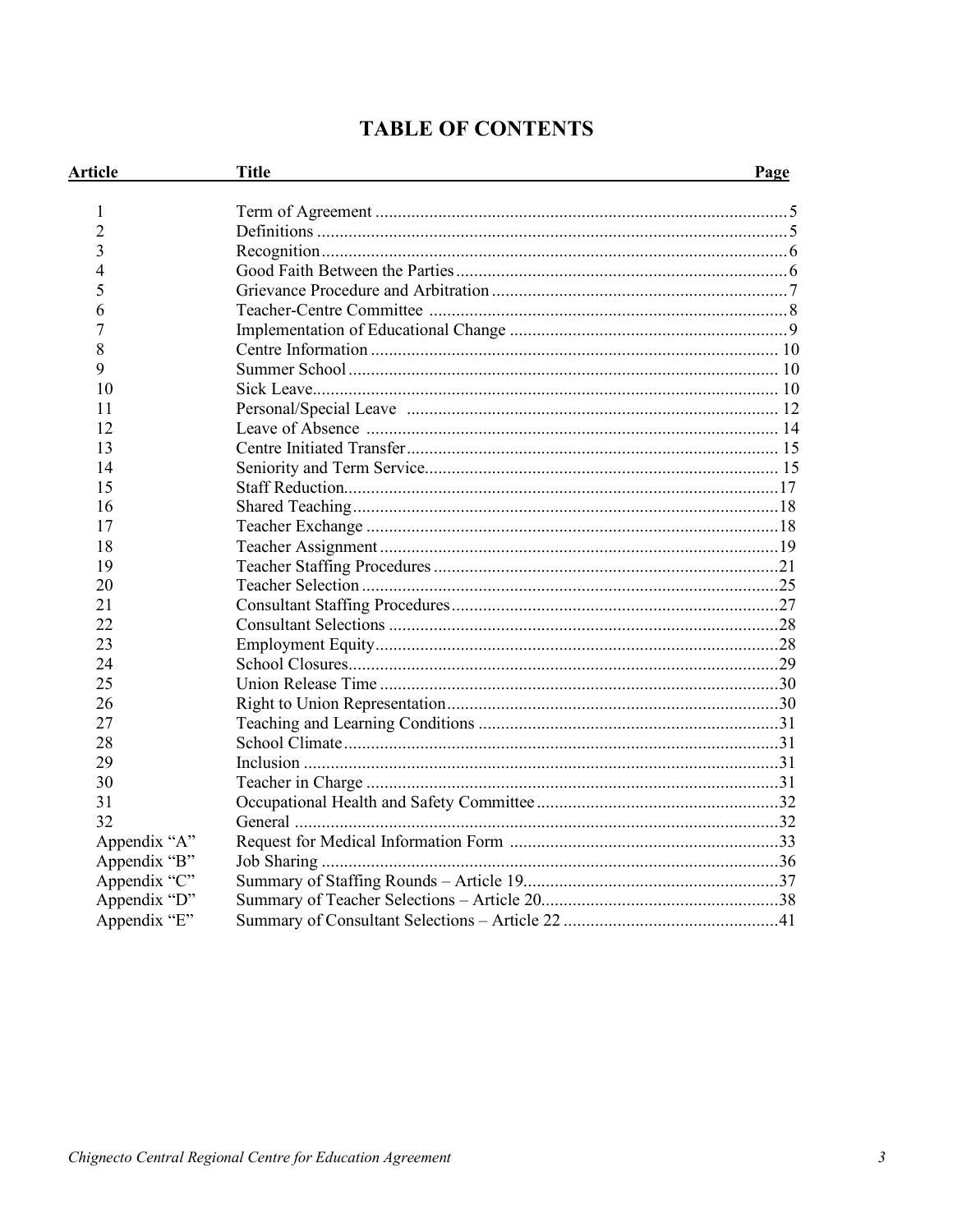# **TABLE OF CONTENTS - Alphabetical**

| <b>Article</b> | <b>Title</b> | Page |
|----------------|--------------|------|
|                |              |      |
| 8              |              |      |
| 13             |              |      |
| 22             |              |      |
| 21             |              |      |
| $\overline{2}$ |              |      |
| 23             |              |      |
| 32             |              |      |
| 4              |              |      |
| 5              |              |      |
| 7              |              |      |
| 29             |              |      |
| 12             |              |      |
| 31             |              |      |
| 11             |              |      |
| 3              |              |      |
| 26             |              |      |
| 28             |              |      |
| 24             |              |      |
| 14             |              |      |
| 16             |              |      |
| 10             |              |      |
| 15             |              |      |
| 9              |              |      |
| 18             |              |      |
| 6              |              |      |
| 17             |              |      |
| 30             |              |      |
| 20             |              |      |
| 19             |              |      |
| 27             |              |      |
| 1              |              |      |
| 25             |              |      |
| Appendix "A"   |              |      |
| Appendix "B"   |              |      |
| Appendix "C"   |              |      |
| Appendix "D"   |              |      |
| Appendix "E"   |              |      |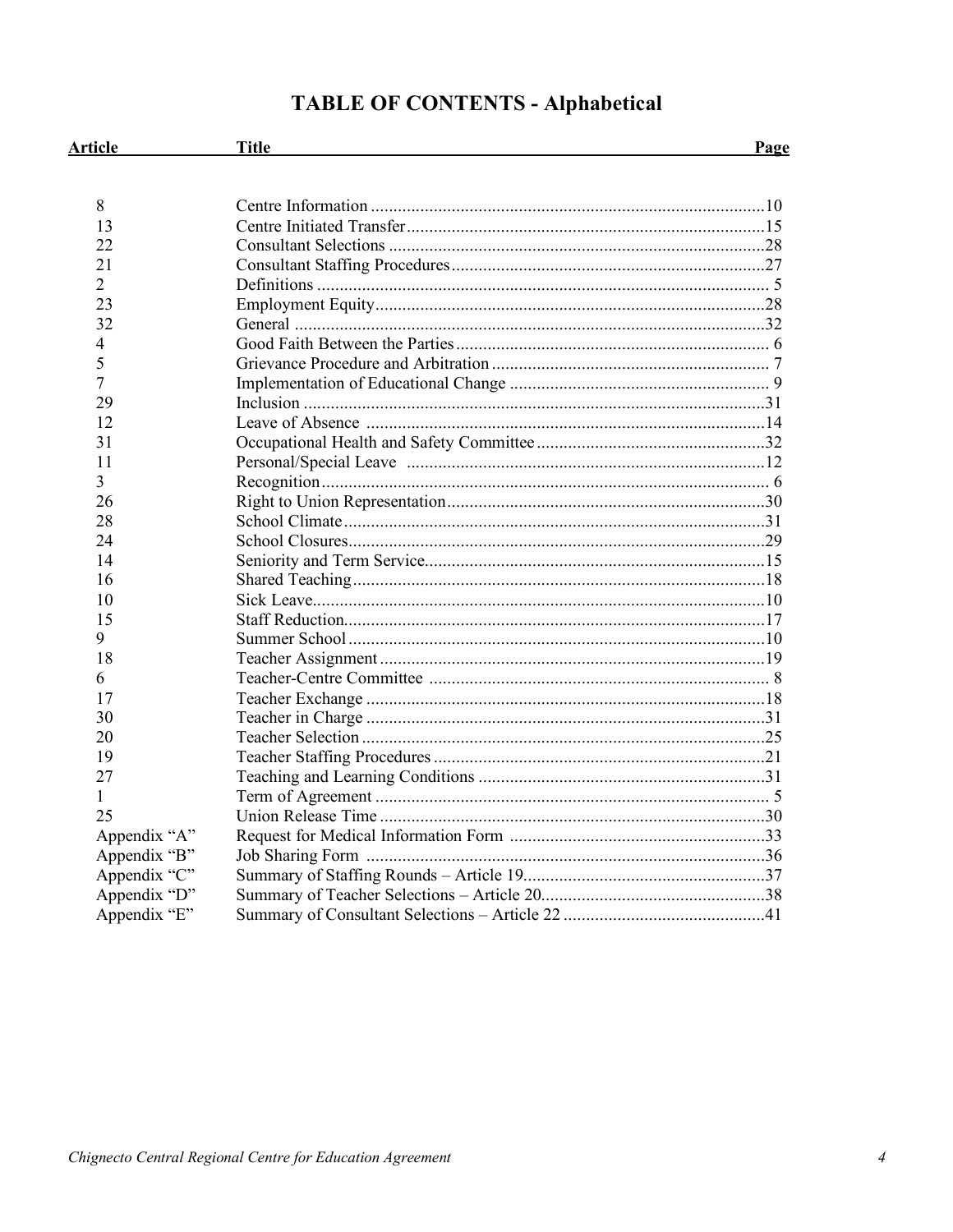## **ARTICLE 1 - TERM OF AGREEMENT**

- 1.01 The provisions of this Agreement shall be effective as the signing date of the  $10<sup>th</sup>$  day of April, 2019, and shall remain in full force and effective until the 31<sup>st</sup> day of July, 2023, or until a new Agreement is reached in accordance with the *Teachers' Collective Bargaining Act* for the Province of Nova Scotia, or this Agreement is amended by mutual consent of the two parties.
- 1.02 Either party to this Agreement may request the other party to negotiate a new Agreement, or to agree to an amendment to this Agreement, by giving written notice to the other party within the period of two (2) months before the next termination date of this Agreement.

## **ARTICLE 2 - DEFINITIONS**

- 2.01 "Abilities" means the demonstrated proficiency to effectively deal with teaching/administrative situations which are likely to arise.
- 2.02 An "acting administrative position" shall mean a position that results directly from the temporary absence from that position of the incumbent.
- 2.03 "Administrative Position" means a position for which a teacher receives an administrative allowance but does not include any position with greater supervisory responsibility than a department head.
- 2.04 "Administrative Unit" means all such school building(s) as are assigned from time to time to a Principal for purposes of administration.
- 2.05 "Centre" means the Chignecto Central Regional Centre for Education.
- 2.06 "Centre Service" or "Service with the Centre" generally is:
	- (a) Seniority in accordance with Article 14 for Probationary and Permanent teachers in accordance with Article 14; and
	- (b) Term service in accordance with Article 14 for term teachers who qualify. In the limited circumstances where Centre service is compared between a permanent (or probationary) teacher and a term teacher, the specific calculation is made by the Human Resources Department and includes the former term service (in accordance with Article 14) for the permanent and probationary teacher.
- 2.07 "Declaring Self Surplus" means where a surplus teacher is placed in a vacant position in the second round of staffing, they may choose to be declared surplus, effective at the end of the following school year, by providing notice in writing to the Director of Human Resources on or before December 15<sup>th</sup>. Failure to notify the Centre by December 15<sup>th</sup> nullifies this option.
- 2.08 "Director of Human Resources, or designate" means the Director of Human Resources for the Chignecto Central Regional Centre for Education.
- 2.09 "Experience" means work activities or other involvement relevant to the position being considered. Examples may include (depending on the relevance to the particular position) but are not limited to the following: with students at specific grade levels (clusters of grades); with students with specific diverse cultures; with specific diverse learners; providing leadership to other teachers including Union activity; committee work at the school, Centre or provincial level; a non-academic professional development component including those sponsored by the Union; education research; peer coaching; development of curriculum / instructional projects.
- *Chignecto Central Regional Centre for Education Agreement 5* 2.10 "NSTU-Chignecto Regional Representative Council" or "NSTU-CRRC" means an organizational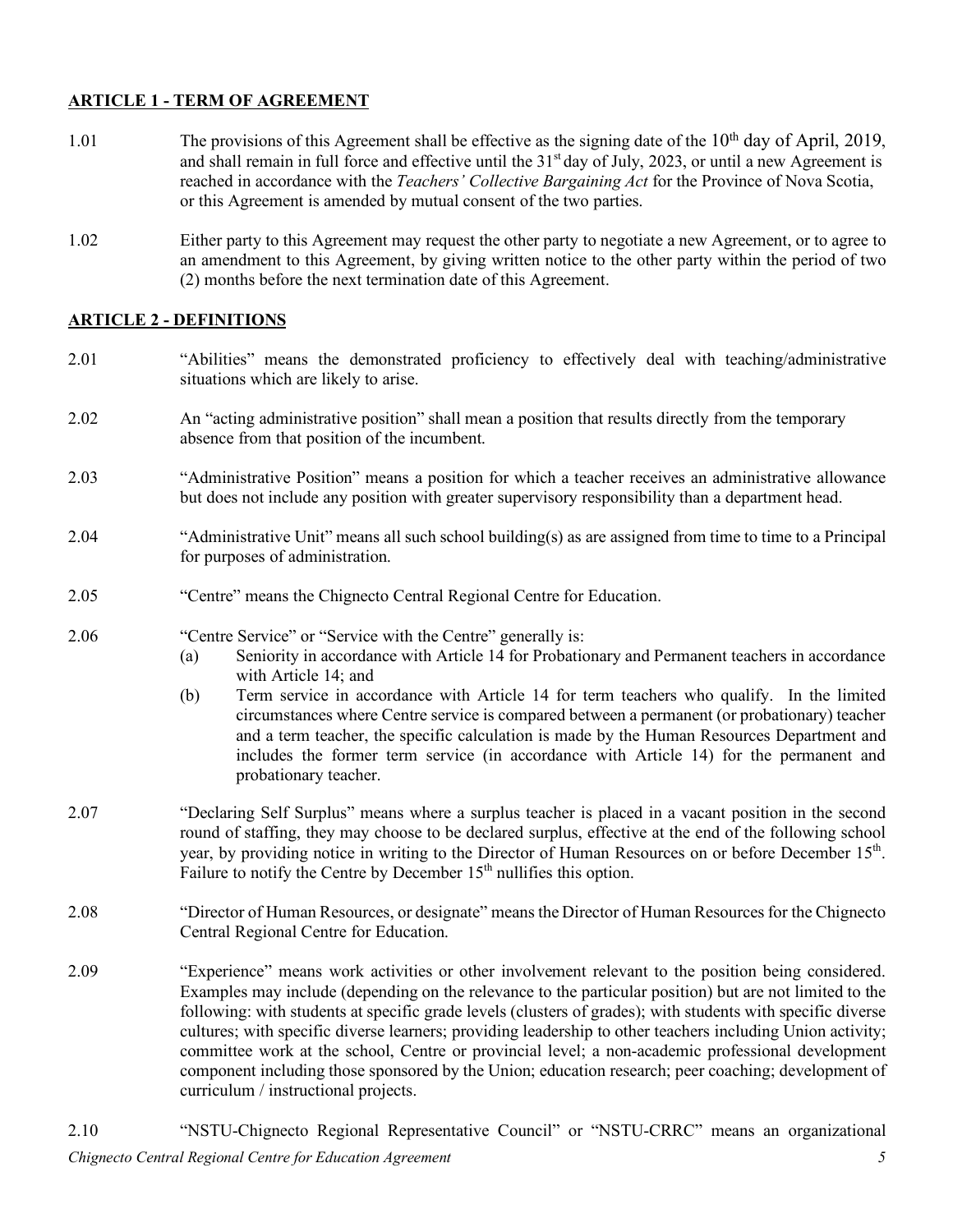structure of the NSTU which represents teachers within the geographical regions serviced by the Chignecto Central Regional Centre for Education.

- 2.11 "Part-time teacher" is a teacher employed by the Centre to teach for a specific number of days, or parts of days, per week or month throughout the school year, but fewer than the number of full days prescribed as making up the school year.
- 2.12 "Qualifications" means the attainment of credentials and/or training which is relevant to the position being considered. Examples of "qualifications" include teaching certificate, degree(s), major and minor areas of study, completed course(s) of study, such things as conferences, workshops, inservices, institutes provided they are academic in nature. Consideration of GPA shall be restricted to external applicants with no term service with the Centre for short-listing purposes only.
- 2.13 "Redundant teacher" means a surplus teacher who has been laid off for other than just cause and whose name has been placed on a list of laid-off teachers pursuant to the Staff Reduction Article under this Agreement.
- 2.14 "Regional Centre Initiated Transfer" means that in unusual circumstances, the Centre may be required to transfer a teacher from one school / location to another school */* location in accordance with Article 13.
- 2.15 "School Year" starts on August  $1<sup>st</sup>$  and ends on July  $31<sup>st</sup>$  in accordance with the definition in the *Education Act*.
- 2.16 "Surplus" or "Surplus teacher" means a permanent or probationary contract teacher whose position has been deemed to be in excess of the number of positions required by the Centre at their place of employment.
- 2.17 "Teacher Initiated Transfer" or "Voluntary Transfer" means a transfer of a teacher, including a surplus teacher, to a position in another school, where there is mutual agreement between the teacher and the Centre to move to a vacant or unfilled position.
- 2.18 "Unfilled Position" means a position for which there is an incumbent teacher.
- 2.19 "Union" means the Nova Scotia Teachers Union.
- 2.20 "Vacant Position" means a position for which there is no incumbent teacher.
- 2.21 References herein to the *Education Act* and/or the *Teachers' Collective Bargaining Act* and the Regulations made thereunder shall be deemed to include amendments from time to time to such *Acts* or the Regulations made thereunder.
- 2.22 Business days are any days for which the Centre's Central Office is open.

#### **ARTICLE 3 - RECOGNITION**

3.01 The Centre acknowledges and recognizes the Nova Scotia Teachers Union to be the sole bargaining agent for and on behalf of all teachers employed by the Centre.

## **ARTICLE 4 - GOOD FAITH BETWEEN THE PARTIES**

4.01 The Centre and the Union shall exercise their rights under this Professional Agreement fairly and reasonably, in good faith and without discrimination and in a manner consistent with the provisions of this Professional Agreement.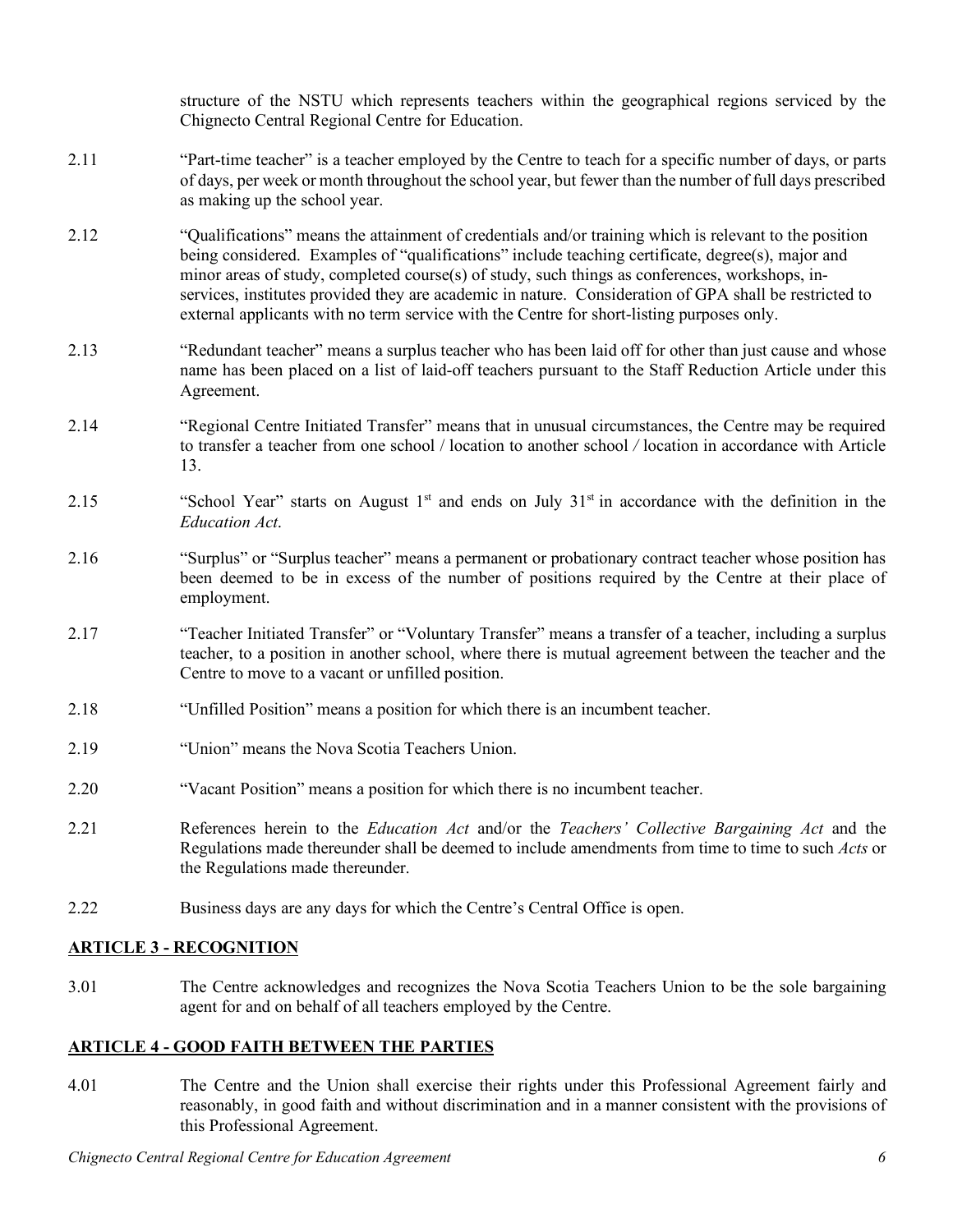# **ARTICLE 5 - GRIEVANCE PROCEDURE AND ARBITRATION**

| 5.01 | (a)<br>(b)                                                                                                                                                                                                                                                                                                                                                                                                                                                                                        | No later than June 30 <sup>th</sup> of each year the Chairperson of the NSTU-CRRC shall inform the Centre<br>in writing of the members and alternates of the Grievance Committee and of any change in the<br>membership thereof.<br>Notice to the Centre's Director of Human Resources shall be deemed to be notice to the Centre,<br>unless otherwise stated herein.                                                                                                                                                                                                                                             |  |  |
|------|---------------------------------------------------------------------------------------------------------------------------------------------------------------------------------------------------------------------------------------------------------------------------------------------------------------------------------------------------------------------------------------------------------------------------------------------------------------------------------------------------|-------------------------------------------------------------------------------------------------------------------------------------------------------------------------------------------------------------------------------------------------------------------------------------------------------------------------------------------------------------------------------------------------------------------------------------------------------------------------------------------------------------------------------------------------------------------------------------------------------------------|--|--|
| 5.02 |                                                                                                                                                                                                                                                                                                                                                                                                                                                                                                   | Where a teacher, the Union or the Centre has a dispute regarding the application, interpretation,<br>operation, or any alleged violation of this Agreement the dispute constitutes a grievance and shall be<br>processed according to the procedures set forth in this Article.                                                                                                                                                                                                                                                                                                                                   |  |  |
| 5.03 | Wherever practicable the person making the complaint should first attempt to resolve the matter<br>informally through discussions with the other persons involved.                                                                                                                                                                                                                                                                                                                                |                                                                                                                                                                                                                                                                                                                                                                                                                                                                                                                                                                                                                   |  |  |
| 5.04 | (a)                                                                                                                                                                                                                                                                                                                                                                                                                                                                                               | STEP ONE. After 5.03, the teacher(s) may submit a grievance to the applicable Human<br>Resources Manager and copied to the Chair of the Union Grievance Committee within twenty<br>(20) business days from the date at which the facts giving rise to the grievance were known or<br>ought reasonably to have been known. Such written grievance shall include the facts, according<br>to the grievor(s), the Article(s) of the Collective Agreement allegedly violated and the redress<br>sought.                                                                                                                |  |  |
|      | (b)                                                                                                                                                                                                                                                                                                                                                                                                                                                                                               | Unless both parties agree to proceed without a meeting, a representative from Human<br>Resources and the grievor(s) and his or her Union representative shall meet within ten $(10)$<br>business days of receipt of correspondence pursuant to Article 5.04 (a) in an endeavour to<br>resolve the dispute.                                                                                                                                                                                                                                                                                                        |  |  |
|      | (c)                                                                                                                                                                                                                                                                                                                                                                                                                                                                                               | The representative from Human Resources shall respond in writing to the written<br>grievance and copy the Grievance Committee within ten (10) business days of the<br>meeting pursuant to $5.04$ (b).                                                                                                                                                                                                                                                                                                                                                                                                             |  |  |
| 5.05 | (a)                                                                                                                                                                                                                                                                                                                                                                                                                                                                                               | STEP TWO. If the reply of Human Resources is not acceptable to the Grievor, the Grievance<br>Committee may within ten (10) business days of receipt of the response pursuant to 5.04 (c),<br>submit the grievance in writing to the Coordinator of Human Resources.                                                                                                                                                                                                                                                                                                                                               |  |  |
|      | (b)                                                                                                                                                                                                                                                                                                                                                                                                                                                                                               | The Coordinator of Human Resources shall meet with the Grievance Committee within fifteen<br>(15) business days of receipt of the notice pursuant to Article 5.05 (a) to discuss the grievance.<br>Where alternate and/or additional Centre representative(s) are attending, the Chair of the<br>Grievance Committee will be notified of such in advance. Where an Executive Staff Officer of<br>the Union is attending, the Coordinator of Human Resources will be notified. Within ten (10)<br>business days of the meeting, the HR Coordinator shall provide a written response to the<br>Grievance Committee. |  |  |
| 5.06 | STEP THREE. If the matter is not resolved at Step Two of the grievance process, the Union may, within<br>ten (10) business days following the receipt of the reply from the Coordinator of Human Resources,<br>provide notice to the Director of Human Resources, of their intention to refer the grievance to arbitration.                                                                                                                                                                       |                                                                                                                                                                                                                                                                                                                                                                                                                                                                                                                                                                                                                   |  |  |
| 5.07 | Either the Union Grievance Committee or the Centre may request that either or both of Steps One and<br>Two be held by meeting in person, if the nature of the grievance so warrants. Otherwise, the<br>Grievance may be processed in writing.                                                                                                                                                                                                                                                     |                                                                                                                                                                                                                                                                                                                                                                                                                                                                                                                                                                                                                   |  |  |
| 5.08 | Both parties agree that arbitration shall be by way of a single Arbitrator. Within ten (10) calendar days<br>of notice of arbitration, the parties shall exchange names and communicate in an effort to agree upon a<br>single Arbitrator. If the parties are unable to agree upon an Arbitrator within ten (10) calendar days of<br>notice of arbitration, either party shall be at liberty to apply to the Minister responsible for Labour who<br>shall make an appointment of such Arbitrator. |                                                                                                                                                                                                                                                                                                                                                                                                                                                                                                                                                                                                                   |  |  |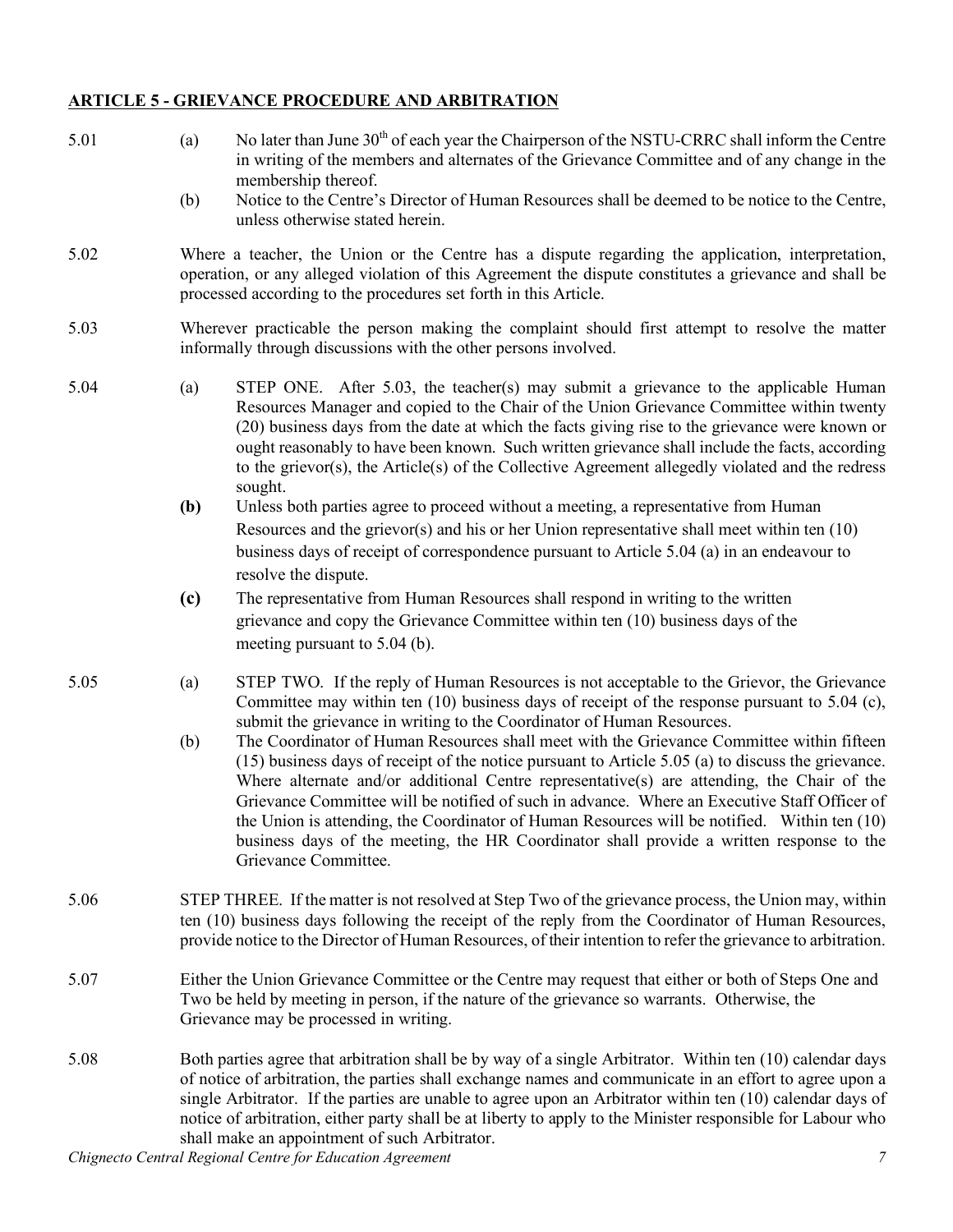- 5.09 The Arbitrator shall meet with both parties as soon as reasonably practical after their appointment, and in any event, not more than sixty (60) days following date of such appointment, unless both the Centre and the Union otherwise agree. The decision of such Arbitrator shall be final and binding upon the Centre, the Union and all members of the bargaining unit. The Arbitrator, once appointed shall hear the grievance and render a decision as expeditiously as possible, but in no event any later than one month from the date of the end of the arbitration hearing.
- 5.10 **(**a) Where the Union initiates a grievance, the Union shall be represented by the Union Grievance Committee and an Executive Staff Officer of the Union. The grievance shall begin at Step Two, within ten (10) business days of the effective knowledge of the facts, which gave rise to the alleged grievance.
	- (b) Where the Centre initiates a grievance, the Director of Human Resources shall submit the grievance in writing to the Union Grievance Committee, with a copy to the relevant NSTU Staff Officer, within ten (10) business days of the effective knowledge of the facts which gave rise to the alleged grievance. A meeting shall be arranged and held between the Centre and the Union Grievance Committee and an Executive Staff Officer of the Union within ten (10) business days of receipt of the grievance. If no satisfactory settlement is reached within fifteen (15) business days after that meeting, the grievance may be submitted to Arbitration pursuant to Article 5.08.
- 5.11 Any Step of the grievance procedure may be omitted with the written consent of both parties.
- 5.12 The Arbitrator shall not reach any decision inconsistent with the terms and conditions of this Agreement, nor alter, amend nor modify any of the provisions thereof.
- 5.13 Each party shall share equally in the costs, expenses and fees of the Arbitrator.
- 5.14 The time limits contained in this Article are mandatory and no arbitrator shall have the power to amend such time limits, nor proceed with a grievance with respect to which there has been a breach of the time limits. Failure by the Union to proceed to the next stage of the grievance procedure within the time limits specified shall constitute abandonment of the grievance. Where the Centre has failed to provide a reply within the time specified, such reply shall be deemed to be negative and have been made on the last day for such reply. Thereafter, the Union shall be required to proceed to the next Step within the stipulated time limit. The time limits contained in this Agreement may be extended by mutual agreement of the parties, but only if such extension and mutual agreement is forthwith confirmed in writing by the requesting party.

## **ARTICLE 6 – TEACHER-MANAGEMENT COMMITTEE**

- 6.01 The Centre and the Union shall have a Teacher-Management Committee.
- 6.02 The purpose of the Teacher-Management Committee ("Committee") is to foster good communication and effective working relationships between the parties. The Committee shall not have the authority to make decisions regarding the administration of the Agreement, nor can it usurp the normal functioning of the grievance or collective bargaining process between the parties.
- 
- 6.03 The Committee shall be composed of:
	- (a) four (4) representatives of the Union; and
	- (b) four (4) representatives of the Centre's management.
	- (c) Either party may invite a representative relating to an agenda item. This representative shall not form part of the Committee.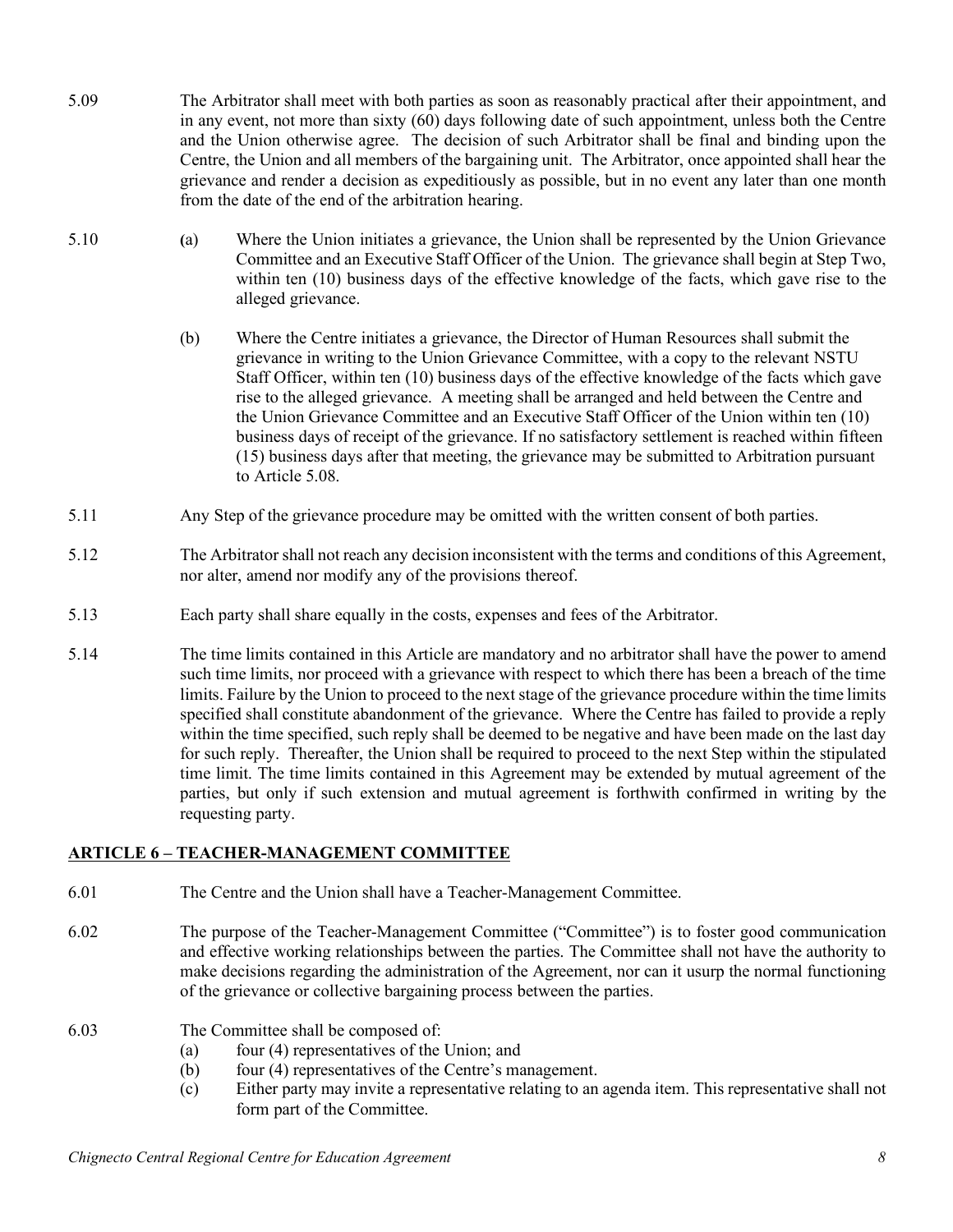- 6.04 (a) The Committee shall meet not less than three (3) times per year and may meet on such other dates and times as may be mutually agreed upon. Dates and places will also be mutually agreed upon. Any meeting which is scheduled may be cancelled or rescheduled by mutual agreement.
	- (b) Management will assign a regional office assistant who will be responsible for preparing and circulating the agenda and minutes.
	- (c) Any member of the Committee who wishes to have any particular matter discussed at any meeting of the Committee shall notify the Chairperson and Assistant at least five (5) business days before the date of the meeting to have the matter added to the agenda.
	- (d) The agenda will be exchanged by the parties for that meeting at least four (4) business days prior to the meeting but with the consent of the parties, any additional matter may be added to the agenda at the meeting.
	- (e) Draft minutes of each meeting shall be distributed within ten (10) business days after the meeting and approved at the following meeting.
	- (f) The Chairperson position will alternate between the Union and the Management representatives.

## **ARTICLE 7 - IMPLEMENTATION OF EDUCATIONAL CHANGE**

| 7.01 | For the purposes of this Agreement the term "Educational Change" shall refer to:<br>significant curriculum changes;<br>a.<br>significant new instructional strategies;<br>$\mathbf{b}$ .<br>significant additional teaching responsibilities outside the teacher's usual area of responsibility.<br>c.<br>significant technology changes;<br>$d_{\cdot}$<br>significant assessment, evaluation and/or reporting changes.<br>e.                                                           |  |  |  |
|------|------------------------------------------------------------------------------------------------------------------------------------------------------------------------------------------------------------------------------------------------------------------------------------------------------------------------------------------------------------------------------------------------------------------------------------------------------------------------------------------|--|--|--|
| 7.02 | The parties recognize the authority and responsibility of the Centre to implement Educational Change<br>and that such change is most effectively implemented through a consultative process with stakeholders,<br>including teachers.                                                                                                                                                                                                                                                    |  |  |  |
| 7.03 | When Educational Change is to be introduced by the Centre, except in extraordinary circumstances, the<br>Centre shall notify the Union in writing at least sixty (60) calendar days before the proposed introduction<br>of the Educational Change.                                                                                                                                                                                                                                       |  |  |  |
| 7.04 | When an Educational Change falls within the authority of the Centre, such change shall be referred to<br>the Teacher-Management Committee for consultation. Where Educational Change falls within the<br>authority of the Department of Education and Early Childhood Development, the Centre will consult<br>with the Teacher-Management Committee where reasonably possible.                                                                                                           |  |  |  |
| 7.05 | The Teacher-Management Committee may, either on its own or through a sub-committee, make timely<br>recommendations to the Centre to assist implementation of the Educational Change.                                                                                                                                                                                                                                                                                                     |  |  |  |
| 7.06 | The Teacher-Management Committee may consider and make recommendations which may include but<br>not be limited to:<br>strategies of and rationale for the implementation;<br>a.<br>time lines for implementation;<br>$\mathbf{b}$ .<br>in-service support;<br>c.<br>d.<br>in-service strategies;<br>recommendations for study leaves;<br>e.<br>f.<br>the identification of and supply of resource materials such as articles, texts and other related<br>educational books and readings; |  |  |  |

*Chignecto Central Regional Centre for Education Agreement 9*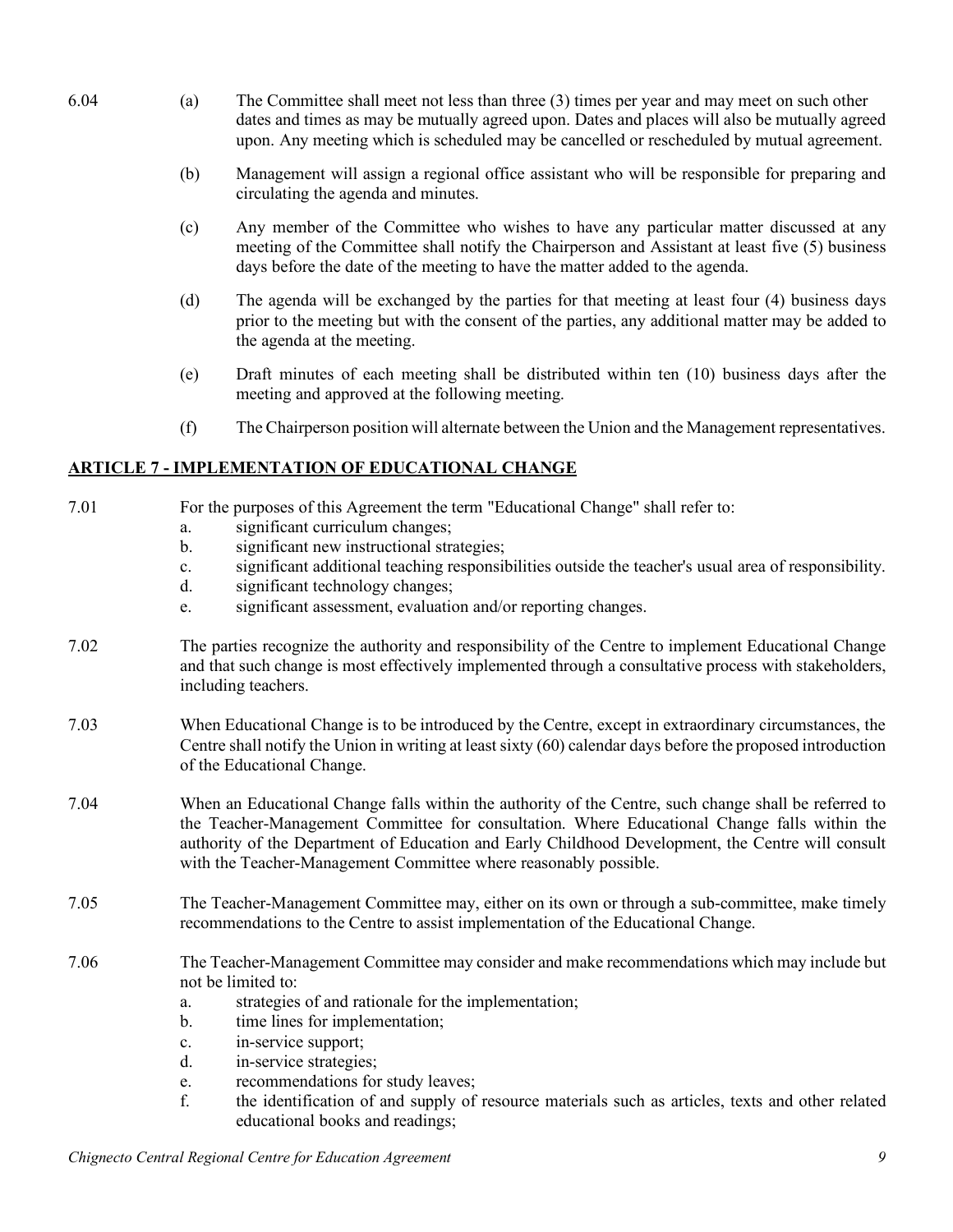- g. an evaluation schedule;
- h. a human resources listing;
- i. a listing of recommended courses to assist teachers in implementation which should be made available for a recommended number of teachers;
- j. the supply of instructional materials required;
- k. the provision and supply of facilities and special equipment needs and a support budget;
- l. financial planning for implementation.

## **ARTICLE 8 – REGIONAL CENTRE FOR EDUCATION INFORMATION**

- 8.01 The Centre shall supply the NSTU-CRRC with a copy of its approved budget after it has received all necessary approvals.
- 8.02 The Director of Human Resources or designate shall provide the NSTU-CRRC with a copy of the Policy Manual and the Procedures Manual including any updates made to these manuals as they become available.
- 8.03 The parties agree that the Centre, at least thirty (30) days prior to approving a new or amendments to existing Policy and/or Procedures (over which the Centre has control), shall forward to the NSTU-CRRC a draft of proposed changes in Centre Policy and/or Procedure. The NSTU-CRRC shall have the right to make representation for contractual implications with said Policy and/or Procedure to the Regional Executive Director of Education or designate.
- 8.04 The Centre shall provide the CRRC and REWC Chairs with an electronic copy of the Centre's web page listing all teachers granted voluntary transfer as per this Agreement after each round and before the next round until staffing is completed.

#### **ARTICLE 9 - SUMMER SCHOOL**

9.01 The salary for summer school teachers employed by the Centre shall be one hundred per cent (100%) of the daily rate specified in the *Teachers' Provincial Agreement*, but shall be pro-rated to the number of hours taught in proportion to the number of hours in a regular school day. The rate is based on the license and experience level of the teacher. Such rate shall be stated by the Centre at the time of the posting of the summer school positions.

## **ARTICLE 10 - SICK LEAVE**

- 10.01 (a) Every full-time teacher shall be entitled to twenty (20) days Sick Leave for each school year effective August 1<sup>st</sup> of each school year, which days shall be referred to as current Sick Leave during the year they were granted.
	- (b) A part-time teacher shall be entitled to sick leave, calculated according to the percentage that the number of actual teaching and claimable days of the part-time teacher is to the maximum number of teaching and claimable days in the school year. The amount so determined shall be rounded-off to the nearest whole number.
- 10.02 (a) In addition to current Sick Leave every teacher shall accumulate one hundred percent (100%) of their unused Sick Leave to a total of one hundred and ninety-five (195) days.
	- (b) Accumulated Sick Leave shall not begin to be used until the current year's Sick Leave, pursuant to 10.01 has been expended.
- 10.03 (a) A teacher who has been terminated from the Centre, for other than dismissal for just cause, shall be entitled to retain accumulated sick leave credits for three (3) years from date of termination, in the event such teacher returns to the employ of the Centre within such time frame.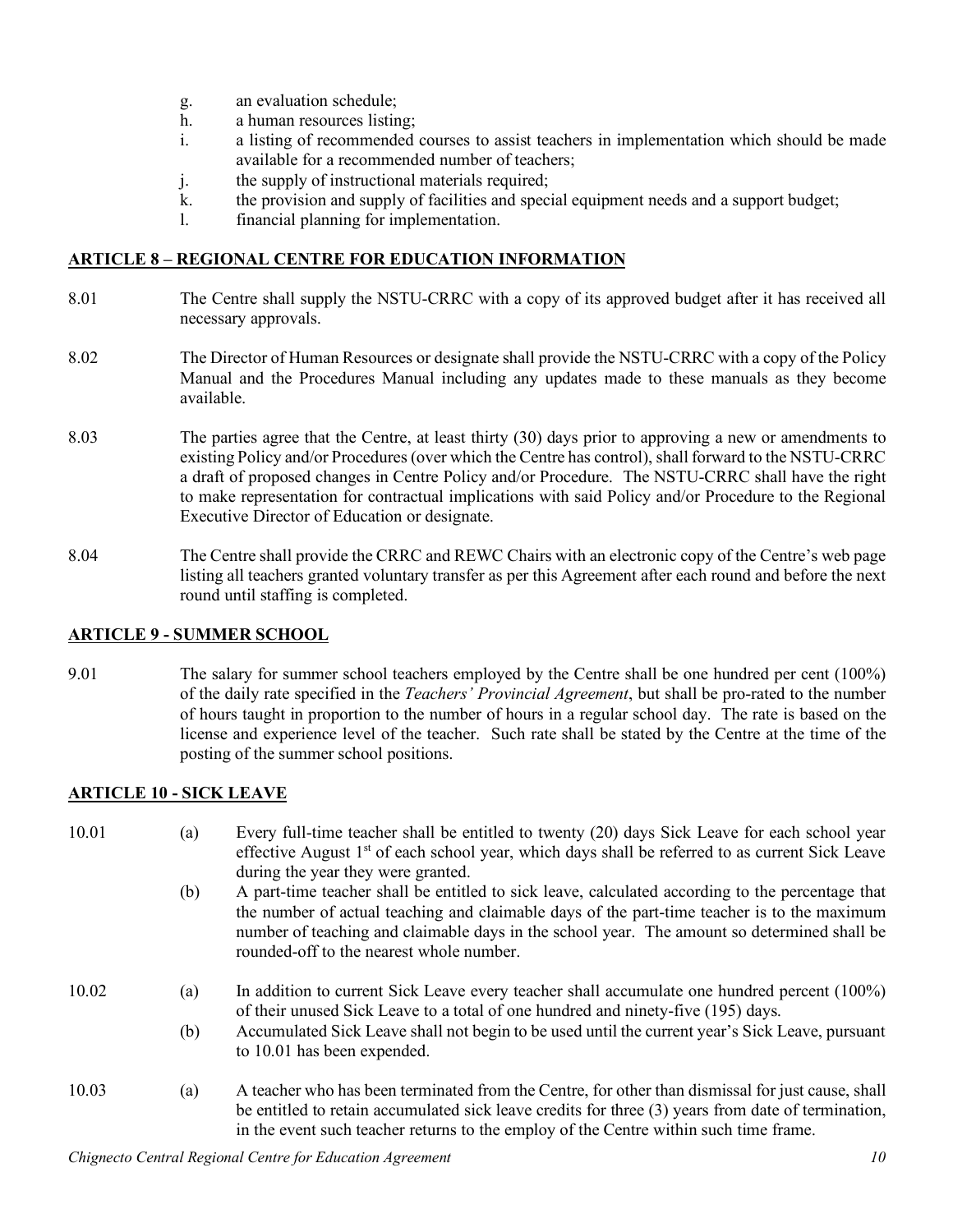- (b) A teacher hired from another Regional Centre for Education in the Province of Nova Scotia shall be entitled, upon receiving a permanent contract with the Centre, to carry forward accrued sick leave entitlement from such Regional Centre for Education, to a maximum of one hundred and ninety-five (195) days, provided such Regional Centre for Education, in its Collective Agreement, has a reciprocal provision entitling a teacher from Chignecto Central Regional Centre for Education to carry forward accrued sick leave.
- (c) It is the responsibility of the teacher to provide documentation from the preceding Regional Centre for Education verifying the teacher's accrued sick leave.
- 10.04 (a) Sick leave may be claimed by the teacher for purposes of obtaining medical, optical and/or dental treatment. Whenever possible, all such appointments shall be made outside of school hours.
	- (b) Where a teacher has a medical appointment booked and the school is closed on that day, and the appointment is also cancelled, the teacher will not be required to claim sick leave on that day.
- 10.05 The Centre shall inform each teacher in its employ, in writing by either hard copy or electronic paystub at the Centre's discretion, of the number of sick days as credited to such teacher.
- 10.06 (a) Teachers who are on sick leave and anticipate being absent for more than ten (10) working days shall endeavor to notify the Centre of the expected duration of the illness as early as possible and shall endeavor to give the Centre reasonable notice of the anticipated date of return to work.
	- (b) (i) The Centre may require proof of illness, injury or disability, including production of a medical certificate, signed by a licensed medical practitioner, which certificate shall describe the general nature of the illness, injury or disability, its relationship to the teacher's inability to work, the anticipated date of return to work. Such medical certificate shall only be produced by the teacher upon the specific request of the Centre.

(ii) Any request by a teacher for special accommodation as a consequence of medical illness, injury or disability, shall be supported by such medical information as the Centre shall reasonably require.

(iii) Where there are reasonable grounds of concern whether a teacher is fit to return to work, the Centre may require the production of sufficient medical information to establish fitness (which may include accommodation(s).

- (c) Except where the Centre has reasonable grounds to suspect there may be a mis-use of sick leave credits and has provided the employee with advance notice of the requirement to provide a certificate, the Centre shall not require production of a medical certificate unless the teacher has been absent or is expected to be absent for more than five (5) consecutive days. Teachers who do not provide the required medical certificate by the reasonable deadline provided may have their sick leave inactivated until such time as the certificate is satisfactorily completed and submitted (after a review of the individual circumstances). The Centre shall inform the Union prior to inactivating a teacher's sick leave.
- (d) Where the Centre is not satisfied with the medical certificate produced by the teacher, the Centre shall be entitled to require the teacher to be examined by a mutually agreed upon independent medical practitioner. In the event the Centre and the teacher are unable to agree upon such practitioner, the Registrar of the College of Physicians & Surgeons, or delegate, shall be empowered to make such selection. The cost of obtaining such independent medical opinion shall be at the Centre's time and expense.
- (e) Attached as Appendix "A" is the pre-approved short term sick leave medical certificate form for use by teachers pursuant to Article 10.06(b). With reasonable cause, the Centre may require a teacher to meet the complete requirements as set out in 10.06(b) in an amended medical form as provided by the Centre.
- (f) The Centre shall be responsible for the costs of any requested medical certificate provided by the teacher's own physician.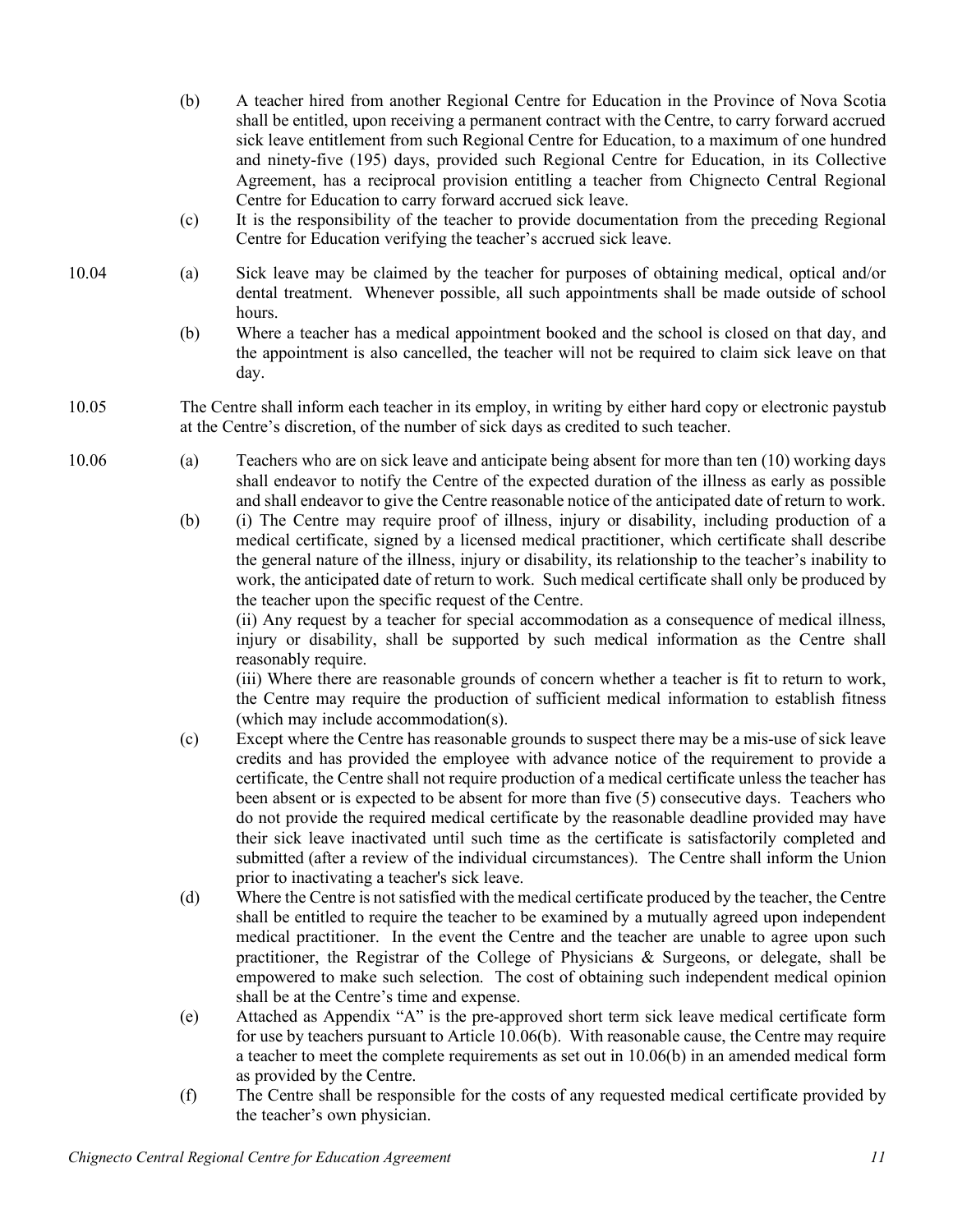#### **ARTICLE 11 - PERSONAL/SPECIAL LEAVE**

| 11.01 | (1)        | A teacher shall be entitled to a temporary leave, with pay, for a maximum of five (5) days per<br>school year for each death in a teacher's immediate family or the immediate family of their<br>spouse. For purposes of this Article, "spouse" means a teacher's partner to whom they are<br>legally married, or a teacher's common law partner (defined as people, who are not married,<br>living in a conjugal relationship that has lasted at least twelve (12) continuous months), or a<br>teacher's registered domestic partner.                                                     |
|-------|------------|--------------------------------------------------------------------------------------------------------------------------------------------------------------------------------------------------------------------------------------------------------------------------------------------------------------------------------------------------------------------------------------------------------------------------------------------------------------------------------------------------------------------------------------------------------------------------------------------|
|       | (b)        | A teacher may apply to the Director of Human of Resources, or designate, for additional unpaid<br>bereavement leave.                                                                                                                                                                                                                                                                                                                                                                                                                                                                       |
|       | (c)<br>(d) | Bereavement leave shall be taken immediately following the death.<br>Where the memorial service or interment for the immediate family pursuant to Article 11.01 is<br>not held immediately following the death, one (1) day of the leave may be taken on the date of<br>the memorial service or interment. Where said memorial service or interment occurs more than<br>350km from the teacher's residence, the teacher may apply for and shall be granted reasonable<br>travel time of up to two (2) additional days (depending on the circumstances) without loss of<br>pay or benefits. |
|       | (e)        | A teacher shall be granted one (1) day without loss of pay or benefits for each death of an aunt<br>or uncle in their immediate family and/or niece or nephew in their immediate family or that of<br>their spouse, to be used, at the discretion of the teacher:<br>the day immediately following the death;<br>(i)<br>the day of the funeral to attend the funeral; or<br>(ii)                                                                                                                                                                                                           |
|       |            | the day of the interment or memorial to attend the interment or memorial.<br>(iii)                                                                                                                                                                                                                                                                                                                                                                                                                                                                                                         |
|       |            | Where either (ii) or (iii) is elected by the teacher and the event is located in excess of:<br>200 km from the teacher's residence, the teacher may apply for and shall be granted<br>reasonable travel time of up to one (1) additional days (depending on the<br>circumstances) without loss of pay or benefits.<br>350 km from the teacher's residence, the teacher may apply for and shall be granted<br>reasonable travel time of up to two (2) additional days (depending on the<br>circumstances) without loss of pay or benefits.                                                  |
| 11.02 | (1)        | A teacher shall be entitled to serious illness leave for a maximum of ten (10) days per school<br>year, for a serious illness in the teacher's immediate family, or the immediate family of their<br>spouse. The teacher must be attending to the needs of the seriously ill person.                                                                                                                                                                                                                                                                                                       |
|       | (2)<br>(c) | The Centre reserves the right to require proof of illness.<br>A teacher may apply to the Director of Human Resources or designate, for additional unpaid<br>serious illness leave.                                                                                                                                                                                                                                                                                                                                                                                                         |
|       | (d)        | Where no other reasonable accommodation can be made, a teacher shall be granted up to five<br>(5) days without loss of pay for care and comfort measures attending to the illness, including<br>medical appointments not covered elsewhere in this Agreement, of a parent, step-parent, child,<br>stepchild, grandchild, or spouse, or a person for whom they have been declared a guardian.<br>The illness or attendance at the medical appointment must reasonably require an adult to be<br>present. Said leave shall be part of the ten (10) days contained in 11.02 (a).              |
| 11.03 | (a)        | Immediate family is defined as spouse, fiancé(e), child, parent, step-parent, grandparent,<br>grandchild, brother, sister, son-in-law, daughter-in-law, guardian, any legal dependents who<br>permanently reside in the teacher's household or such other dependents as are approved by the<br>Director of Human Resources or designate.                                                                                                                                                                                                                                                   |
|       | (b)        | For purposes of bereavement leave only, immediate family shall include brother-in-law and<br>sister-in-law.                                                                                                                                                                                                                                                                                                                                                                                                                                                                                |

*Chignecto Central Regional Centre for Education Agreement 12* 11.04 Up to five (5) days in total per year per teacher of special leave, without loss of pay and benefits: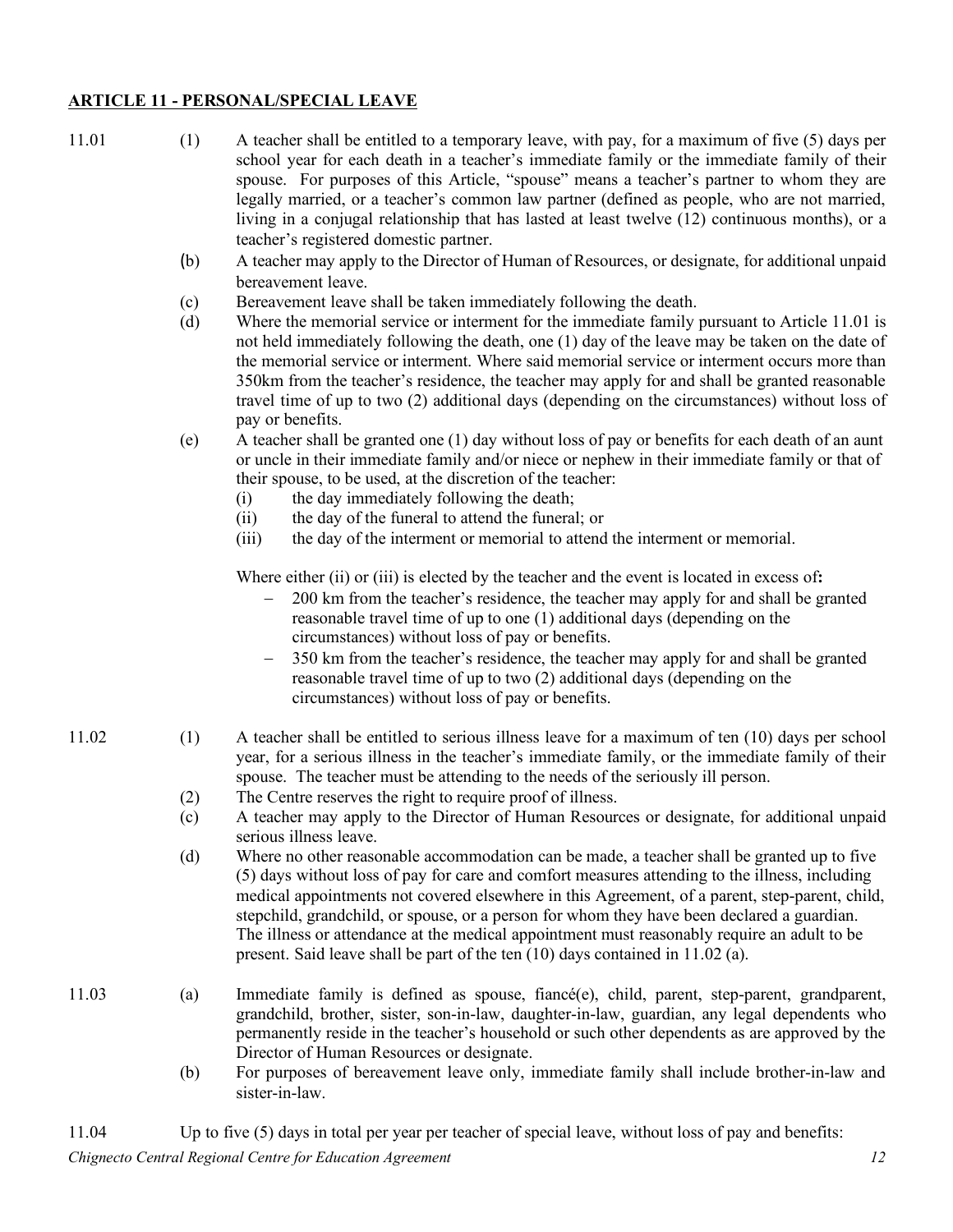- (a) Shall be available for:
	- (i) Acting as an executor of an estate for the specific day(s) required to fulfill such duties;
	- (ii) Recovery from a fire, flood or other natural disaster;
	- (iii) One (1) day per convocation of the teacher, the teacher's spouse or legal dependant (in addition to the day provided for under the Teachers' Provincial Agreement*)* where the teacher must travel during regular school hours in order to reasonably attend such convocation;
	- (iv) Emergency situations for which the teacher's presence has been requested by the Emergency Measures Organization;
	- (v) That portion of a single work day required to attend a funeral service as pallbearer;
	- (vi) Financial appointment or legal appointment that cannot be scheduled outside of the instructional day; and/or
	- (vii) Other urgent and imperative personal business that could not be attended to by someone else or on a day other than a teaching day provided the Director of Human Resources or designate has approved such leave in advance as meeting these requirements.
- (b) May be available for such other unique or special circumstances that are brought to the attention of the Director of Human Resources or designate and are considered at the discretion of the Director of Human Resources or designate and approved on a case by case basis.
- 11.05 Teachers may request of the Principal special leave without pay for up to two (2) days, for specified personal reasons, upon giving at least twenty-four (24) hours' notice to the Principal. If the Principal determines that such leave is for good reason and can be granted without creating operational disruption, such leave shall be authorized by the Principal on the Request to be Absent Form as approved by the Centre and forwarded to the Director of Human Resources. Requests for unpaid leave of absence for the funeral of a friend shall not be unreasonably denied.
- 11.06 Where a current staff member has died and the funeral service is scheduled to be held on a school day, provided the Principal can arrange to keep the school open and operational, staff designated by the Principal shall be permitted time off from work with pay, for actual attendance at the funeral.
- 11.07 The Centre may grant special leave without pay to a teacher when offering for election in a federal, provincial or municipal election subject to the following:
	- (a) the granting of such leave shall be at the request of the teacher and shall not be unreasonably withheld;
	- (b) all days granted shall be full;
	- (c) up to twenty (20) days for federal or provincial elections (of these days the first five (5) may be non-consecutive, the remainder shall be consecutive);
	- (d) up to five (5) days for municipal elections (all of these days shall be consecutive).
- 11.08 The Centre shall, upon application, grant two (2) days leave with salary, or other accommodation for practicing adherents of established Religious Faiths to participate in major holy days of their religion.
- 11.09 (a) For the purpose of Article 11.01 (Bereavement), 11.04 (Special Circumstances Leave), 11.05 (Special Leave Without Pay), "teachers" shall include substitute teachers who are employed at the highest rate of pay pursuant to Article 32.02 in the Teachers' Provincial Agreement.
	- (b) Where, in the opinion of the Director of Human Resources, circumstances warrant, a substitute teacher who is not yet employed at the highest rate of pay pursuant to Article 32.02 of the *Teachers' Provincial Agreement* may be granted a day or day(s) off without pay but which does not break the consecutive service for the purposes of Article 32.02 of the *Teachers' Provincial Agreement*.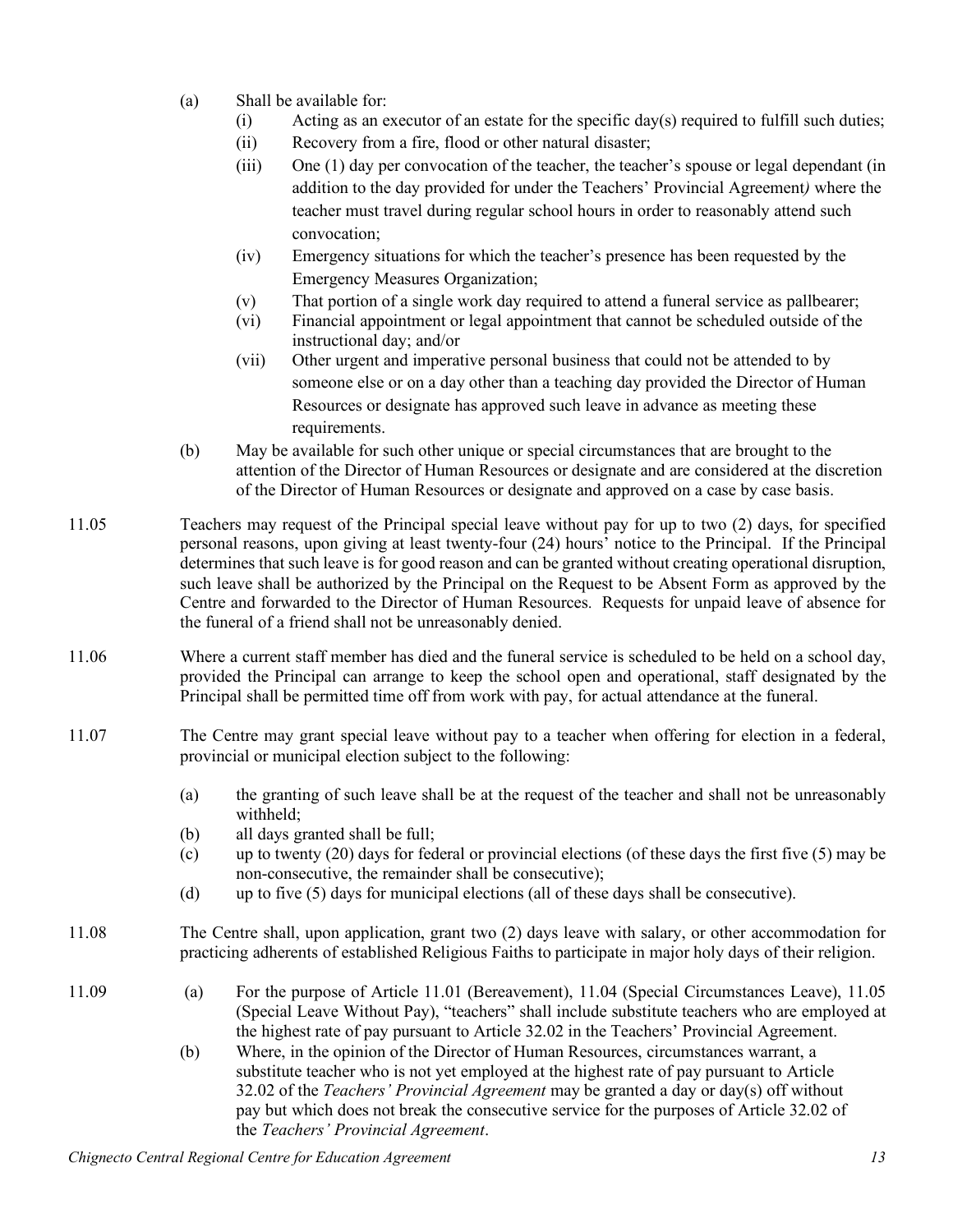11.10 A teacher on Centre business, including Professional Development, pursuant to Article 60 - Professional Development Fund of the *Teachers' Provincial Agreement*, who is unable to get to school because a public carrier changes its schedule due to unforeseen circumstances shall not be penalized. It shall be incumbent upon the teacher to produce documentation to support the claim.

## **ARTICLE 12 - LEAVE OF ABSENCE**

- 12.01 The Centre shall grant a one (1) year Leave of Absence without pay to a permanent contract teacher who applies for such leave.
- 12.02 When a Leave of Absence for a full school year is granted to a teacher, the teacher has until April  $15<sup>th</sup>$ of the year in which the application is made to rescind their request without the approval of the Centre, provided the position has not yet been posted.
- 12.03 (a) Upon completion of the authorized Leave of Absence pursuant to Article 12.01, a teacher may apply for additional, annual leave(s), to be granted at the sole discretion of the Director of Human Resources, or designate. Notwithstanding 12.08 the Director of Human Resources or designate may include as a condition prior to approving a discretionary leave that the teacher relinquish rights to their original position and be treated as surplus upon return.
	- (b) A teacher granted a Leave of Absence pursuant to Article 12.01 or 12.03 (a) shall return to work for at least three (3) consecutive years before being entitled to qualify again pursuant to Article 12.01 except in special circumstances where approved by the Director of Human Resources.
- 12.04 Applications in writing shall be submitted to the Director of Human Resources, or designate, on or before April 1<sup>st</sup> of the school year prior to the one in which the Leave of Absence is requested.
- 12.05 Seniority shall be as provided in Article 14. All benefits of a teacher on Leave of Absence shall be suspended during the Leave of Absence, but shall be reinstated when the teacher resumes teaching with the Centre.
- 12.06 A teacher on Leave of Absence shall confirm in writing to the Director of Human Resources, or designate, on or before April 1<sup>st</sup> of their intention to return to active teaching for the ensuing school year.
- 12.07 (a) The Centre may grant a Leave of Absence for less than one (1) year, provided such leave has the approval of the Director of Human Resources, or designate.
	- (b) Any such application shall be submitted at least forty-five (45) days prior to the date on which the Applicant wishes the leave to commence. Applications may be considered on shorter notice if extenuating circumstances exist.
- 12.08 Upon completion of authorized Leave of Absence, unless mutually agreed otherwise, the teacher shall return to their original position. The position of a teacher who fills the vacancy created by such Leave of Absence shall have their position likewise protected. In the event that the original position(s) no longer exists, the incumbent shall return to an assignment that the teacher would have received but for the Leave of Absence.
- 12.09 A teacher who becomes President of the NSTU shall be entitled to receive an unpaid Leave of Absence for the duration of their term as President.
- 12.10 Any teacher elected as a Member of Parliament or Member of the Legislative Assembly or elected as a Municipal Representative shall, upon request, be granted a Leave of Absence for the period of time so elected. Except where mutually agreed at an earlier date, for any absence greater than three (3) full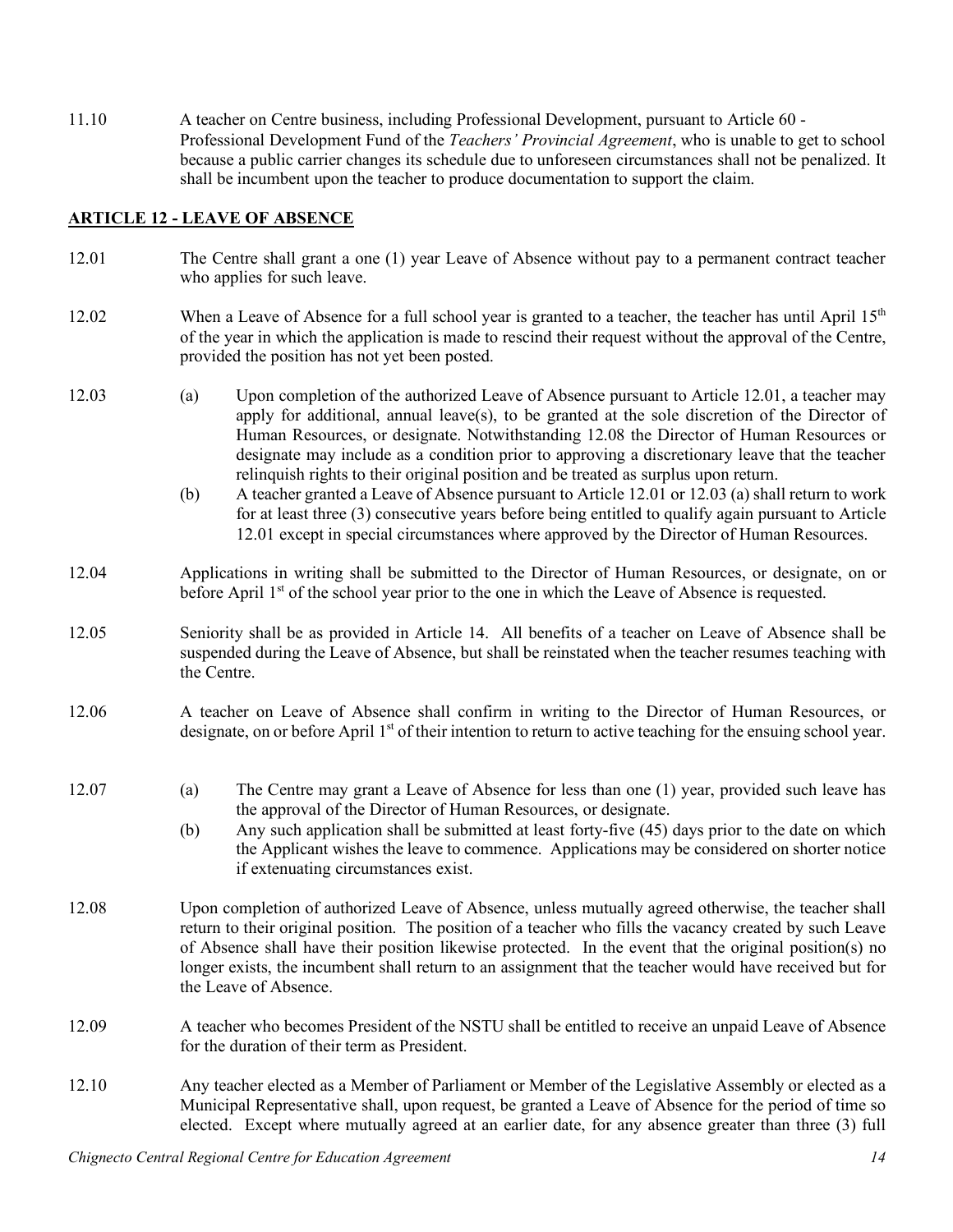school years the Director of Human Resources or designate may require that the teacher relinquish rights to their original position and be treated as surplus upon return.

## **ARTICLE 13 – REGIONAL CENTRE INITIATED TRANSFER**

- 13.01 The Centre, in unusual circumstances, may be required to transfer a teacher from one school/location to another school/location.
- 13.02 A Regional Centre Initiated Transfer may be made, (a) for exceptional personnel reasons related to staff, students or the community or (b) for operational reasons related to enrollment and programs.
- 13.03 A Regional Centre Initiated Transfer shall not become effective until after the Director of Human Resources or designate has discussed the Regional Centre Initiated Transfer with the teacher. The teacher may request a representative of the Union to be present during the discussion. If requested by the teacher, written reasons for the Regional Centre Initiated Transfer shall be provided.
- 13.04 To the extent reasonable in the circumstances, the Centre shall take under consideration geographic and other preferences of the teacher.
- 13.05 The Centre shall compensate said teacher for the extra travel (additional kilometers) for the duration of the transfer or a one year period, whichever is less.

## **ARTICLE 14 - SENIORITY AND TERM SERVICE**

- 14.01 A Seniority list and a Term Service list shall be established as follows:
	- (a) A seniority list showing the names and seniority status of all permanent and probationary contract teachers employed by the Centre shall be prepared by the Centre and after consultation with and approval by the NSTU-CRRC, a copy of the seniority list as finally approved shall be initialed by the Chairperson of the NSTU-CRRC or their designate and the Director of Corporate Services, or designate, and such list shall be conclusive evidence of the seniority of permanent and probationary contract teachers employed by the Centre. Said list shall be revised on or before October  $31<sup>st</sup>$  of each year. If the parties fail to reach agreement on the list, the matter shall be referred to arbitration. The revised list shall be posted in each school and a copy sent to the Chairperson of the NSTU-CRRC. On or before December 15<sup>th</sup> of each year, any teacher may challenge their position on the seniority list, as far back as the previously approved seniority list, by filing written notice of objection with the Centre and the Union. The parties to the agreement shall meet to resolve the matter. In the event the Centre and the Union are unable to reach agreement, the matter shall be referred to arbitration, or the Centre shall have the option to refer the matter to the Union for unilateral determination by the Union. After all such challenges have been settled, copies of the revised seniority list shall be deemed to be approved by both parties, until such time as a new seniority list is revised and approved.
	- (b) A Category One Term Service list showing the names and service of all teachers employed under a Term Contract issued pursuant to Article 33.01(i) of the *Teachers' Provincial Agreement*, shall be prepared by the Centre and after consultation with and approval by the NSTU-CRRC, a copy of the Category One Term Service list as finally approved shall be initialed by the Chairperson of the NSTU-CRRC or their designate and the Director of Human Services, or designate, and such list shall be conclusive evidence of the term service of said Term Contract teachers employed by the Centre. Said Category One Term Service list shall be revised and signed every year on or before March 31st.
	- (c) A Category Two Term Service list showing the names and service of all teachers employed under a Term Contract issued pursuant to Article 33 of the *Teachers' Provincial Agreement*, exclusive of those designated in 14.01 (b) above and those identified in Article 33.04 of the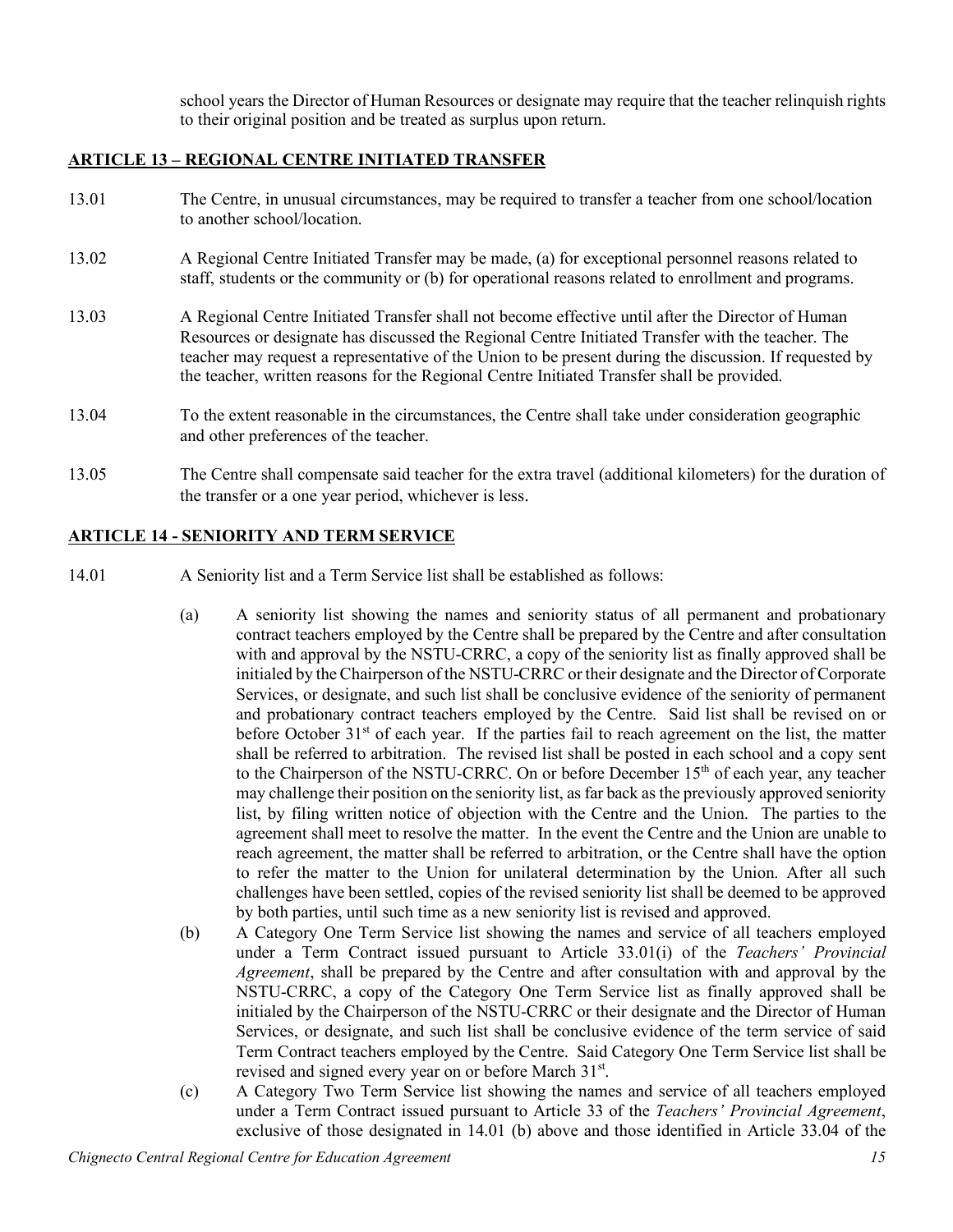*Teachers' Provincial Agreement*, shall be prepared by the Centre and after consultation with and approval by the NSTU-CRRC, a copy of the Category Two Term Service list as finally approved shall be initialed by the Chairperson of the NSTU-CRRC or their designate and the Director of Human Resources, or designate, and such list shall be conclusive evidence of the term service of said Term Contract teachers employed by the Centre. Said Category Two Term Service list shall be revised and signed every year on or before May 31<sup>st</sup>

- (d) Teachers shall be placed on the seniority list in accordance with date of hire, subject to Centre minutes and in accordance with the provisions of 14.02. In the event of a tie, the determining factors shall be, in order of priority:
	- i. first, length of total teaching service with the Centre and/or service recognized by the immediately preceding employing Centre replaced by the Chignecto Central Centre for Education;
	- ii. second, in accordance with their teaching certificate number, with the lower teacher certificate number being placed ahead of the other teacher having the same date of hire.
- 14.02 (a) Seniority shall denote the last consecutive period during which a teacher has in fact been employed on a permanent or probationary contract by the Centre.
	- (b) Term service, for purposes of calculating entitlement to seniority under 14.02 (a) for teachers on Term Contract shall mean consecutive service on a Term Contract, pro-rated to full-time equivalency. Consecutive service for the purpose of placement on the Term Service lists shall mean service where a teacher is employed by way of a Term Contract at any time during the current school year and where that teacher was employed at any time under a Term Contract in the preceding school year.
	- (c) Any change in legal structures of a Regional Centre for Education shall have no effect on the seniority or Term Service of a teacher who was in the employ of a Regional Centre for Education at the time of such change. The seniority or Term Service of any teacher so affected shall be the same as it would have been had such modification not taken place.
	- (d) Seniority shall continue to accumulate:
		- i. during a teacher's absence as described in Regulations under the *Education Act* or *Teachers' Provincial Agreement*;
		- ii. notwithstanding Article 12 Leave of Absence, during a leave of absence with or without pay;
		- iii. in all other cases for which a professional agreement between the NSTU and the Regional Centre for Education expressly provides.
	- (e) Seniority is lost and the teacher's name is removed from the list for any one of the following reasons:
		- i. resignation of the teacher, provided such action is not revoked by the teacher within fortyeight (48) hours;
		- ii. discharge of the teacher for cause, when such discharge remains uncontested or is confirmed by the Centre of Appeal;
		- iii. where a probationary contract teacher is terminated for unsatisfactory job performance or discharged for disciplinary reasons, either or both being unrelated to reasons of staff reduction;
		- iv. layoff of a teacher, without recall to a permanent or probationary contract position, for a period in excess of thirty (30) consecutive months.
	- (f) Generally, Term Service is lost and the teacher's name is removed from the term service list when the teacher is not employed under a term contract within a school year. However, a teacher who has been recommended for hire by their supervisor and who:
		- i. is in a substitute to term position which did not become a term;
		- ii. has applied for reasonable term positions in a school year and did not secure a term position; or
		- iii. has other exceptional circumstances, as approved by the Director of Human Resources or designate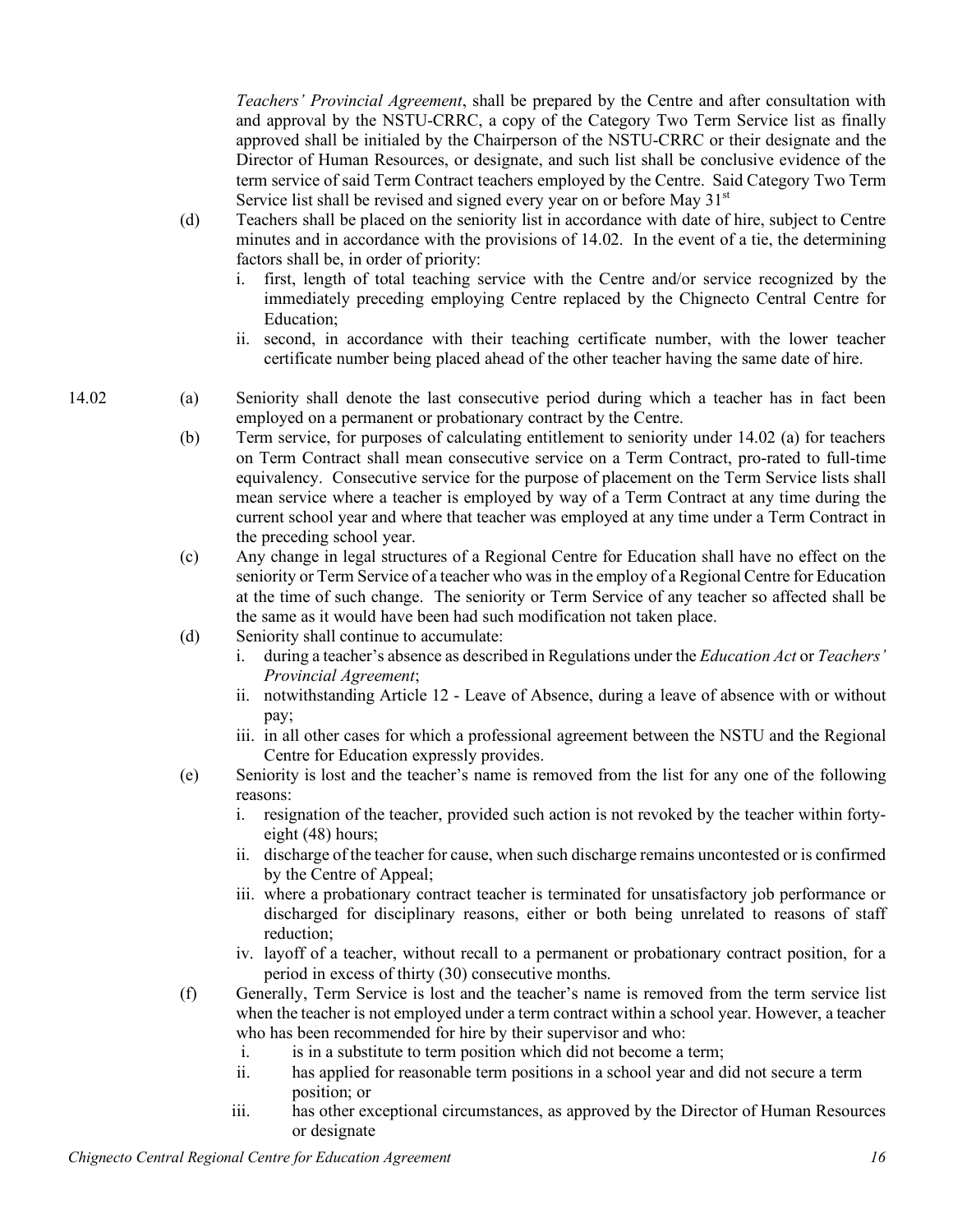shall have term days bridged (meaning deemed consecutive) where there is a break in term service for a maximum of one year.

## **ARTICLE 15 - STAFF REDUCTION**

15.01 Both parties recognize that job security should increase in proportion to length of service. Teachers shall be laid-off in reverse order of seniority in accordance with the following priority:

- (1) Firstly, term contract teachers;
- (2) Secondly, probationary contract teachers, in reverse order of seniority;
- (3) Permanent contract teachers, in reverse order of seniority;

provided the retained more senior teacher has, in the judgement of the Centre, the appropriate qualifications and experience for the work to be assigned.

15.02 When it is necessary to invoke staff reduction, the Centre shall first give priority, to the extent it considers practical, to natural attrition, including encouragement of full year unpaid leaves of absence.

- (1) Staff reductions shall not be invoked to release teachers liable to dismissal for cause.
- (2) Teachers directly affected by staff reduction policy shall be informed by the Centre as soon as a final decision is made.
- (3) The Centre shall provide an appropriate letter of reference for any laid-off teacher whose contract is not renewed because of staff reduction.
- (4) The Centre shall maintain a Re-employment List of all laid-off teachers formerly employed in the system who remain unemployed because of staff reduction. It shall be the duty of the teacher to advise the Centre of all changes in address. Failure to do so shall constitute a waiver on the part of the teacher for the opportunity to be recalled, during the time the address is inaccurate.
- (5) A teacher on the Re-employment List shall notify the Centre on or before February  $1<sup>st</sup>$  that they wish to remain on said List. Upon failure to do so, the name of such teacher shall be automatically removed from the List.
- (6) Upon the Centre being satisfied that a teacher on the Re-employment List is employed as a teacher on a full year contract with another Regional Centre for Education in a vacant position, the name of such teacher shall be automatically removed from the List.
- (7) Positioning of a teacher on the Re-employment List shall be based on the seniority of the teacher at the time of staff reduction.
- (h) Provided they are qualified in the opinion of the Centre to fill the position, teachers on the Reemployment List, according to their position on the List, shall be given first opportunity to fill positions that subsequently become vacant or unfilled within the system under the jurisdiction of the Centre.
- (i) Where there is agreement with the laid-off teacher, such teacher may have their name placed on the substitute list and the Centre shall endeavor to give such teacher priority opportunities for substitute work, provided such teacher is, in the judgement of the Centre, qualified to fill such substitute position. For purposes of such work, the laid-off teacher shall be deemed to be a substitute only.
- (j) A teacher's name shall be removed from the Re-employment List when the teacher loses seniority as per Article 14.02 (e).
- 15.03 (1) Where a staff reduction must occur within the Region, the teacher to be laid-off and declared redundant shall be the least senior.
	- (2) If a teacher is deemed necessary to maintain a program or an administrative position, the next teacher, in accordance with the seniority list, shall be laid-off and deemed redundant.
	- (3) If a laid-off teacher has been replaced by a teacher deemed necessary to maintain a program or administrative position, and such laid-off teacher undertakes additional training and has, in the judgement of the Centre, become qualified for such position, then the laid-off teacher shall be entitled to replace the teacher deemed necessary.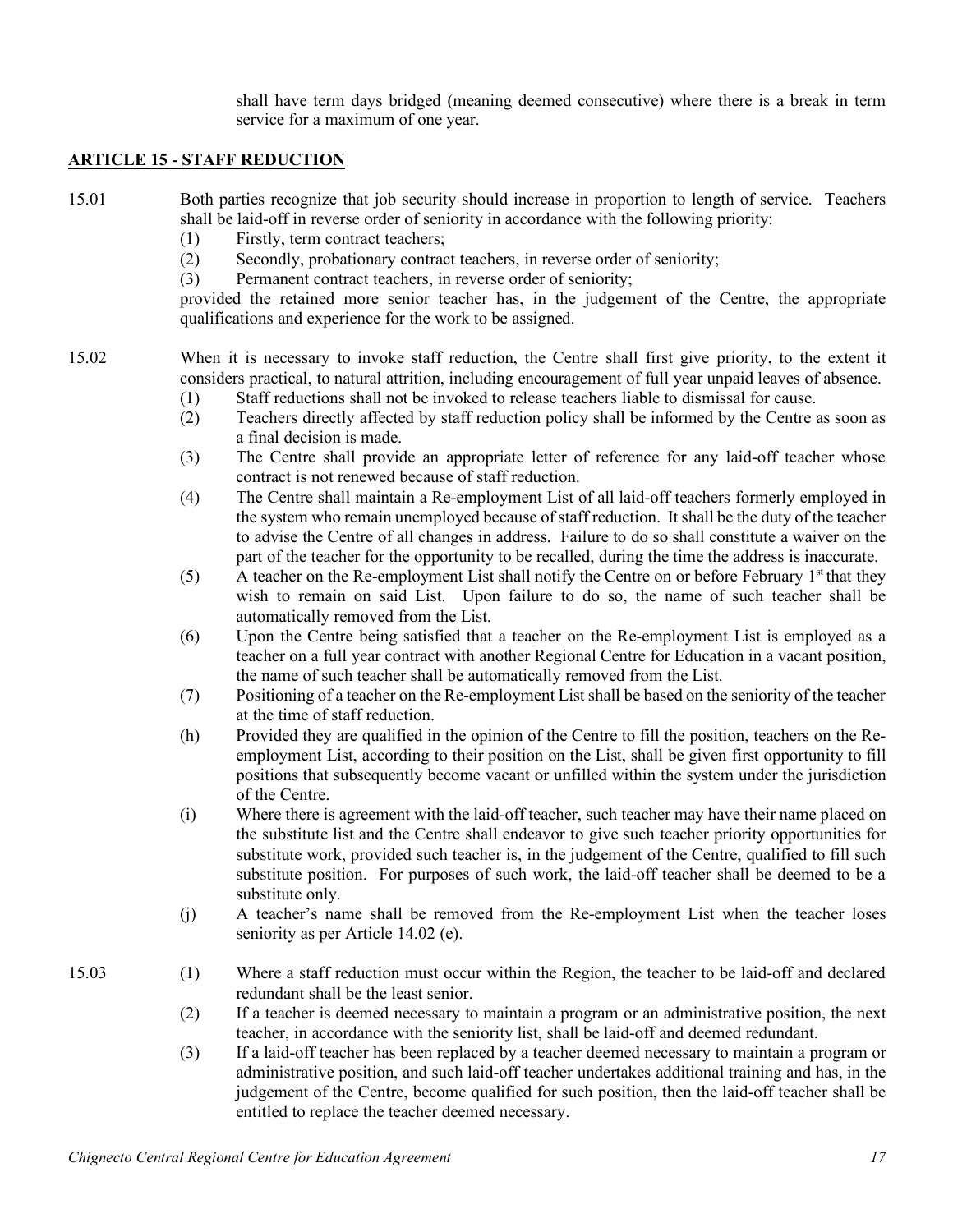#### **ARTICLE 16 - SHARED TEACHING**

16.01 A shared teaching position is one which requires the services of a full-time teacher but which is shared between two (2) persons who share the performance and the discharge of the responsibilities of that position on a part-time basis. To be eligible to participate in a shared-teaching position at least one teacher must hold a permanent contract. 16.02 Application to the Centre shall be submitted before April 1<sup>st</sup> on a form as is jointly approved by the Centre and the Union from time to time (enclosed as Appendix B) and shall include: (a) the proposed teaching schedule; (b) the approval of the school Principal; (c) the approval of the Family of Schools Supervisor. 16.03 Approval for entry into a shared teaching arrangement is at the discretion of the Centre. To continue a shared teaching arrangement beyond a one (1) year period, re-application is required. 16.04 The job sharing agreement is temporary in nature. The teachers participating in the job share arrangement retain their existing contractual status both during the job share and upon its termination. 16.05 Sharing teachers shall receive pro-rated salary for days taught or claimed in accordance with the approved provincial salary scale. Salary payments shall be made on a regular basis for the entire school year on the same schedule as for full-time teachers. 16.06 Permanent contract teachers who are in shared teaching positions shall be provided the opportunity to return to their originating school/administrative unit in accordance with the rights and procedures described in Article 12.08, which shall apply in similar manner. 16.07 (a) When in-service or parent visitation sessions are held, only the teacher who is regularly scheduled for duty must attend and only that teacher shall be paid. The other teacher is strongly encouraged by both the Centre and the Union to attend. (b) Notwithstanding 16.07 (a), when specifically required by the Principal, both sharing teachers shall attend specific staff meetings and other school scheduled activities, including in-service or parent visitation sessions, at no extra cost to the Centre. The Principal shall exercise this right reasonably and fairly. 16.08 Teachers involved in a shared teaching arrangement are required to maintain close communication with each other and to carry out the necessary team planning that is required to achieve effective classroom instruction. 16.09 In the event that one team member is not available to teach their students, the other team member is the preferred substitute. Such substitute shall receive substitute pay in addition to their annual rate of salary as described in this Article, unless the sharing teachers mutually agree to exchange day(s). 16.10 Notwithstanding Article 16.09, in the event that one of the sharing partners is not a permanent contract teacher, that non-permanent contract teacher may apply for additional teaching position(s) and shall be considered for such additional teaching position(s) provided there is no conflict with the job share assignment. Unavailability for substitute work for the permanent contract teacher in the job share resulting from the acceptance by the non-permanent contract teacher of additional teaching position(s) shall not be considered a conflict.

# **ARTICLE 17 - TEACHER EXCHANGE**

*Chignecto Central Regional Centre for Education Agreement 18* 17.01 Exchange of teachers amongst schools will be encouraged by the Centre. Any teacher desiring an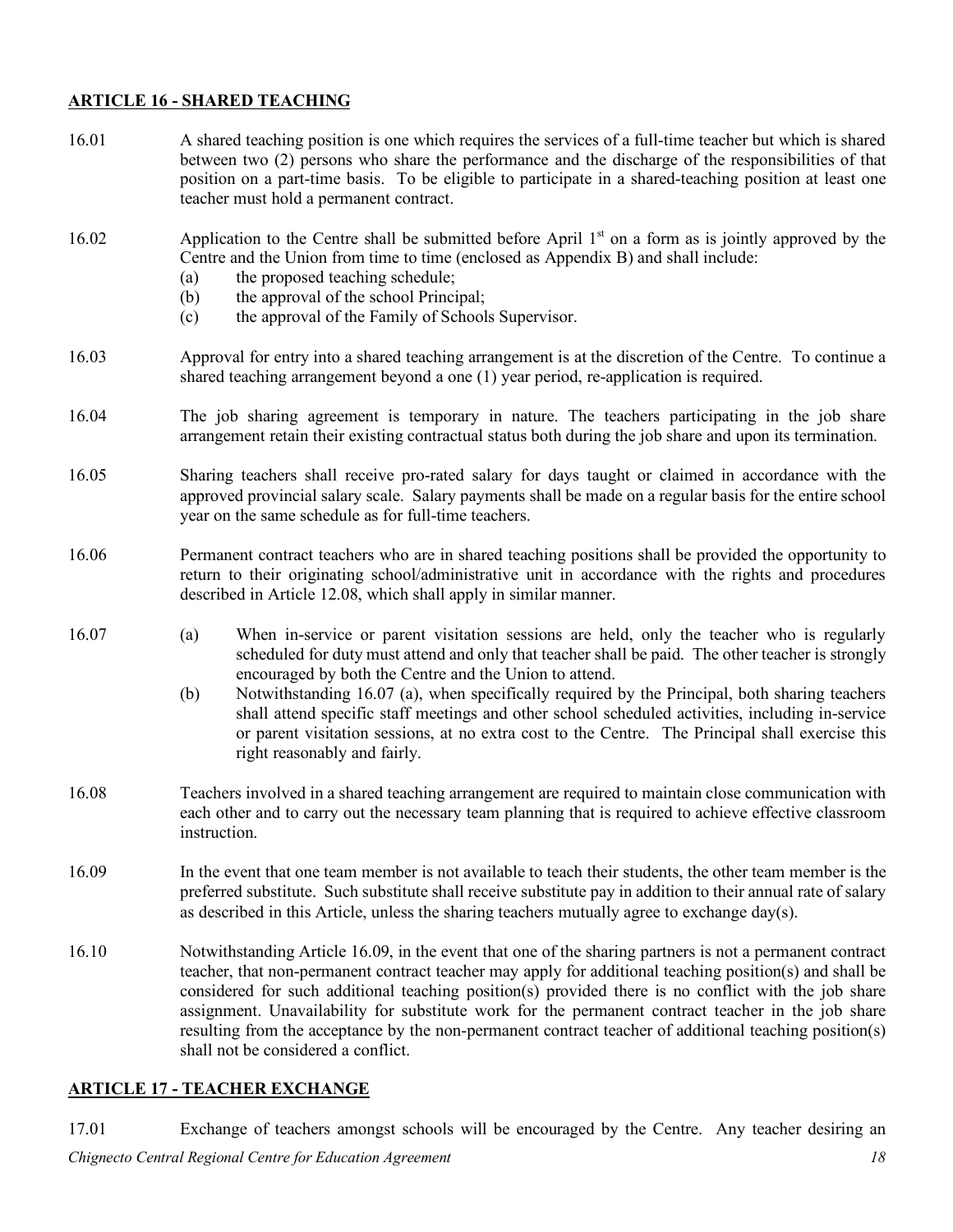exchange to another school shall notify their Principal and make application to the Director of Human Resources, or designate, on or before March 1<sup>st</sup> of the school year prior to the exchange. The Director of Human Resources, or designate, following consultation with the teachers and their respective Principals, shall decide whether such exchange shall be authorized. Arrangements for exchanges shall be completed by April 30<sup>th</sup> of the school year prior to such exchanges. Such exchanging teachers shall be entitled to the opportunity to return to their original schools in a manner consistent with the rights and procedures described in Article 12.08, which apply in similar manner.

- 17.02 The teacher exchange may be made permanent at the end of the school year provided the exchange teachers are in mutual agreement and the necessary authorization and permission from all parties as identified in 17.01 is received in writing to the Director of Human Resources.
- 17.03 (a) Should a staff reduction occur affecting either of the exchange teachers during the staffing process, then the teacher exchange shall be rescinded.
	- (b) Should staff reductions occur after the teacher exchange has been made permanent, the teacher approved for that school will follow the provisions in Article 19.

## **ARTICLE 18 - TEACHER ASSIGNMENT**

- 18.01 All school buildings within a Principal's administrative unit shall be deemed to be one school building for purposes of teacher assignment, re-assignment, and transfer.
- 18.02 (a) The Centre has the authority to assign or re-assign teaching staff within an administrative unit, in such manner as the Centre deems to be in the best interests of the school system.
	- (b) Student Services and circuit teachers shall not have claim to re-assignment opportunities within any of the schools to which they are assigned, except for the home school. The home school shall be defined to mean the administrative unit where the teacher teaches the greatest percentage of their time. If the teacher teaches an equal amount of time at more than one (1) school/site, then the school/site shall be the school/site closest to the teacher's ordinary place of residence.
	- (c) The Centre shall first consider filling by internal assignment, or re-assignment, vacant or unfilled positions within an administrative unit. The Centre shall have authority to determine appropriate qualifications and experience with respect to such assignments, or re-assignments, including when a position shall be posted externally.
	- (d) Before any internal assignment or re-assignment is made by the Centre, all teachers within the Principal's administrative unit shall be notified of the available vacancies and unfilled positions. Any teacher that may be assigned or re-assigned without requesting such reassignment shall first be offered the opportunity to consult with the Principal, before such action is taken. Such consultation shall include an explanation of the proposed assignment or re-assignment.
	- (e) Where a staff reduction must occur within an administrative unit, the Centre shall, after assigning teaching staff, first consider volunteers for staff reduction. Where there are no suitable volunteers, the teacher to be declared surplus shall be the least senior within the administrative unit.
	- (f) If the Centre is of the opinion that a teacher who is to be declared surplus is essential to maintain a program, the Centre may deem that teacher as being essential. The school Principal, in consultation with Human Resources, shall endeavour to fill the declared essential program(s) with the existing teaching staff within the administrative unit. If, in the judgment of the Centre, the quality of the declared essential program(s) cannot be maintained through a reassignment of teaching staff, then the next junior teacher in the administrative unit shall be declared surplus. When the Centre exercises such option, the Union may request an explanation for the teachers affected. Before such designation is finalized, the Centre shall fairly consider any alternate proposal made by the Union.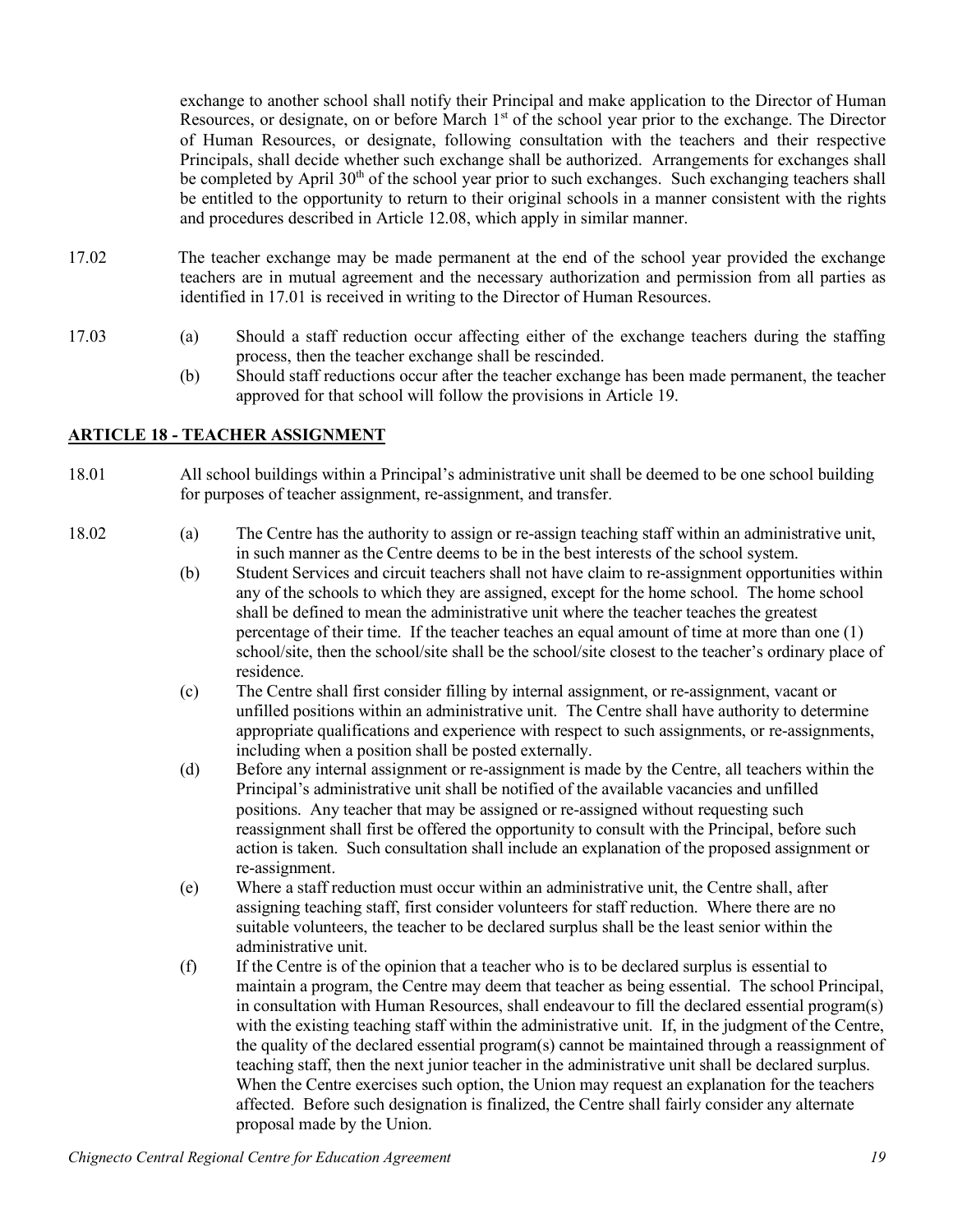#### Notice of Assignment

- 18.03 (a) Each Principal shall consult with each teacher on their staff with respect to the next school year's proposed assignment. Prior to, or as part of this consultation, teachers shall be notified of known current and new positions at the site for the ensuing school year. Following consultation between the Principal and each teacher, each teacher shall be given written notification by the Principal of the intended assignment, including subject areas and grade level(s) and, where applicable, courses for the next school year prior to the posting of ROUND A positions pursuant to Article 19. It is recognized that there may be some circumstances where this cannot reasonably be accomplished. If there is a circumstance which prevents the full completion of the notification, this will be reported along with the reasons to the applicable FoSS and HR Manager (which will be shared with the NSTU).
	- (b) If circumstances require a teacher's intended assignment to be changed by the Principal, the teacher shall be notified as soon as reasonably possible and shall be given the circumstances in writing which require the change to be made.
	- (c) Notwithstanding 18.03 (b), a change in a teacher's intended assignment may occur at any time with mutual agreement of the teacher and the Principal.
- 18.04 Subject to Article 18.03 and Article 19, Principals may assign permanent contract and probationary teachers to newly created vacant and unfilled positions within their administrative units between rounds of transfer. Once a position is posted, no internal assignment of such vacant or unfilled position shall be made by the Principal until completion of the next round of transfer.
- 18.05 Prior to re-assigning positions, before the first staffing round in 19.05 and between staffing rounds pursuant to 18.04 the Principal shall inform, in writing by email, all teachers assigned to their school of all vacancies and unfilled positions in the school and give these teachers an opportunity to be considered for a change in assignment.
- 18.06 (1) Where a school or administrative unit has been identified as having a surplus teacher(s), the teacher(s) made surplus pursuant to Article 18.02 (f) shall be declared a surplus teacher(s). The Centre shall notify such teacher(s) prior to the posting of Round A.
	- (2) In preparing the staffing proposal, the Centre may designate a program as being essential. Any teacher transferred as a result of such essential designation shall be returned to their original administrative unit, unless the teacher designated essential has such assignment renewed for the subsequent year(s).
	- (c) A teacher declared surplus has the right to return to the staff of the administrative unit provided a teaching position for which the surplus teacher is qualified becomes available (before August 1<sup>st</sup> of that staffing season) at that administrative unit as a result of a teacher transferring out.
- 18.07 In the event that the teacher was declared surplus as a result of the application of 18.02 (f), said surplus teacher who verifies with the Centre within twenty-four (24) months of the initial displacement that they have successfully completed the training necessary to be qualified, such surplus teacher shall be entitled to replace the teacher deemed necessary provided:
	- (i) the position deemed essential remains;
	- (ii) the necessary teacher filling the position has less seniority;
	- (iii) the surplus teacher has not accepted a vacant position subsequent to the displacement; and
	- (iv) the entitlement to replace may not be exercised until the beginning of the next school year, or if applicable, the beginning of the next semester.
- 18.08 For a period of three (3) years from date of a surplus placement, surplus teachers shall be afforded the opportunity of first refusal for any teaching position which becomes open in the school from which the transfer was made, provided the teacher is qualified for such position, as determined by the Centre. To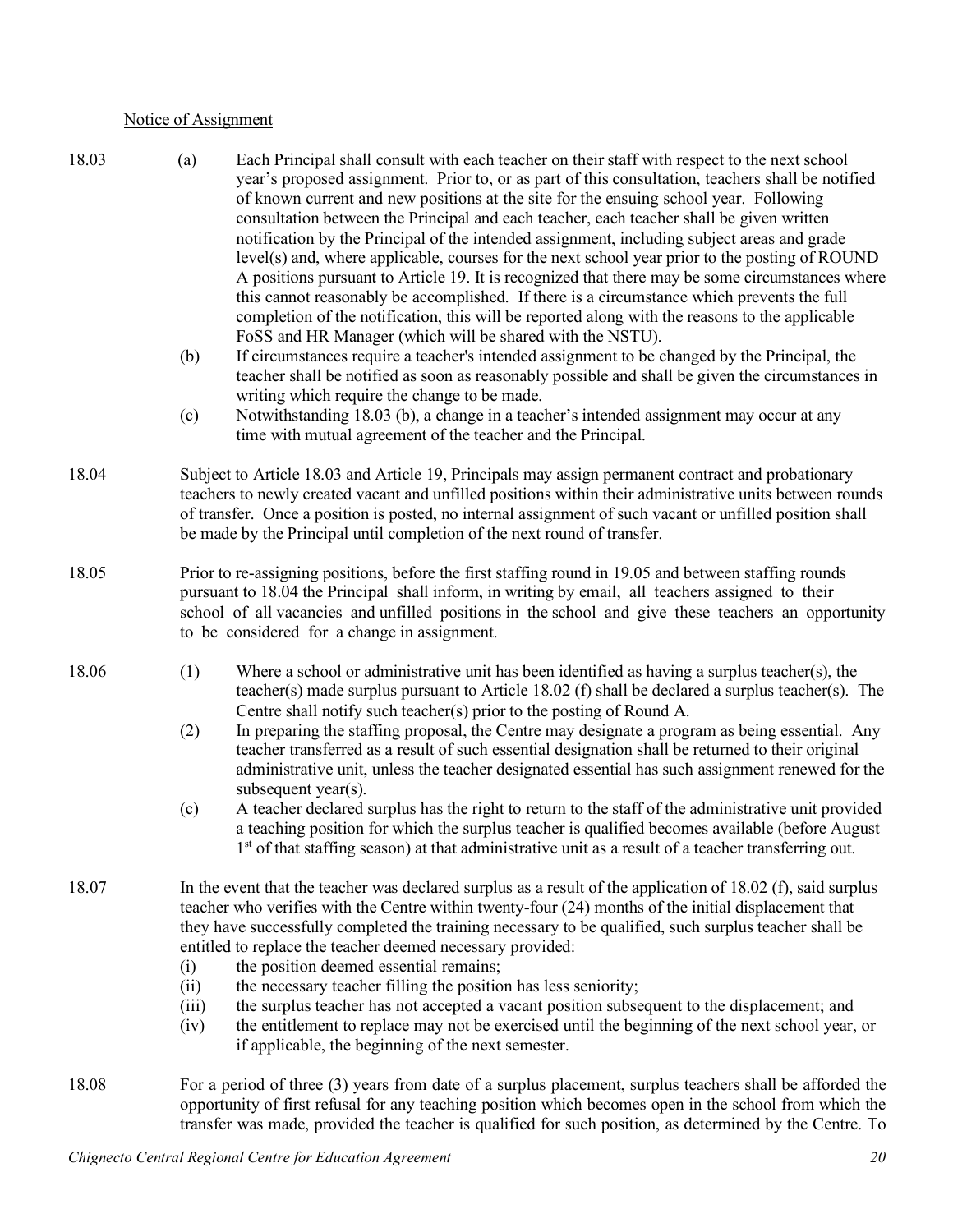exercise this option during the three (3) year period, a teacher declared surplus must notify Human Resources, in writing on or before December  $15<sup>th</sup>$  of each year, of their desire to return to their original school.

## **ARTICLE 19 - TEACHER STAFFING PROCEDURES**

- 19.01 The Centre shall make all reasonable best efforts to begin staffing administrative positions as soon as possible each year with the process beginning prior to the first round of teacher transfers.
- 19.02 Staffing Proposal:
	- (a) When formulating the staffing proposal, all teachers shall be considered regional employees and all decisions regarding staffing shall be regional decisions.
	- (b) The Centre shall make its reasonable best efforts by May 1<sup>st</sup> of each year to formulate a staffing proposal for the following school year. Such proposal shall indicate the manner in which the Centre intends to staff its schools and the allocation of supervisory personnel, specialists and teachers to the region and its schools. The staffing proposal shall identify all vacant or unfilled positions which are then known or reasonably foreseen.
	- (c) The Centre will consult with the NSTU-CRRC prior to implementing a staffing proposal.
	- (d) The Centre shall periodically make available to the NSTU-CRRC the updated lists of vacant and unfilled positions as such lists are developed. The Centre shall fairly consider any proposal submitted by the NSTU-CRRC to meet staffing requirements through voluntary transfer(s).
- 19.03 The Centre shall inform the NSTU-CRRC Chair at least forty-eight (48) hours prior to the commencement of the staffing process and shall notify the NSTU-CRRC Chair in the event there are changes to the staffing chronology.
- 19.04 The Centre shall accept applications for all positions for a period of not less than two (2) business days.

#### 19.05 ROUND A

Is an internal competitive round in accordance with Article 20.04. The Centre will advertise vacant and unfilled positions. Only permanent contract teachers (including permanent contract teachers declared surplus) and probationary contract teachers declared surplus shall be permitted to apply. Applicants shall rank the positions applied for in order of preference.

(i) Any teacher placed in ROUND A remains eligible for application to positions posted in ROUND B.

(ii) Any teacher who was successful through an interview in ROUND A shall not be permitted to apply for other teaching positions, except for positions posted in accordance with articles 19.15 and 19.18.

(iii) Surplus Teachers are strongly encouraged to apply. Where a surplus teacher is the successful applicant in ROUND A they are no longer considered a surplus teacher during the remaining staffing process.

## 19.06 ROUND B

Following the completion of ROUND A, the Centre shall prepare a list of all new and remaining vacant, unfilled, part-time and substitute to possible term positions. The Centre will advertise positions for permanent contract teachers, probationary contract teachers declared surplus, term contract teachers on the "390 day list" and external applicants concurrently. Applicants shall rank the positions applied for in order of preference. Permanent contract teachers and probationary contract teachers declared surplus (who did not secure a position through an interview process in ROUND A) shall only be permitted to apply to vacant and unfilled positions.

After the period of posting for ROUND B closes: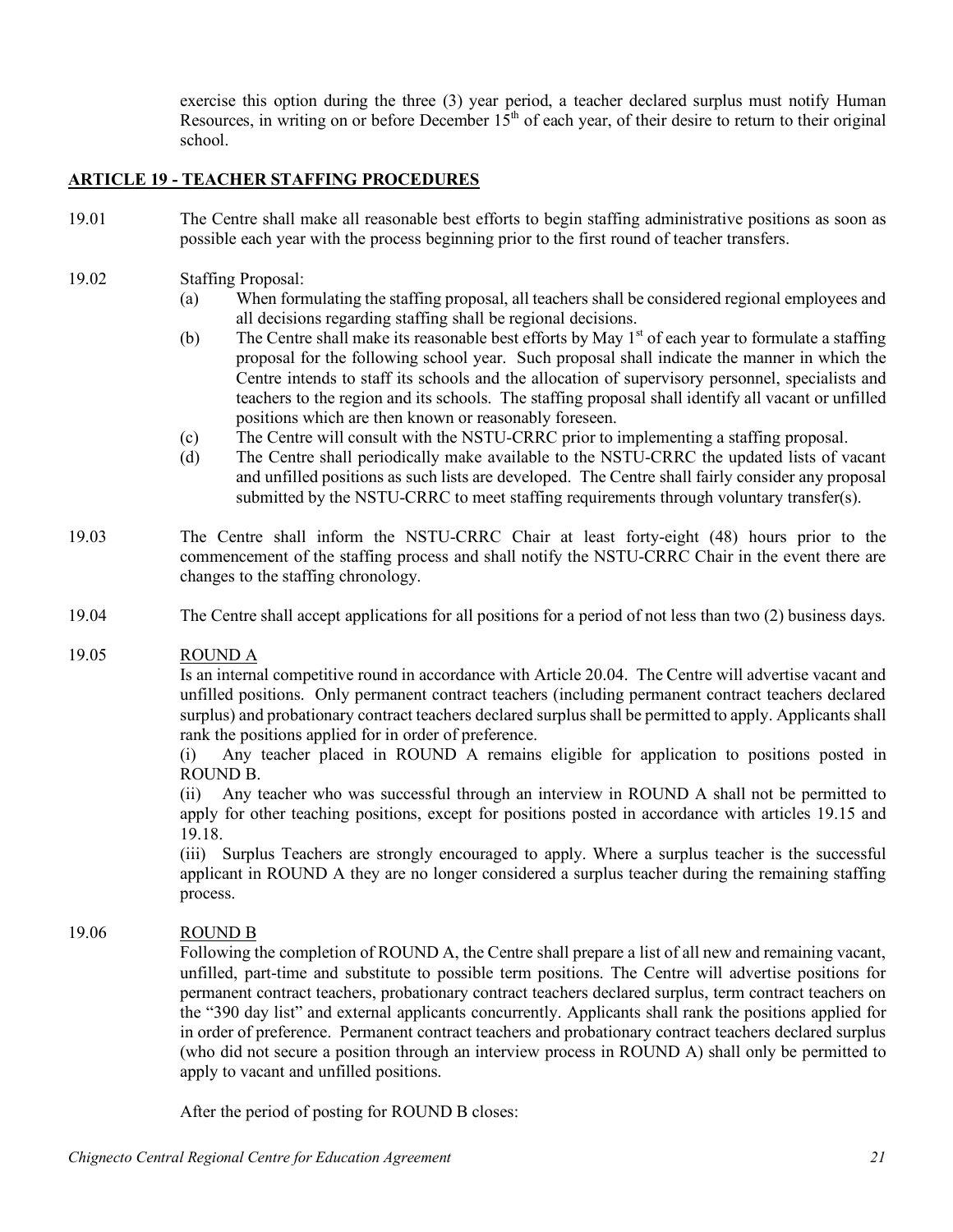- 1. Surplus teachers (who did not secure a position through an interview in ROUND A) shall be placed in vacant and unfilled positions in accordance with Article 19.09. Then;
- 2. Consideration will be given to permanent contract teachers (who did not secure a position through an interview process in ROUND A) for remaining vacant and unfilled positions in accordance with 20.04. Where no permanent contract teacher applies or where no permanent contract teacher meets the posted criteria, then;
- 3. Consideration will be given to eligible applicants in the Early Hire Pool in accordance with Article 19.10 for all remaining positions (vacant, unfilled, part time and substitute to possible term). Then;
- 4. Consideration will be given to Term contract teachers on the "390 day list" currently in a 100% position. They may be placed in a 100% position at the same school for the ensuing school year in accordance with Article 19.11(a). Then;
- 5. Consideration will be given to Term contract teachers on the "390 day list" in accordance with Article 19.11 (b) for all remaining positions (vacant, unfilled, part time and substitute to possible term). Then;
- 6. Consideration will be given to Term contract teachers not on the "390 day list" currently in a parttime position. They may be placed in a part-time position (within 20% of the part-time position the teacher held up to a maximum of 90%) at the same school for the ensuing school year in accordance with Article 19.12. Then;
- 7. Consideration will be given to external applicants for all remaining positions (vacant, unfilled, part time and substitute to possible term).

## 19.07 ROUND C

Following the completion of ROUND B, the Centre shall prepare a list of all new and remaining vacant, unfilled, part-time and substitute to possible term positions. The Centre will advertise vacant and unfilled positions that arose for ROUND C as a result of a permanent teacher transfer in ROUND B for term contract teachers on the "390 day list" (who did not secure a position though an interview process in ROUND B). All positions will be advertised for external applicants concurrently. Applicants shall rank the positions applied for in order of preference.

- 1. Consideration will first be given to Term contract teachers on the "390 day list" who were not offered a placement in ROUND B in accordance with 19.11(b)(ii), and eligible applicants in the Early Hire Pool who did not secure a placement in accordance with 19.10. Then;
- 2. Consideration will be given to Term contract teachers on the "390 day list" who did not secure a position through an interview process in ROUND B for vacant and unfilled positions that arose for ROUND C as a result of a permanent teacher transfer in ROUND B and external applicants. Consideration will be given to external applicants for all remaining positions (vacant, unfilled, part time and substitute to possible term).

## 19.08 EXTERNAL ROUNDS

These are competition rounds. Following the completion of ROUND C, the Centre shall prepare a list of all new and remaining vacant, unfilled, part-time and substitute to possible term positions. The Centre will advertise these positions with consideration given to external applicants subject to the exceptions in Articles 19.15, 19.17 and 19.18.

- 19.09 Surplus teachers are strongly encouraged to apply for positions in ROUND A and B. Surplus teachers shall be placed as follows:
	- i. Centre placement of surplus teachers shall include a determination by the Centre that the teacher is qualified and suitable for the position. Additionally, the Centre considers the surplus teacher's preferences to the degree reasonable in the circumstances. Where all circumstances are relatively equal, placement will be made based on length of service with the Centre.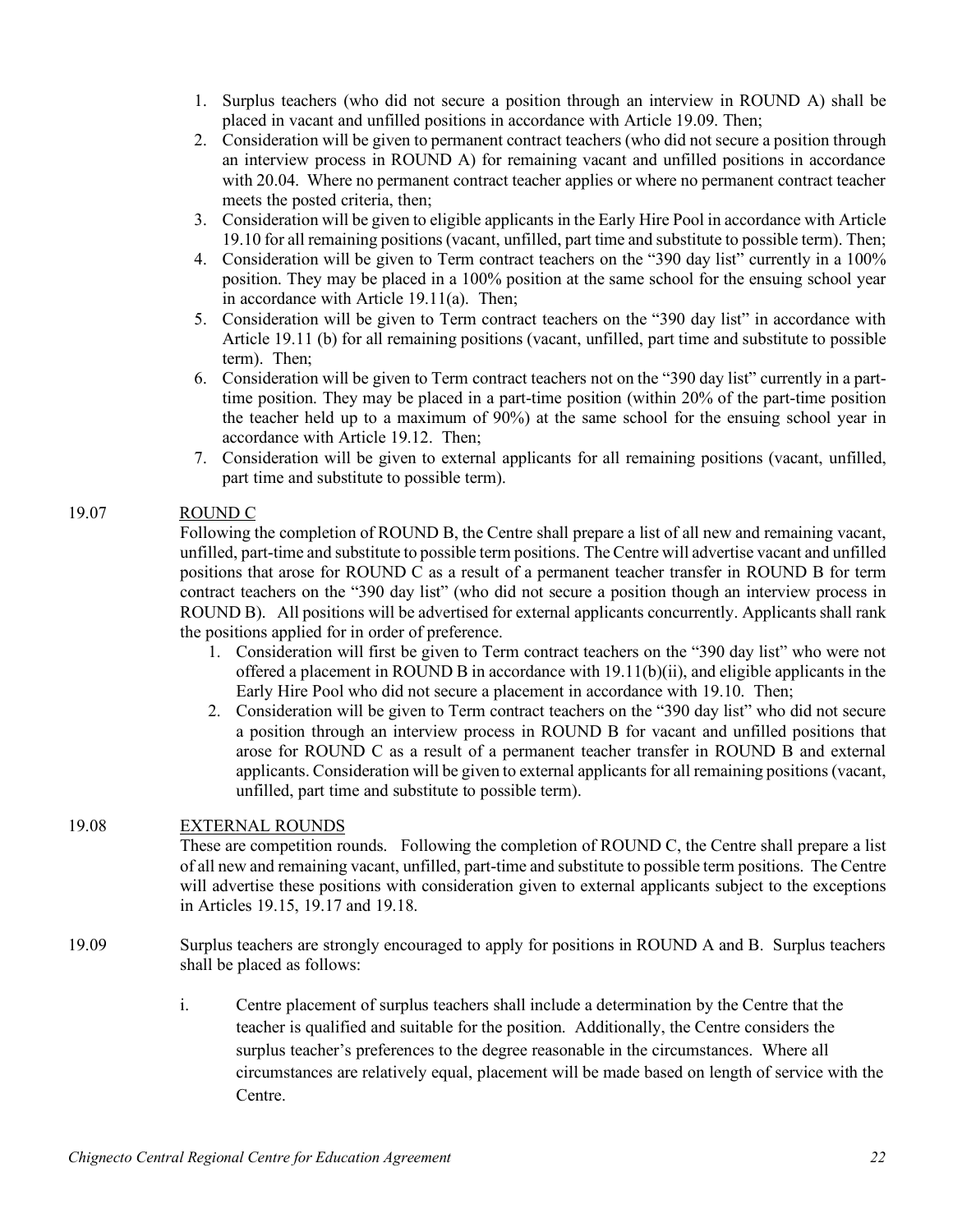- ii. Where the Centre is required to place a surplus teacher into a position to which they have not applied, the Centre shall make its best efforts to consult with the teacher. Surplus teachers who do not apply for positions in ROUND B will be placed into positions by the Centre.
- iii. Where a surplus teacher is placed in a vacant position in ROUND B, they may choose to be declared surplus, effective at the end of the following school year, by providing notice in writing to the Director of Human Resources, or designate on or before December 15<sup>th</sup>. Failure to notify the Centre by December  $15<sup>th</sup>$  nullifies this option.
- 19.10 For the purposes of this article, an Early Hire Pool teacher is a teacher who is hired prior to the commencement of staffing for the ensuing year. For clarity, an early hire teacher may be a "390 day list" teacher or an external applicant.
	- (a) The Centre may hire up to twelve (12) teachers as early hires each year provided there are no teacher layoffs that staffing season. The number of early hires will be dependent on a number of factors including the projected retirements and the Centre's budget and will be communicated to the NSTU in advance of any early hires. In accordance with Article 19.06 (3), after consideration of permanent contract teachers, permanent contract teachers declared surplus and probationary contract teachers declared surplus in ROUND B, the Centre has the flexibility to place an early hire to:
		- i. address the requirements of the Centre's Employment Equity Program; or
		- ii. fill positions in historically hard to staff schools. These schools are defined as schools that experience a significant turnover of staff; or
		- iii. address the requirements of specific program areas where the Centre does not have sufficient number of qualified staff.

The schools and program areas in (i) through (iii) above will be identified by the Centre and will be shared with the Union through the Teacher-Management Committee prior to the commencement of early hires.

- (b) A teacher filling a vacant position described above who is granted a probationary or permanent contract may be required to remain in that program area or school for four (4) consecutive years commencing on the date the contract becomes effective. A Leave of Absence granted pursuant to Article 12 shall not count towards the four (4) year commitment to the program area or school.
- (c) The Centre and the Union agree that the provisions of this Article do not override the job security provisions of Article 21 of the Teachers' Provincial Agreement. This Article provides a procedure for staffing for the ensuing school year, including the right of early hires to access vacant positions. Article 21 provides job security in certain instances where early hiring has taken place. The provisions of this Article and Article 21 of the Teachers' Provincial Agreement are meant to be complementary and not conflicting.
- 19.11 Term Contract Teachers on the "390 day list". Term teachers on the "390 day list" are strongly encouraged to apply for positions in ROUND B.

Subject to Article 14.02 (f), a term contract teacher employed full time and for at least 175 term days in each of the two (2) or more immediately preceding consecutive school years with the Centre and a term contract teacher who has a cumulative total of at least 390 term days:

(a) who is currently in a 100% position, may be placed in a 100% position at the same school for the ensuing school year. Such placement is purely discretionary and may occur with the consent of the term teacher if said teacher is determined to be qualified and suitable for the position in the opinion of the Principal and the Director of Human Resources or designate.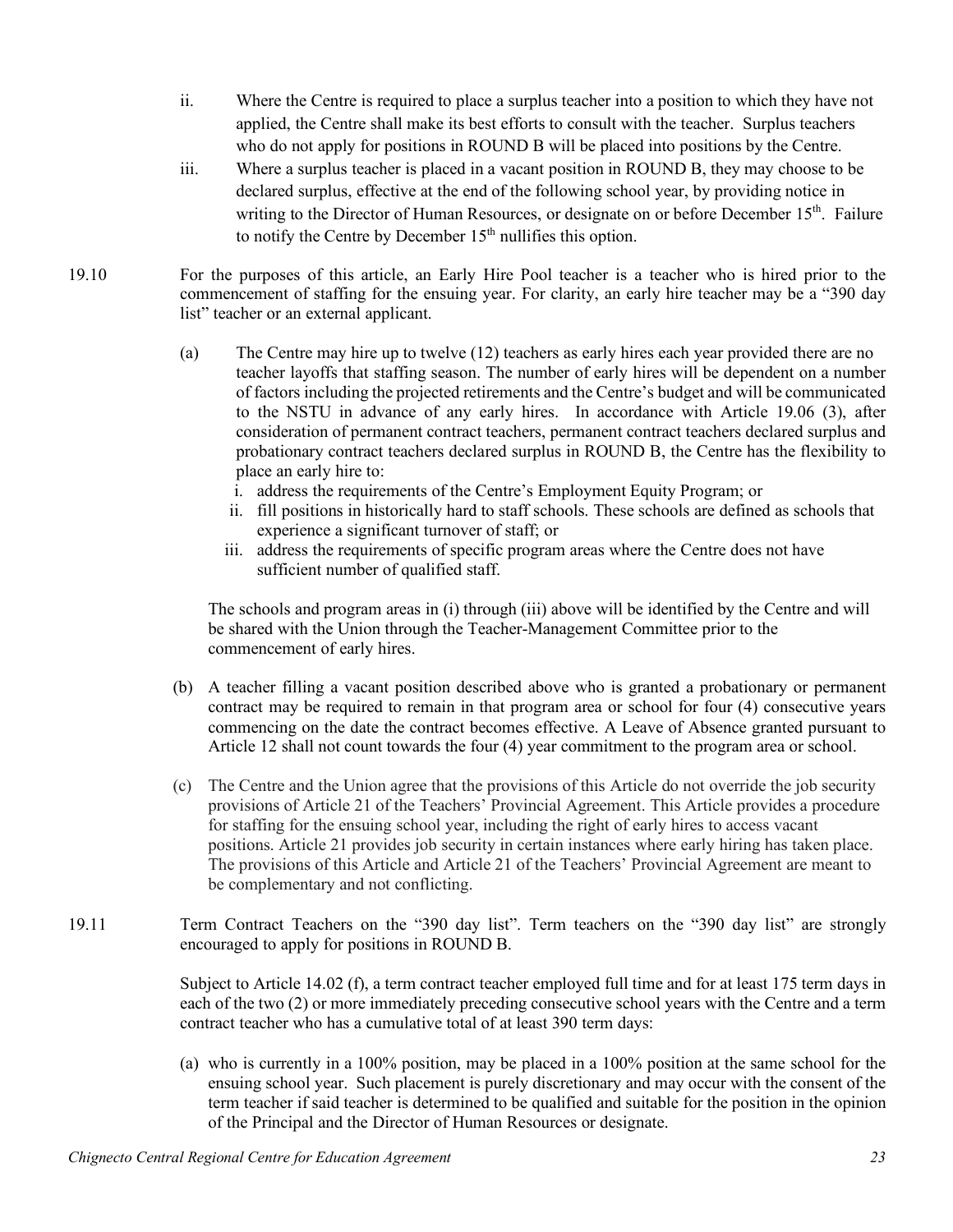- (b) Term contract teachers not placed pursuant to (a), for other than just cause, and remaining term contract teachers on the "390 day list", will be considered for the remaining positions and placed, provided said teachers have the qualifications, abilities, experience and competence necessary for the positions, in the opinion of the Centre. Consideration will be given to term contract teachers on the "390 day list" in the following order:
	- i. An internal competitive round will occur for vacant and unfilled positions in accordance with Article 20.04;
	- ii. The Centre shall place remaining term contract teachers on the "390 day list" into remaining positions (100% and part-time) where there is a determination by the Centre that the teacher is qualified and is suitable for the position. Additionally, the Centre considers the teacher's ranked preferences to the degree reasonable in the circumstances. The Centre shall make all reasonable efforts to consult with a teacher regarding position and geographic preferences prior to placing a teacher into a position to which they did not apply. Where all circumstances are relatively equal, placement will be made based on length of service with the Centre.
- (c) Term contract teachers on the "390 day list" (who did not secure a position through an interview process in ROUND B) shall be permitted to apply to vacant and unfilled positions that arose for ROUND C as a result of a permanent teacher transfer in ROUND B.
- (d) In the event a placement was offered and not accepted by the term contract teacher, the Centre may consider its obligations fulfilled. Such teacher shall then be limited to application as an external candidate.
- 19.12 Term Contract Teacher not on the "390 day list" School administrators may offer a term contract teacher who is not on the "390 day list" a part-time position which is within 20% of the part-time position the teacher held at the same school last year to a maximum of 90%. Such placement is purely discretionary and may occur if said teacher is qualified and suitable for the position in the opinion of the Principal and the Director of Human Resources or designate, provided the part-time position being offered was already posted in ROUND B.
- 19.13 The Centre shall make best efforts to complete two opportunities for permanent teacher transfers by June  $15<sup>th</sup>$  of each year.
- 19.14 A permanent contract teacher who transfers to an unfilled position shall be guaranteed the right to return to a position in the administrative unit they left, unless such teacher is subject to, or would otherwise have been subject to, the provisions of Article 18.02(e).
- 19.15 Notwithstanding Articles 19.05 19.07 & 19.18, specialist positions that arise after ROUND B may be open for application from permanent contract teachers. The Centre shall determine which positions will be identified as specialist positions and open to permanent contract teachers.

Where a specialist position arises after August  $15<sup>th</sup>$  and is going to be filled in an acting capacity only, the Centre shall determine if the position will be open to permanent contract teachers. Where such determination is made, the Centre will ask for an 'expression of interest' from all current permanent contract teachers. The selection for the filling of the position remains at the discretion of the Centre but consideration will be given to those who have expressed interest.

19.16 Where posted qualifications are altered because the position requirements have changed, the position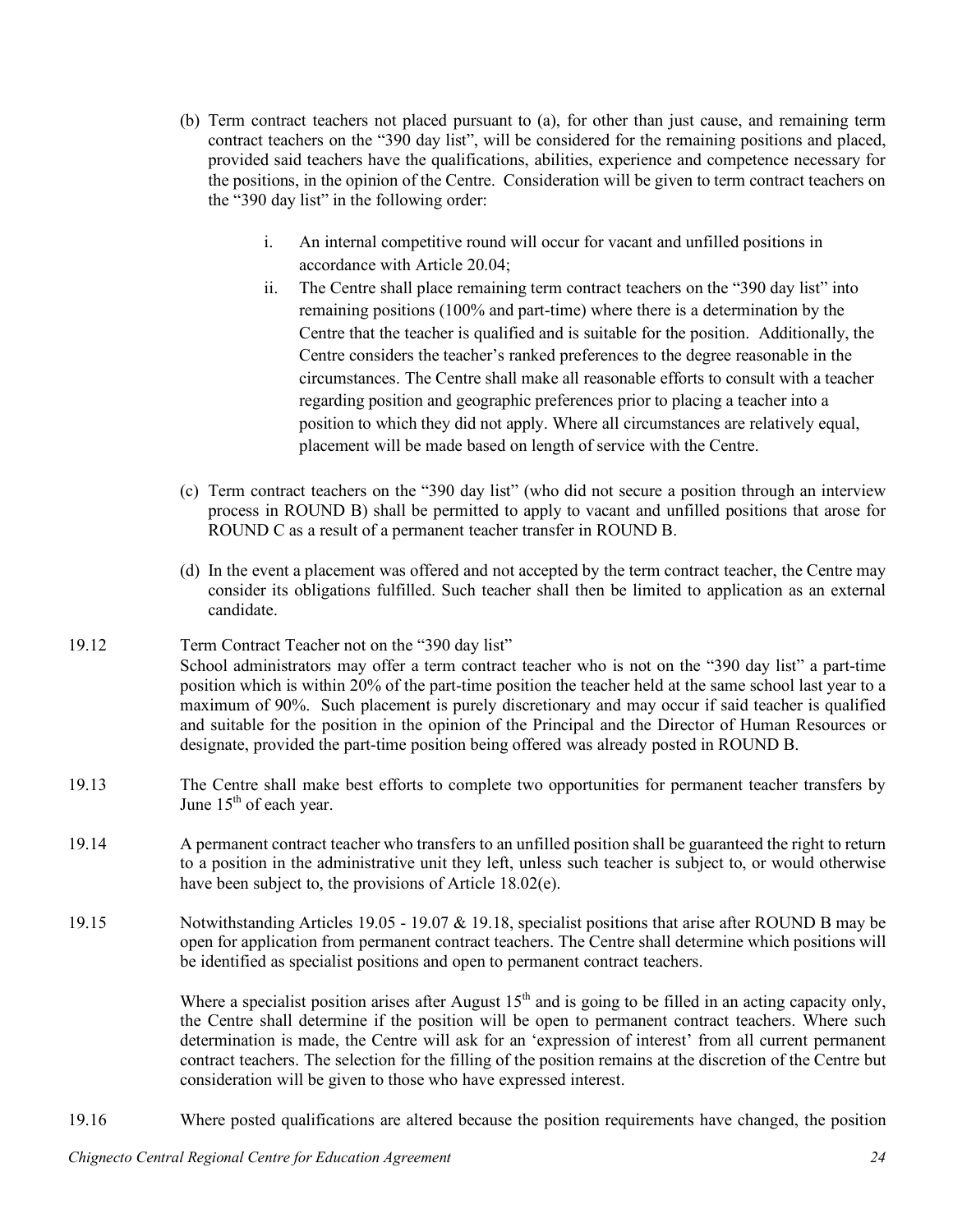must be re-posted. If it occurs following ROUND B, the position shall be filled with a term contract teacher and shall be listed the following year in ROUND A. The NSTU-CRRC shall have the right to be informed in writing, if requested, of the reasons for the change.

19.17 (i) Any term teacher in a term position is ineligible to be considered for other position(s) which operationally conflict with their current position except for positions that arise prior to September  $1<sup>st</sup>$ where such position is an increase in the percentage of work for the term teacher.

> (ii) Such term teacher may also apply for positions that arise between September  $1<sup>st</sup>$  and September  $30<sup>th</sup>$ where such position is an increase in the percentage of work for the term teacher, but any such move requires both supervisors to be in agreement.

> (iii) At the Center's discretion, a term teacher may apply for term positions that arise within their administrative unit after September  $30<sup>th</sup>$  where such position is an increase in the percentage of work for the term teacher.

- 19.18 Any vacant or unfilled positions that remain after the application of Article 19.05 (ROUND A) in this Agreement shall be advertised externally and posted on the Centre's website. An electronic notice shall be sent to the Chair of the CRRC, or designate. Except in accordance with 19.06 (1  $\&$  2), such positions shall not be open to currently employed permanent or probationary contract teachers except that permanent contract teachers may apply for vacant positions that arise prior to August 15th due to:
	- a. death;
	- b. late resignations;
	- c. retirements;
	- d. dismissal for cause;
	- e. newly created positions;
	- f. positions mistakenly not posted by the Centre;
	- g. other unforeseen circumstances approved by the Centre.
- 19.19 On occasion, a Principal will receive incidental additional teaching hours to distribute. A Principal may assign a part-time teacher additional hours provided such additional hours do not amount to a part-time assignment in excess of 90%. In such cases, a posting is not required. Upon request, the Centre shall provide the Union confirmation of the date upon which the additional allocation was provided to the Principal.
- 19.20 Following the two opportunities for permanent teacher transfers and the placement of surplus (in ROUND B), all permanent contract teachers and probationary contract teachers who have been declared surplus to the Centre (and have not secured a position) will be reinstated as per the following job security provision for permanent and probationary teachers: if, prior to the start of the ensuing school year, a position opens in the Centre where the surplus teacher was in receipt of a notice of termination because of staff reduction, the position will be offered in the following order. Firstly, to permanent contract teachers in the reverse order in which they were terminated; secondly, to second year probationary contract teachers in the reverse order in which they were terminated; and lastly, to first year probationary contract teachers in the reverse order in which they were terminated.

## **ARTICLE 20 - TEACHER SELECTION**

- 20.01 Successful applicants shall be selected by the Centre pursuant to the provisions of Article 20.
- 20.02 The Centre shall identify interview dates for positions on each posting. The Centre shall make reasonable best efforts to provide interviewees with at least twelve (12) hours' notice inclusive of an overnight in advance of their actual interview.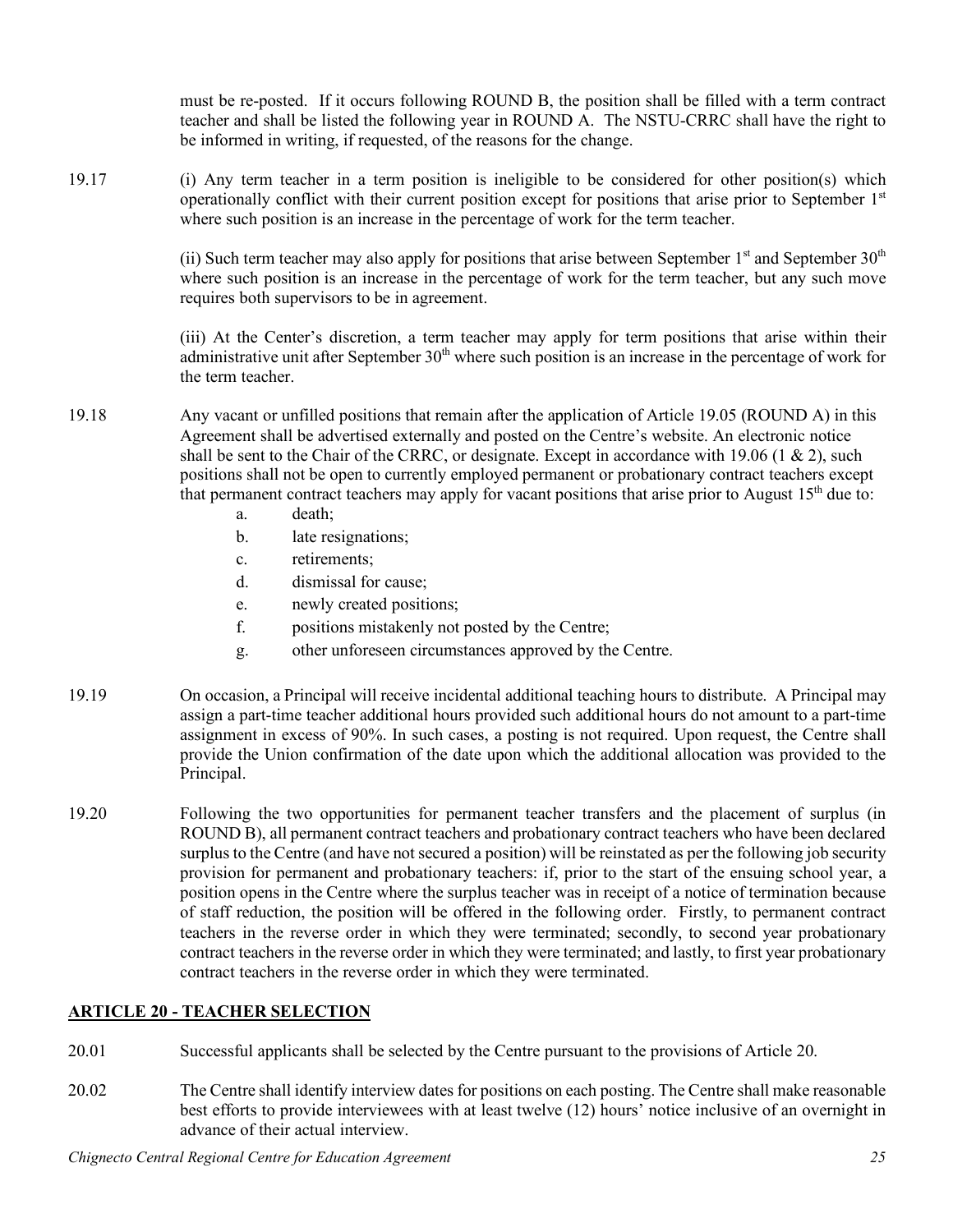- 20.03 The Centre shall confidentially maintain the names of the interviewed applicants, the applicable scores for each interviewed and the resulting recommendation.
- 20.04 For the purposes of deciding teacher vacancies:

**Internal Competitions** (permanent contract teachers, probationary contract teachers declared surplus in ROUNDs A and B and term contract teachers on the "390 day list" in ROUNDs B and C). Pre-determined and posted minimums in each of two (2) criteria of qualifications and experience must be established to be considered eligible.

(a) One (1) Applicant Meeting Posted Minimums for Qualifications and Experience Where there is only one (1) eligible candidate, the eligible candidate will be placed in the position (except in circumstances where the teacher is involved in an intensive performance program). Either the teacher or the Principal may choose to have an informal discussion prior to placement.

(b) Two (2) or More Applicants Meeting Posted Minimums for Qualifications and Experience Where there are two or more eligible candidates, they shall be further considered upon the following criteria:

- a. Employment Equity considerations in accordance with Article 23;
- b. In the event that there is no Employment Equity selection, eligible candidates will compete based on the following weighting:
	- i. 45% for ability
	- ii. 15% for qualifications
	- iii.20% for relevant experience
	- iv. 20% for length of service with the Centre

Calculated in accordance with (b) above, selection based on highest score of the eligible candidates. Where two (2) or more eligible candidates are tied (less than 1% difference), the final selection shall be based on seniority.

#### (c) No Applicants Meeting Posted Requirements

Beginning in ROUND B, in rare circumstances where Human Resources has determined that there are no qualified and suitable applicants, an internal applicant(s) who does not meet the minimum posted requirements of qualifications and experience may be considered where they can demonstrate a proficiency to effectively deal with teaching situations likely to arise.

Where an applicant who is not fully qualified is selected, the position will be filled in an acting capacity for one (1) year only.

## (d) Limited Positions Including Ability

Notwithstanding 20.04 (a) and (b), in limited circumstances, due to the nature and requirements of some positions, a pre-determined and posted minimum in each of three (3) criteria of qualifications, experience and ability must be established to be considered eligible. The Centre shall consult the NSTU-CRRC chair at least two (2) days in advance of posting for positions requiring the criteria of ability.

An internal applicant(s) who meets the minimum posted criteria of qualifications and experience will be considered eligible where they can demonstrate proficiency to effectively deal with teaching situations likely to arise. Where there are two (2) or more eligible candidates, they shall be considered upon the following criteria:

- a. Employment Equity considerations in accordance with Article 23
- b. In the event that there is no Employment Equity selection, eligible candidates will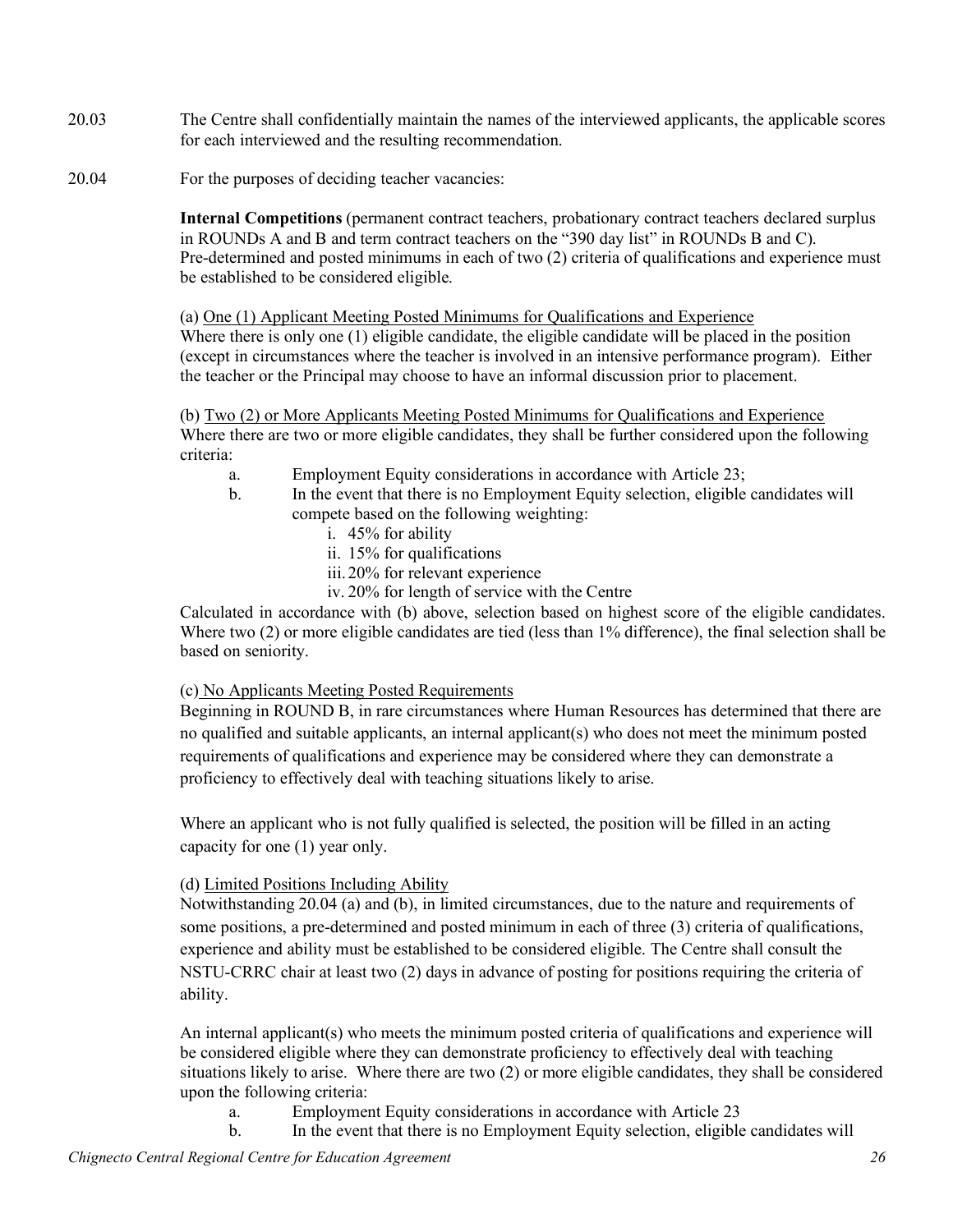compete based on the following weighting:

- i. 45% for ability
- ii. 15% for qualifications
- iii.20% for relevant experience
- iv. 20% for length of service with the Centre

Calculated in accordance with (b) above, selection based on highest score of the eligible candidates. Where two (2) or more eligible candidates are tied (less than 1% difference), the final selection shall be based on seniority.

Ability may be automatically deemed where there is only one (1) applicant who meets the posted minimums for qualifications and experiences and has previous successful experience in the same position being applied for.

## **External Competitions**

Pre-determined and posted minimums in each of three (3) criteria of qualifications, ability and experience must be established to be considered eligible. Eligible candidates shall be further considered upon the following criteria:

- a. Employment Equity considerations in accordance with Article 23;
- b. In the event that there is no Employment Equity selection, eligible candidates will compete based on the following weighting:
	- i. 45% for ability
	- ii. 15% for qualifications
	- iii.20% for relevant experience
	- iv. 20% for length of service with the Centre

calculated in accordance with (b) above, selection based on highest score of the eligible candidates. Where two (2) or more eligible candidates are tied (less than 1% difference), the final selection shall be based on seniority.

- 20.05 Any unsuccessful teacher shall be entitled to request of the Director of Human Resources, or designate, an explanation/interview to discuss the evaluation process.
- 20.06 The Centre shall post the names of successful applicants on its website within ten (10) days of the approval of the successful applicant.

## **ARTICLE 21 - CONSULTANT STAFFING PROCEDURES**

- 21.01 (a) The Centre shall accept applications for all positions for a period of not less than two (2) business days.
	- (b) Notwithstanding 22.01(a), where the Centre is aware of a surplus consultant, consultant positions shall still be posted. The Centre shall contact any surplus consultant to advise them of any vacant or unfilled consultant posting. The surplus consultant is responsible for applying for any posted position for which they are interested in being considered. At the completion of the posting period for a consultant position, the Centre will either appoint a surplus consultant who has applied or conduct the competition.
- 21.02 Vacant, new or acting consultant positions anticipated to be of at least ninety-five (95) school days and known or ought reasonably to have been known before August  $1<sup>st</sup>$  shall be posted.
- 21.03 Acting consultant positions, which are known to be for a period of less than ninety-five (95) school days, need not be advertised but will be filled by the Centre.
- *Chignecto Central Regional Centre for Education Agreement 27* 21.04 When a position is going to be filled in an acting capacity only, in accordance with 21.03, and may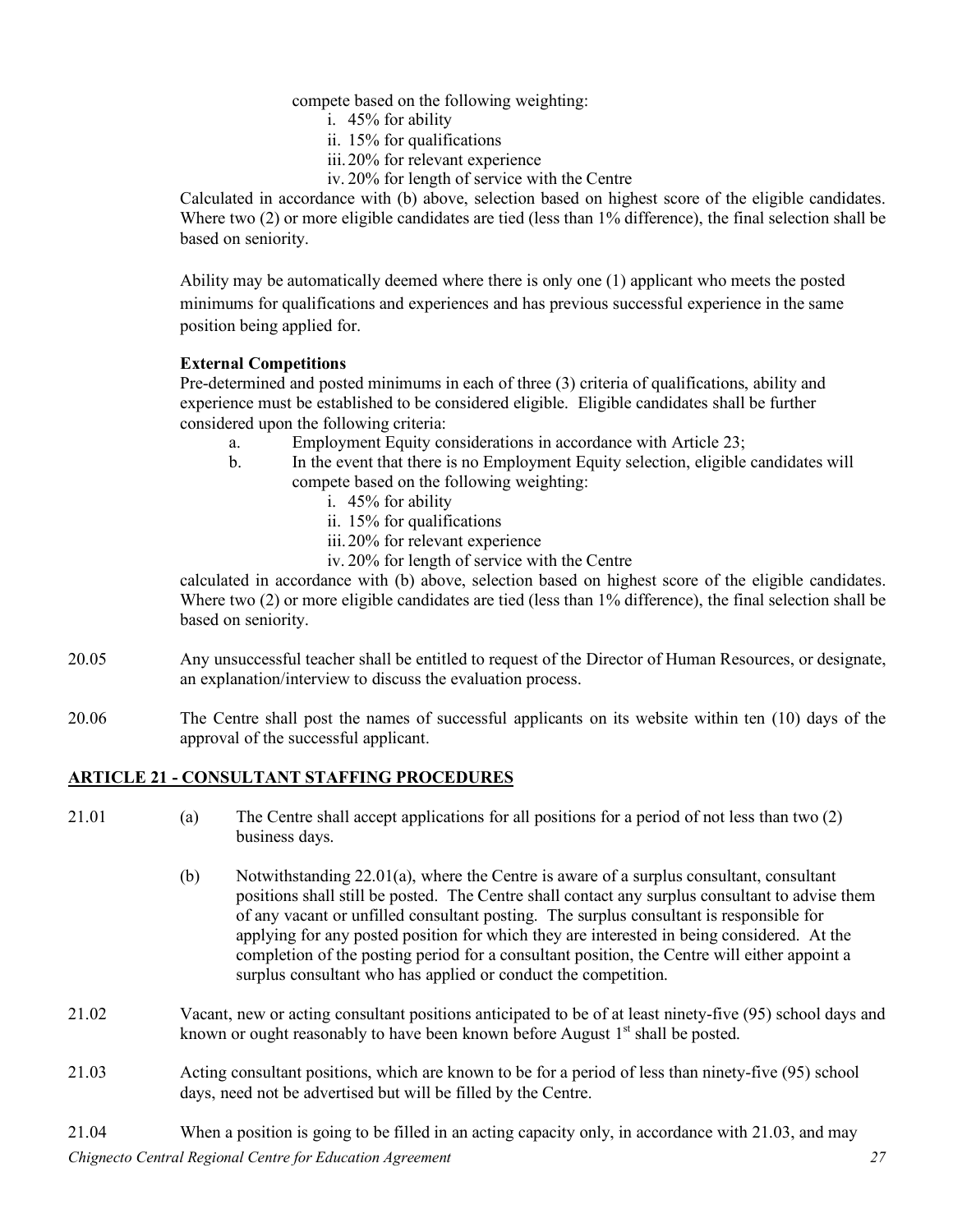reasonably be anticipated to be a minimum of ninety-five (95) days the Centre will ask for an "expression of interest" from all current permanent teachers and consultants. The selection for the filling of the position remains at the discretion of the Centre, but consideration will be given to those who have expressed interest.

- 21.05 An acting position filled through open competition may be extended until the incumbent returns or the position becomes vacant.
- 21.06 Where the Centre has advertised a consultant position and has not filled that position, the Centre shall notify the Chairperson of the NSTU-CRRC in writing of the reasons for not filling said position.

## **ARTICLE 22 – CONSULTANT SELECTIONS**

- 22.01 Positions in 21.02 shall be filled in accordance with Article 22.
- 22.02 For the purposes of deciding consultant vacancies, pre-determined and posted minimums in each of three (3) criteria of qualifications, ability and experience must be established to be considered eligible. Eligible candidates shall be further considered upon the following criteria:
	- (a) Employment Equity considerations in accordance with Article 23
	- (b) In the event that there is no Employment Equity selection, eligible candidates will compete based on the following weighting:
		- i. 45% for ability
		- ii. 15% for qualifications
		- iii. 20% for relevant experience
		- iv. 20% for length of service with the Centre

calculated in accordance with (b) above, selection based on highest score of the eligible candidates. Where two (2) or more eligible candidates are tied (less than 1% difference), the final selection shall be based on seniority.

- 22.03 Any unsuccessful teacher shall be entitled to request of the Director of Human Resources, or designate, an explanation/interview to discuss the evaluation process.
- 22.04 All candidates invited for a consultant interview shall be provided a minimum of twenty-four (24) hours' notice period prior to the interview.
- 22.05 The Centre shall confidentially maintain the names of the interviewed applicants, the applicable scores for each interviewed applicant and the resulting recommendation.
- 22.06 The Centre shall post the names of successful applicants on its website within ten (10) days of the approval of the successful applicant.

## **ARTICLE 23 - EMPLOYMENT EQUITY**

- 23.01 The Centre and the Union agree to participate cooperatively in the advancement of employment equity policies and procedures, including participation without prejudice on the Centre's Employment Equity Committee and pursuant to the provisions of the Letter of Understanding #1 in the *Teachers' Provincial Agreement*.
- 23.02 The Chignecto Central Regional Centre for Education and the Nova Scotia Teachers Union believe in social justice and value diversity. To that end, employment equity considerations may be a component of selection processes for teachers and administrators. The identified employment equity groups may include First Nations individuals, African Nova Scotian individuals, individuals with disabilities, LGBTQ individuals and women.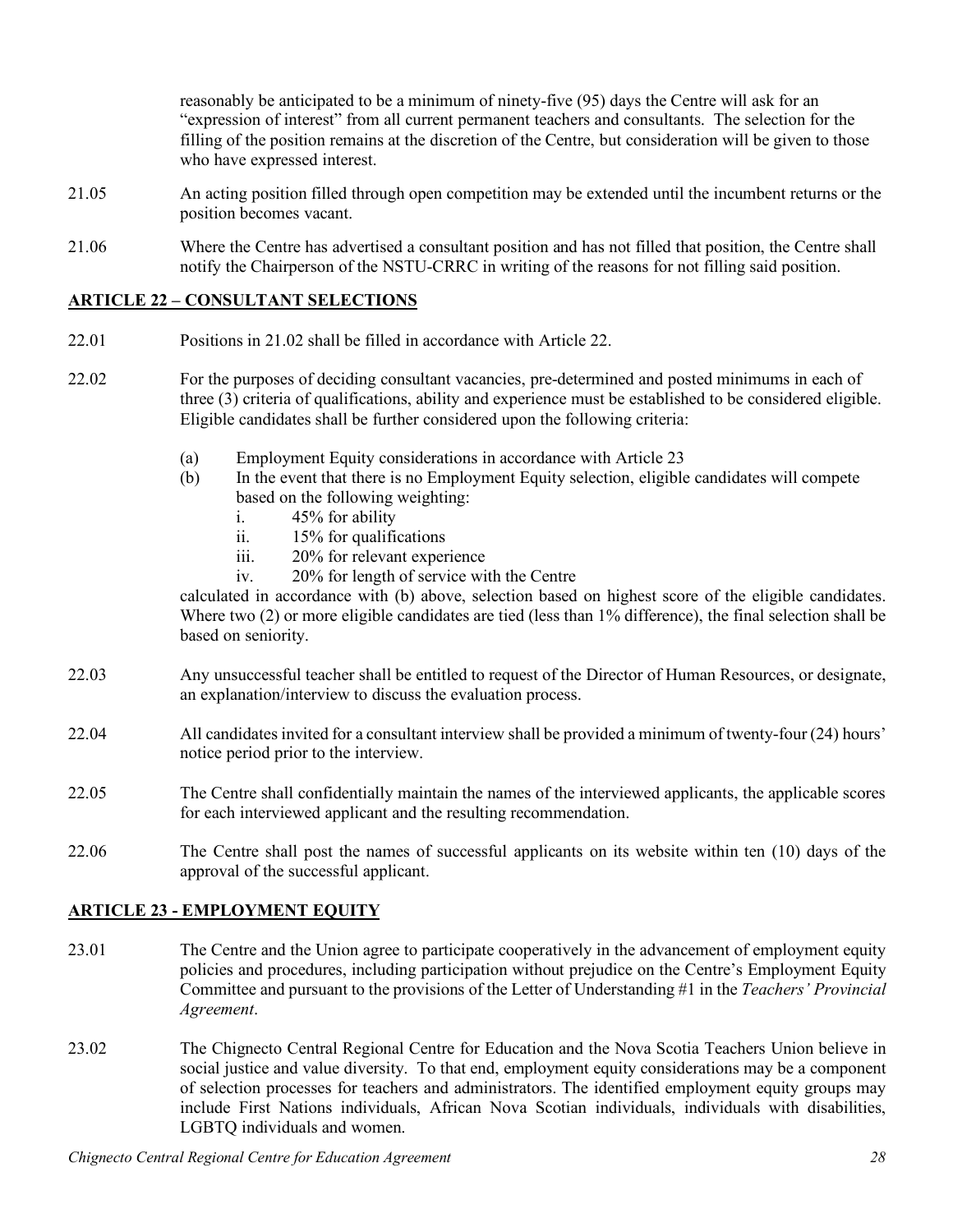Employment Equity Competitions

- 23.03 When employment equity considerations apply to a position, the Centre shall identify in the posting the employment equity group(s) to which said considerations will apply.
- 23.04 In instances where one or more applicants has self-identified as being a member of one of the identified employment equity groups and where the identified employment equity group remains under-represented in comparable positions and/or where there are identified special needs at a particular location or for a particular position, the following special considerations shall apply:
	- (a) If only one (1) employment equity candidate has been determined eligible by meeting the minimum requirements for qualifications, abilities and experience, the employment equity candidate shall be considered the recommended candidate.
	- (b) If more than one (1) employment equity candidate has been determined eligible by meeting the minimum requirements for qualifications, abilities and experience, the recommended candidate will be selected by the Centre to best meet the Centre's employment equity objectives.

# **ARTICLE 24 - SCHOOL CLOSURES**

- 24.01 (a) When the Centre deems it necessary to close all of a school or part of a school and transfer students to another school, notification shall be given to the Union as soon as possible.
	- (b) Where there is a school(s) closure(s) and the student population remains intact going to one (1) receiving school, the teacher(s) from the closing school(s) are transferred to the receiving school.
		- (i) Teachers shall require seniority placement at the receiving school based upon their respective position in the system-wide seniority list.
		- (ii) In the event that school closure results in a surplus of teachers at the receiving school, teacher(s) shall be declared surplus in accordance with Article 18.02 (e) and (f).
	- (c) Where there is only a partial closure or where a closure results in the student population of the sending school(s) being dispersed to more than one (1) receiving school(s), the following applies:
		- (i) Each school involved in the partial closure (sending and receiving) determines and declares teacher(s) surplus at their school in accordance with Article 18.02 (e) and (f) prior to the implementation of a partial closure.
		- (ii) After (i) above, the receiving school(s) shall determine the teacher staffing requirements without the sending students and compare to the teacher staffing requirements when the sending students are included.
		- (iii)Where there is no increase in teacher staffing for the receiving school(s) when including the sending students, the teacher(s) of the sending school(s) remain at the sending school(s). Teacher(s) shall be declared surplus in accordance with Article 18.02 (e) and (f).
		- (iv) Where there is an increase in teacher staffing for the receiving school(s), an expression of interest will be done amongst the applicable sending schools to fill the anticipated staffing requirements.
			- a. Where more qualified teachers have expressed an interest than positions available, the more senior qualified teacher will be awarded a position except where the more senior teacher is essential to maintain a program. In such case, Article 18.02 (f) applies.
			- b. Where there are fewer teachers who are qualified who have expressed an interest than positions available, remaining available positions will be subject to the regular staffing procedures of Article 19.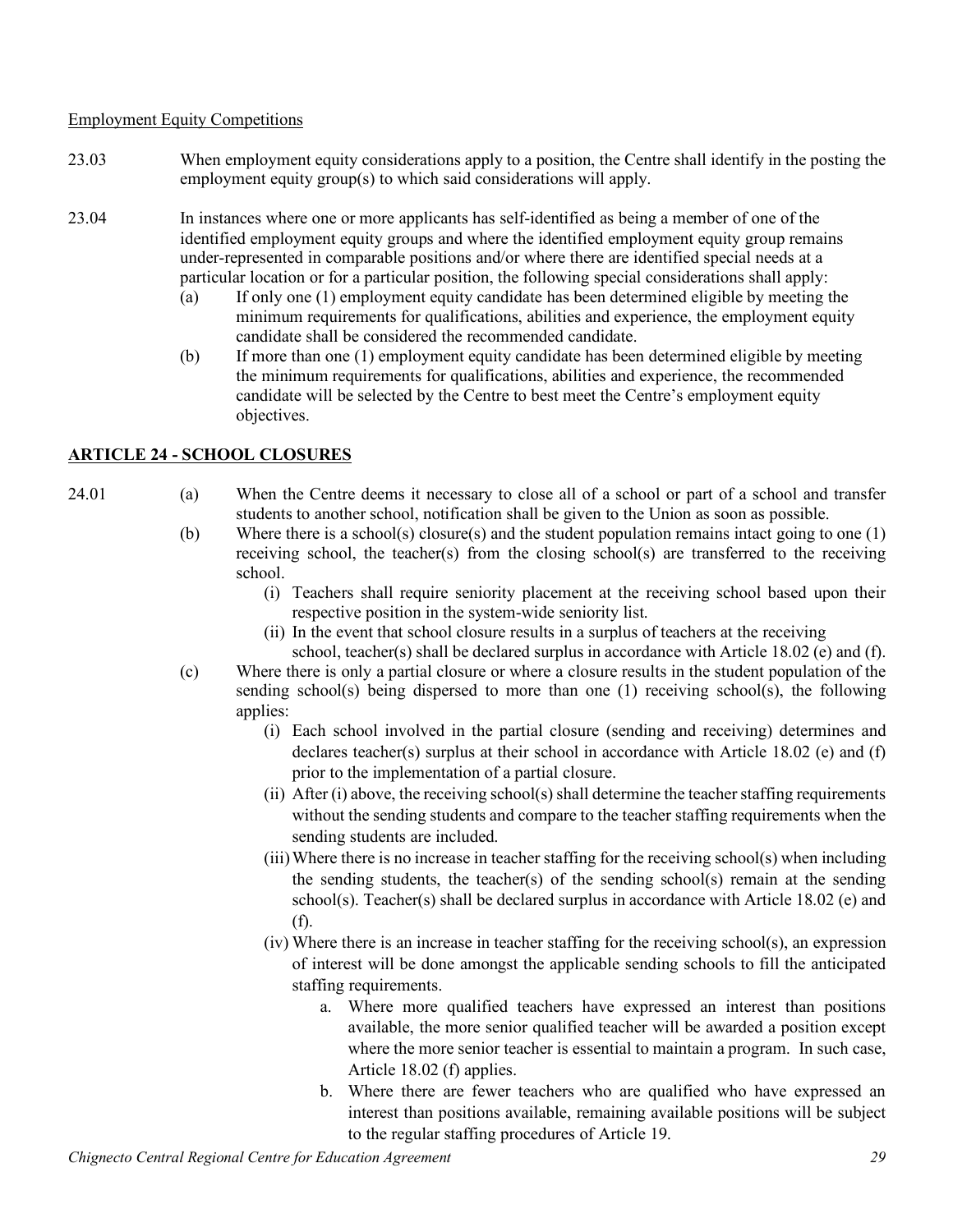- (d) Upon placement in their new facility, staff shall acquire seniority placement based upon their respective position on the system wide seniority list*.*
- (e) Should the transfer of teachers in 24.01(b) and 24.01(c) result in the affected school(s) having a surplus of teachers, the surplus shall be eliminated pursuant to Article 18.06(a).
- (f) If, after initial placement, but before the completion of Round B pursuant to Article 19, a position becomes vacant in the new school, that position will be offered to the most senior, qualified teacher(s) who became surplus due to the realignment or new construction. Any other position(s) remaining will be filled by transfer during the transfer rounds. In subsequent years, transfer to the new school will follow transfer procedures as set out in this Collective Agreement.

#### **ARTICLE 25 - UNION RELEASE TIME**

- 25.01 (a) The Centre agrees to provide to members of the NSTU-CRRC Executive up to twenty-five (25) teaching days per school year, with pay, as required to carry out duties of office within the Chignecto Central Regional Centre for Education region. The Union may carry forward any unused days in a given year up to a maximum of fifteen (15) days (non-cumulative).
	- (b) In addition to the days provided in Article 25.01(a), the Centre shall allocate additional days to teachers to perform their duties of office on behalf of NSTU – CRRC or as President of a Local, provided that the NSTU - CRRC or respective Local reimburses to the Centre the actual cost of the replacement teacher(s).
- 25.02 The Chair of the NSTU-CRRC shall not claim more than fifteen (15) such days and no other member of the Executive shall individually claim more than five (5) such days. Claimants shall make all reasonable efforts to minimize disruption of learning in the classroom.
- 25.03 Unless otherwise waived by the Director of Human Resources, or designate, for good reason, at least five (5) days advance notice of such requested leave shall be provided to the Director of Human Resources, or designate.
- 25.04 The Centre shall forward an invoice for substitute days pursuant to 25.01 (b) no later than December  $31<sup>st</sup>$  of the following school year.

#### **ARTICLE 26 - RIGHT TO UNION REPRESENTATION**

- 26.01 A teacher has the right to have a Union representative at any meeting called by the Centre for disciplinary purposes.
- 26.02 Notwithstanding Article 26.01, any meeting called by the Centre and which in the course of the conversation results in information being shared, the impact of which may result in discipline for the teacher, then such meeting shall cease and the teacher shall be given the opportunity to have a Union representative present at the ensuing meeting.
- 26.03 When a meeting which is disciplinary in nature is scheduled, the Centre shall notify the teacher in advance so that the teacher may contact the teacher's Union representative to attend the meeting. Contacting the Union representative shall not delay the meeting for more than forty-eight (48) hours.
- 26.04 For purposes of this Article, "disciplinary purposes" means any meeting which may result in a verbal or written reprimand, suspension or dismissal of a teacher.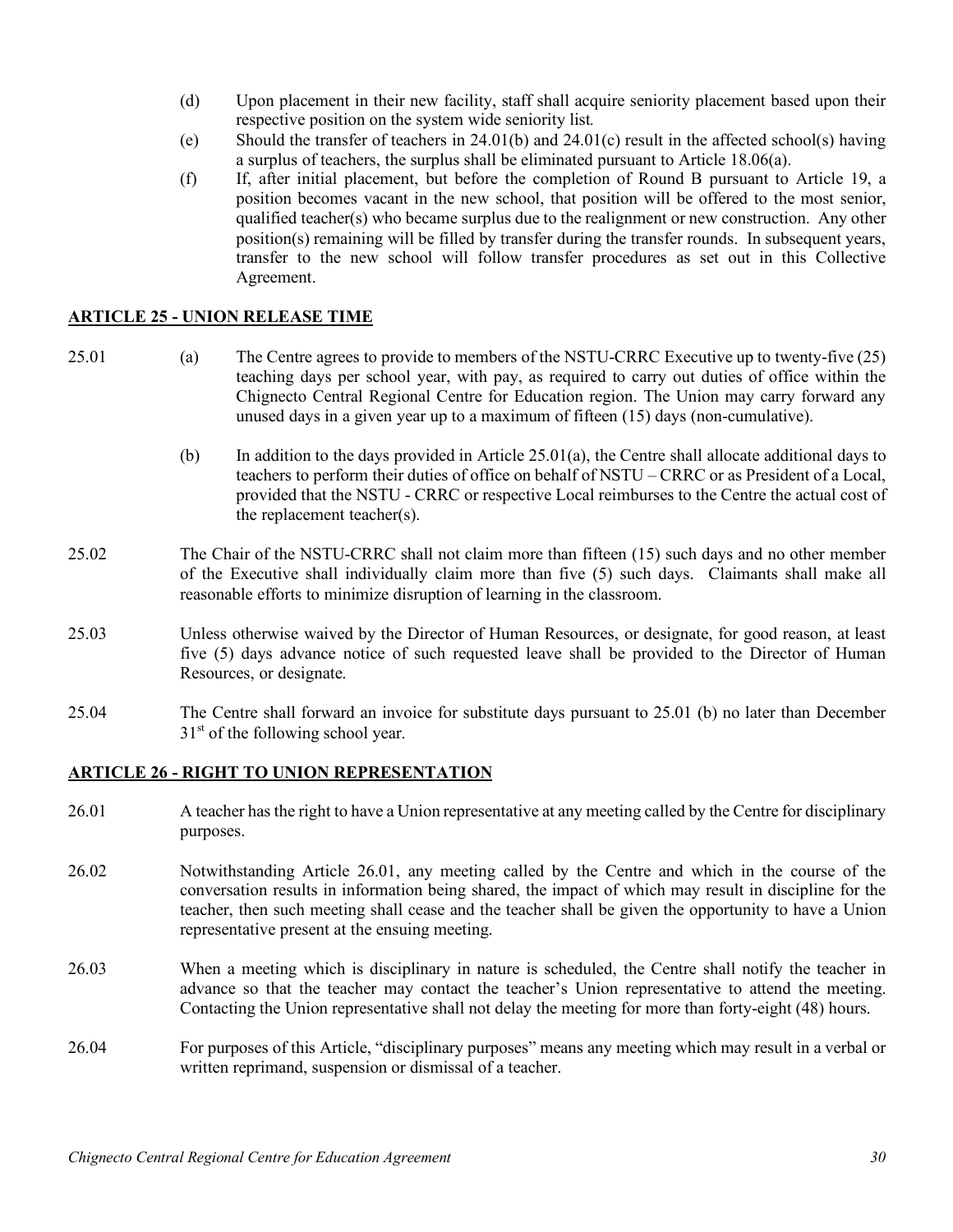# **ARTICLE 27 - TEACHING & LEARNING CONDITIONS**

- 27.01 (a) Every teacher who works at least sixty per cent (60%) of a regular school day shall be entitled to at least a forty (40) minute lunch break per day, to be scheduled between the hours of 11:00 a.m. and 1:30 p.m., unless otherwise agreed by the teacher.
	- (b) Teachers required to travel for the purposes of their assigned duties shall have a lunch break of at least forty (40) minutes per day between the hours of 11:00 a.m. to 1:00 p.m. separate and apart from the required travel time.
- 27.02 (a) Within the constraints of its approved budget, the Centre will exercise its best efforts to follow a staffing formula that, in the Centre's best judgement, provides the most practicable pupilteacher ratio within all schools, having regard for all circumstances. Subject to such constraints, the Centre shall continue to provide specialist services as circumstances will permit for the development of such programs.
	- (b) The Centre, through the Educational Services Department, agrees to provide to the NSTU-CRRC all relevant information on class size and pupil-teacher ratios by October  $15<sup>th</sup>$  of each school year or such subsequent date as it becomes available.

# **ARTICLE 28 - SCHOOL CLIMATE**

- 28.01 The parties acknowledge that proper school discipline is essential to educational achievement and a positive school climate. Acts of violence and/or abuse against teachers in the school will not be tolerated. The Centre will act in an expeditious and appropriate manner in dealing with breaches of discipline standards.
- 28.02 The parties recognize the responsibility of teachers and school administrators to encourage order and good discipline in their schools.
- 28.03 When a discipline concern is unresolved at the school level, a teacher(s), accompanied by the President of the Local if so desired, shall have the right to address such concerns with the appropriate Family of Schools Supervisor. If such concern remains unresolved, the teacher shall have the further right to address the issue with the System Development Supervisor.
- 28.04 Articles 28.01 and 28.02 are not grievable and nothing in this Article shall interfere with the Centre's statutory and legal obligations with respect to discipline.

## **ARTICLE 29 - INCLUSION**

- 29.01 For the purposes of this Article, a Special Needs Student is any student requiring special care, special services, special programs or significant program modification.
- 29.02 Integration of Special Needs Students into a heterogeneous class of students shall involve consultation among teachers, parents or guardians, administrators and any appropriate support personnel who may be affected by such integration. This consultation shall begin as early as possible.
- 29.03 The placement shall be reviewed annually or more frequently if requested by the teacher, in consultation with the student services consultant and/or school principal.

## **ARTICLE 30 - TEACHER IN CHARGE**

30.01 A teacher may be appointed by the Centre or its agent as a Teacher in Charge in accordance with this Article.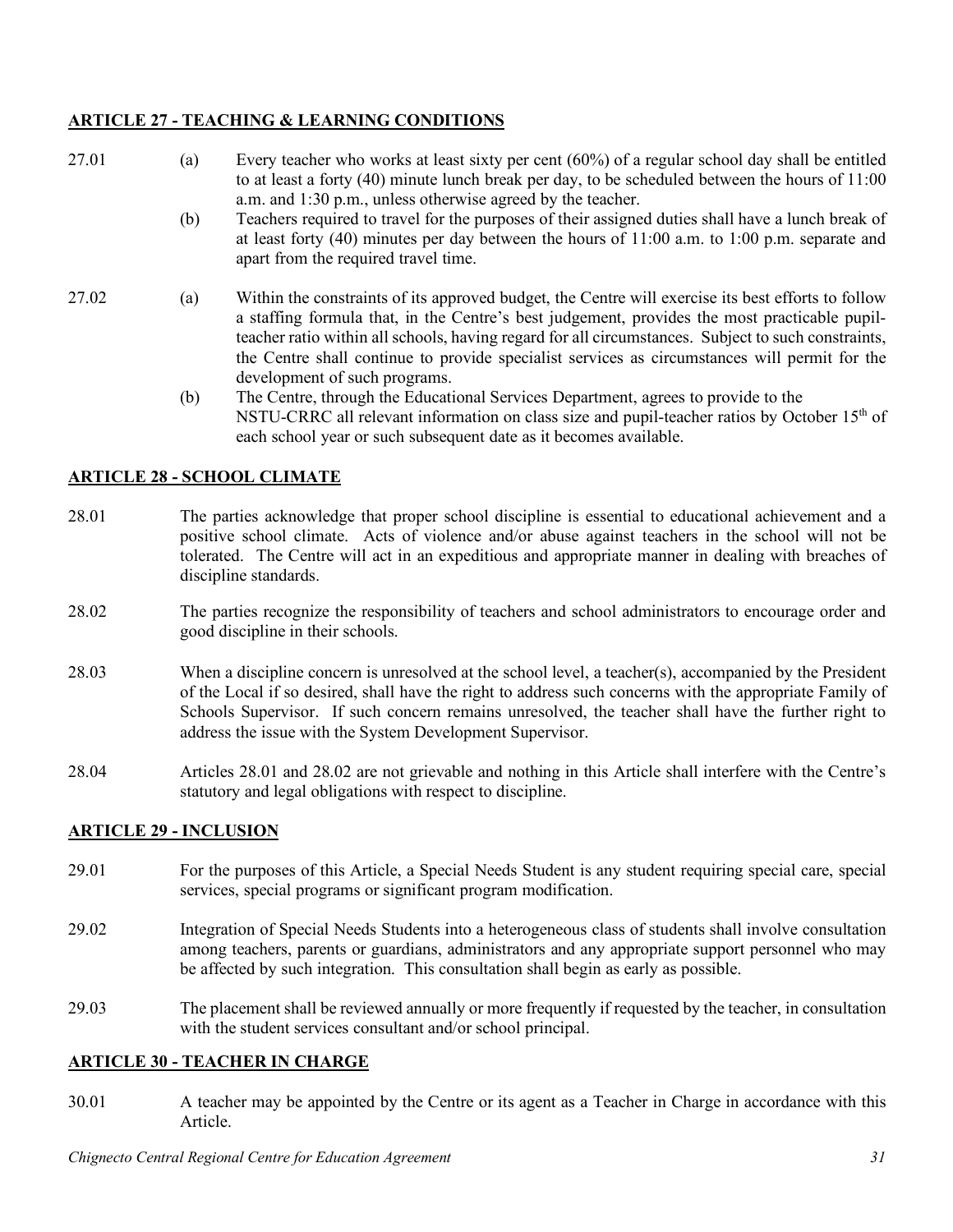- 30.02 In the event that all administrative personnel assigned to the school are absent from the school, the Centre may request a Teacher in Charge to assume the duties specified in this clause.
- 30.03 A Teacher in Charge, when requested to act, shall attend to ensuring that routine supervision, adequate to secure the safety of students and the security of the school, is maintained. Such Teacher in Charge shall consult with or seek instructions from the Centre as circumstances require.
- 30.04 The Centre shall have discretion as to selection of one or more Teachers in Charge.
- 30.05 Whenever possible the Teacher in Charge shall be selected from those teachers who have expressed an interest in performing this function. A teacher has the right to refuse to act as a Teacher in Charge except where the school would otherwise be left unattended.

#### **ARTICLE 31- OCCUPATIONAL HEALTH AND SAFETY COMMITTEE**

31.01 The Centre, the Union and the teachers agree to cooperate in the prevention of accidents and in the promotion of a safe and healthy work environment. All parties agree to comply with all applicable provisions of the Nova Scotia *Occupational Health and Safety Act*. All parties recognize that occupational health and safety are the shared responsibility of the Centre, the Union and individual teachers.

#### **ARTICLE 32- GENERAL**

- 32.01 The NSTU and the Centre shall both obtain a quote for the cost of printing this Agreement. Whichever party obtains the lower quote shall become responsible for printing this Agreement in booklet form and the parties shall share equally in the printing cost at the quoted level. Distribution of the printed booklet shall be the responsibility of the Union.
- 32.02 Part-time teachers shall be credited with all benefits described in this Agreement. Benefits as described in Article 10 – Sick Leave, Article 11.02 (care and comfort/serious family illness) and Article 11.04 (special leave with pay) will be calculated on a pro rata basis in accordance with the number of days taught or claimed, compared to a regular full-time teaching position, except where otherwise specifically stated herein. Nevertheless, part-time teachers shall be entitled to the full benefits of medical coverage.
- 32.03 All terms and conditions of employment with respect to substitutes shall be as defined in the *Teachers' Provincial Agreement*. Nothing herein shall be interpreted to provide additional terms, except as specifically noted.
- 32.04 Wherever a named position (i.e. Regional Executive Director of Education, Director of Human Resources, Principal, etc.) is identified in this Agreement, the person in such position shall be entitled to delegate such responsibility, provided such person remains accountable for the actions of the delegate.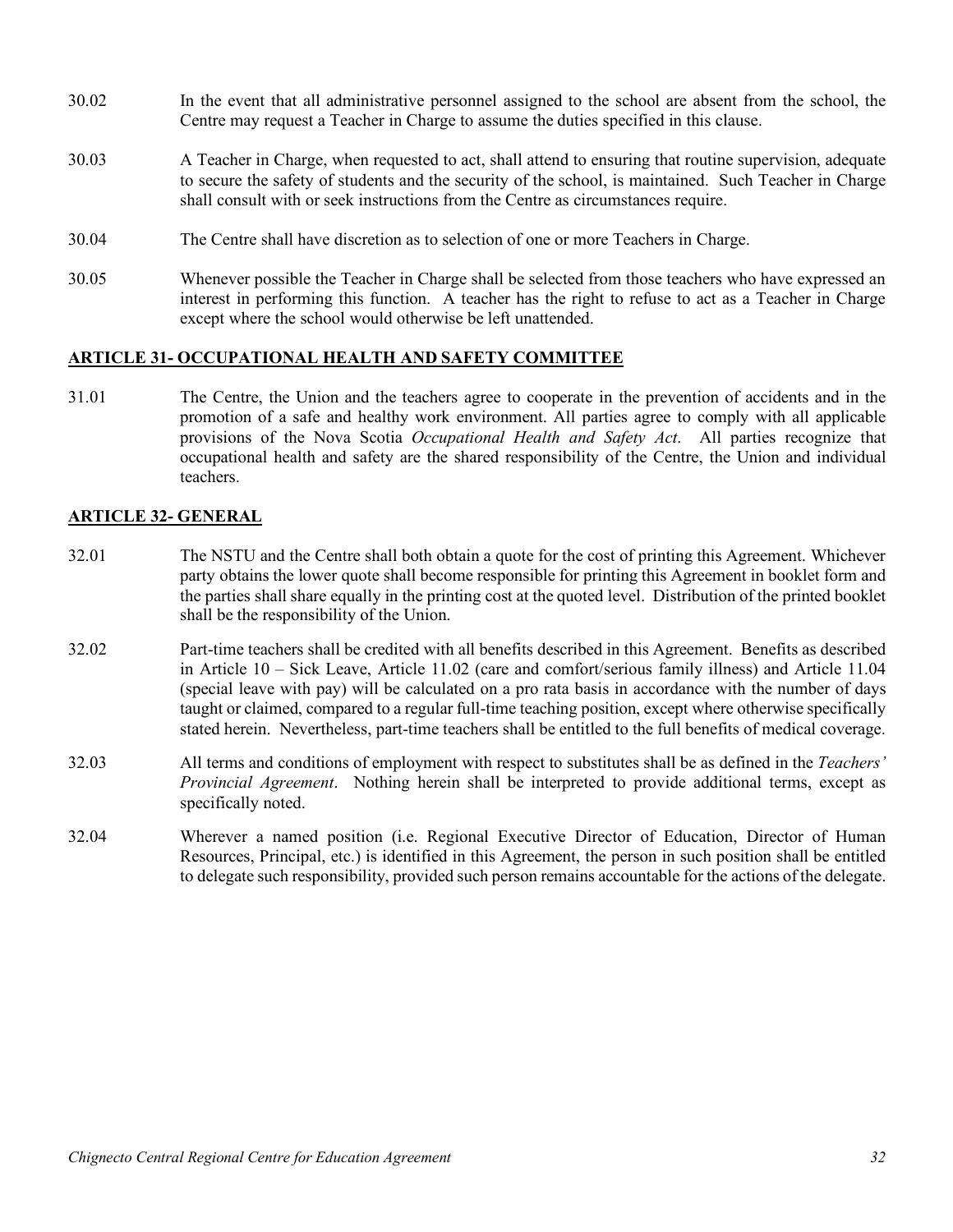#### **APPENDIX "A"**

The Chignecto Central Regional Centre for Education has developed a return to work process to assist employees in their rehabilitation and return to full health and employment. Part of the process is to get information about your current abilities from your physician as it relates to your illness/injury. To do this we ask that you have your physician complete this form.

| <b>Section I (To be completed by EMPLOYEE)</b>                                                                                                                                                                                                                                                                                                                                                                                                                                                                                                                                                                                                                                                                                                       |                                                 |  |  |  |
|------------------------------------------------------------------------------------------------------------------------------------------------------------------------------------------------------------------------------------------------------------------------------------------------------------------------------------------------------------------------------------------------------------------------------------------------------------------------------------------------------------------------------------------------------------------------------------------------------------------------------------------------------------------------------------------------------------------------------------------------------|-------------------------------------------------|--|--|--|
| <b>Employee's Name:</b>                                                                                                                                                                                                                                                                                                                                                                                                                                                                                                                                                                                                                                                                                                                              | <b>Employee Number:</b>                         |  |  |  |
| <b>Address:</b>                                                                                                                                                                                                                                                                                                                                                                                                                                                                                                                                                                                                                                                                                                                                      | Telephone(Home):                                |  |  |  |
| School/Site:                                                                                                                                                                                                                                                                                                                                                                                                                                                                                                                                                                                                                                                                                                                                         | Telephone (Work):                               |  |  |  |
| <b>Immediate Supervisor:</b>                                                                                                                                                                                                                                                                                                                                                                                                                                                                                                                                                                                                                                                                                                                         | Telephone (Work):                               |  |  |  |
| EMPLOYEE: I authorize my Healthcare provider to disclose information related to my current illness or injury to my Employer for the<br>purpose of developing a safe return to work plan. The employer will keep this information confidential. It is understood that this information be only of<br>the same nature and extent as disclosed in Section 2 of this Form and the attached Physical/Cognitive Capability Assessment Form, and does not<br>authorize the release of information which is different in nature or greater in extent. I understand that I will receive a copy of any medical information<br>received by the Centre from my physician and will be made aware of any further requests for medical information from the Centre. |                                                 |  |  |  |
| <b>Employee's Signature:</b>                                                                                                                                                                                                                                                                                                                                                                                                                                                                                                                                                                                                                                                                                                                         | Date:                                           |  |  |  |
| Section 2 (To be completed by Physician or Authorized Health Professional)<br>Does Employee have any significant impairment that currently impairs the employee from returning to unrestricted duties?<br>NO Employee can return to unrestricted work activities.<br>YES If yes, please answer the following questions.<br>If the employee currently has a physical/cognitive impairment, please complete the Physical/Cognitive Capability Assessment (on reverse side).<br>If the impairment is non physical, please describe the current limitations the employer should bear in mind in the search for suitable<br>transitional duties. PLEASE DO NOT INCLUDE A DIAGNOSIS.                                                                       |                                                 |  |  |  |
| Is the impairment:                                                                                                                                                                                                                                                                                                                                                                                                                                                                                                                                                                                                                                                                                                                                   | Duration of impairment:                         |  |  |  |
| <b>Temporary or Permanent</b>                                                                                                                                                                                                                                                                                                                                                                                                                                                                                                                                                                                                                                                                                                                        | $-2-4$ weeks $-4-6$ weeks $-6-8$ weeks $-3$ mos |  |  |  |
| Expected date when employee could do restricted duties within the listed<br>Expected date of return to regular duties of work?<br>abilities/limitations?                                                                                                                                                                                                                                                                                                                                                                                                                                                                                                                                                                                             |                                                 |  |  |  |
| When is employee scheduled for a reassessment?                                                                                                                                                                                                                                                                                                                                                                                                                                                                                                                                                                                                                                                                                                       |                                                 |  |  |  |
| (If applicable) Are there any accommodations that the Employer could take to assist the employee in returning to their duties?                                                                                                                                                                                                                                                                                                                                                                                                                                                                                                                                                                                                                       |                                                 |  |  |  |
| Health Care Provider: The information provided in this document is true and based on my examination of the patient.                                                                                                                                                                                                                                                                                                                                                                                                                                                                                                                                                                                                                                  |                                                 |  |  |  |
| Date:<br>Signature:                                                                                                                                                                                                                                                                                                                                                                                                                                                                                                                                                                                                                                                                                                                                  |                                                 |  |  |  |
| Name (Print):                                                                                                                                                                                                                                                                                                                                                                                                                                                                                                                                                                                                                                                                                                                                        |                                                 |  |  |  |
| <b>Mailing Address:</b>                                                                                                                                                                                                                                                                                                                                                                                                                                                                                                                                                                                                                                                                                                                              |                                                 |  |  |  |
| <b>Fax Number:</b><br><b>Telephone Number:</b>                                                                                                                                                                                                                                                                                                                                                                                                                                                                                                                                                                                                                                                                                                       |                                                 |  |  |  |

*Chignecto Central Regional Centre for Education Agreement 33* FOR TEACHERS: Any fee applicable to completing this form should be billed directly to the Chignecto Central Regional Centre of Education.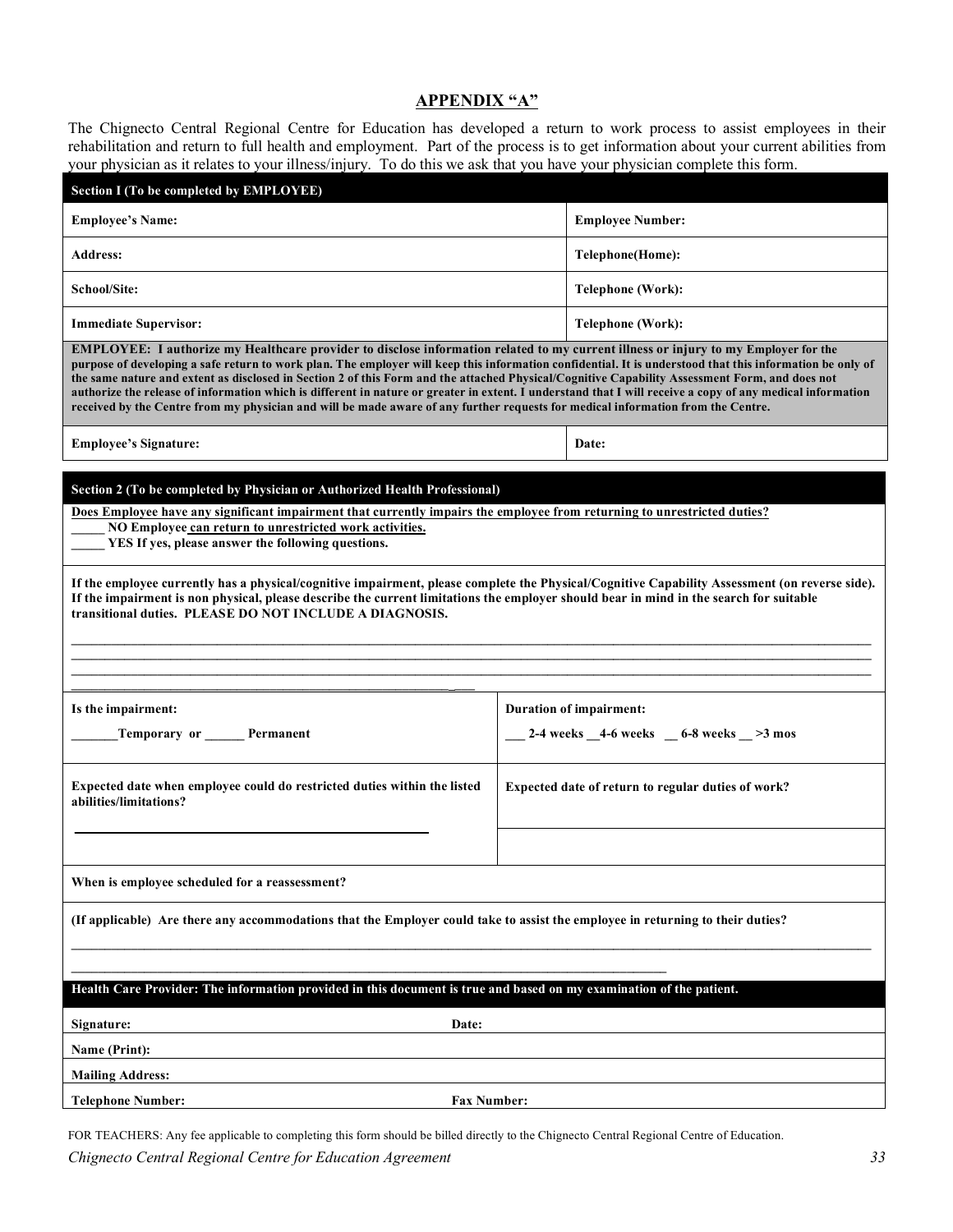| PHYSICAL (if applicable):<br>Not applicable                                                                                                                                                                                                                                                                                                                                       |                 |                                                                                                                                                                          |                        |                                                                                                                                                                                                                                                                                                                                                 |                                                                                |                  |  |                          |                        |
|-----------------------------------------------------------------------------------------------------------------------------------------------------------------------------------------------------------------------------------------------------------------------------------------------------------------------------------------------------------------------------------|-----------------|--------------------------------------------------------------------------------------------------------------------------------------------------------------------------|------------------------|-------------------------------------------------------------------------------------------------------------------------------------------------------------------------------------------------------------------------------------------------------------------------------------------------------------------------------------------------|--------------------------------------------------------------------------------|------------------|--|--------------------------|------------------------|
| <b>LIFTING</b>                                                                                                                                                                                                                                                                                                                                                                    | No restrictions | Occassional                                                                                                                                                              | Restricted             |                                                                                                                                                                                                                                                                                                                                                 | <b>STANDING</b>                                                                | No restrictions  |  | Occassional              | Restricted             |
| Sedentary                                                                                                                                                                                                                                                                                                                                                                         |                 |                                                                                                                                                                          |                        |                                                                                                                                                                                                                                                                                                                                                 | $1 \text{ hr} - 2 \text{hr}$                                                   |                  |  |                          |                        |
| Light                                                                                                                                                                                                                                                                                                                                                                             |                 |                                                                                                                                                                          |                        |                                                                                                                                                                                                                                                                                                                                                 | $2 hr - 4 hr$                                                                  |                  |  |                          |                        |
| Medium                                                                                                                                                                                                                                                                                                                                                                            |                 |                                                                                                                                                                          |                        |                                                                                                                                                                                                                                                                                                                                                 | $4 hr - 6 hr$                                                                  |                  |  |                          |                        |
| Heavy                                                                                                                                                                                                                                                                                                                                                                             |                 |                                                                                                                                                                          |                        |                                                                                                                                                                                                                                                                                                                                                 | $6 hr - 8 hr$                                                                  |                  |  |                          |                        |
| <b>CARRYING</b>                                                                                                                                                                                                                                                                                                                                                                   | No restrictions | Occassional                                                                                                                                                              | Restricted             |                                                                                                                                                                                                                                                                                                                                                 | <b>WALKING</b>                                                                 | No restrictions  |  | Occassional              | Restricted             |
| Sedentary                                                                                                                                                                                                                                                                                                                                                                         |                 |                                                                                                                                                                          |                        | $1 \text{ hr} - 2 \text{hr}$                                                                                                                                                                                                                                                                                                                    |                                                                                |                  |  |                          |                        |
| Light                                                                                                                                                                                                                                                                                                                                                                             |                 |                                                                                                                                                                          |                        |                                                                                                                                                                                                                                                                                                                                                 | $2 \text{ hr} - 4 \text{ hr}$                                                  |                  |  |                          |                        |
| Medium                                                                                                                                                                                                                                                                                                                                                                            |                 |                                                                                                                                                                          |                        |                                                                                                                                                                                                                                                                                                                                                 | $4 hr - 6 hr$                                                                  |                  |  |                          |                        |
| Heavy                                                                                                                                                                                                                                                                                                                                                                             |                 |                                                                                                                                                                          |                        |                                                                                                                                                                                                                                                                                                                                                 | $6 hr - 8 hr$                                                                  |                  |  |                          |                        |
| <b>BENDING</b>                                                                                                                                                                                                                                                                                                                                                                    | No restrictions | Occassional                                                                                                                                                              | Restricted             |                                                                                                                                                                                                                                                                                                                                                 | <b>LARMUSE</b>                                                                 | No restrictions  |  | Occassional              | Restricted             |
| To desk                                                                                                                                                                                                                                                                                                                                                                           |                 |                                                                                                                                                                          |                        |                                                                                                                                                                                                                                                                                                                                                 | Above Shoulder                                                                 |                  |  |                          |                        |
| To the floor                                                                                                                                                                                                                                                                                                                                                                      |                 |                                                                                                                                                                          |                        |                                                                                                                                                                                                                                                                                                                                                 | <b>Below Shoulder</b>                                                          |                  |  |                          |                        |
| <b>CLIMBING</b>                                                                                                                                                                                                                                                                                                                                                                   | No restrictions | Occassional                                                                                                                                                              | Restricted             |                                                                                                                                                                                                                                                                                                                                                 | <b>RARMUSE</b>                                                                 | No restrictions  |  | Occassional              | Restricted             |
| <b>Stairs</b>                                                                                                                                                                                                                                                                                                                                                                     |                 |                                                                                                                                                                          |                        |                                                                                                                                                                                                                                                                                                                                                 | Above Shoulder                                                                 |                  |  |                          |                        |
| Ladders                                                                                                                                                                                                                                                                                                                                                                           |                 |                                                                                                                                                                          |                        |                                                                                                                                                                                                                                                                                                                                                 | <b>Below Shoulder</b>                                                          |                  |  |                          |                        |
| <b>SITTING</b>                                                                                                                                                                                                                                                                                                                                                                    | No restrictions | Occassional                                                                                                                                                              | Restricted             |                                                                                                                                                                                                                                                                                                                                                 | <b>R HAND USE</b>                                                              | No restrictions  |  | Occassional              | Restricted             |
| $1 hr - 2hr$                                                                                                                                                                                                                                                                                                                                                                      |                 |                                                                                                                                                                          |                        |                                                                                                                                                                                                                                                                                                                                                 | <b>General Tasks</b>                                                           |                  |  |                          |                        |
| $2 hr - 4 hr$                                                                                                                                                                                                                                                                                                                                                                     |                 |                                                                                                                                                                          |                        |                                                                                                                                                                                                                                                                                                                                                 | Fine Control                                                                   |                  |  |                          |                        |
| $4 hr - 6 hr$                                                                                                                                                                                                                                                                                                                                                                     |                 |                                                                                                                                                                          |                        |                                                                                                                                                                                                                                                                                                                                                 | Gripping                                                                       |                  |  |                          |                        |
| <b>SHOULDER</b><br><b>MOVEMENT</b>                                                                                                                                                                                                                                                                                                                                                | No restrictions | Occassional                                                                                                                                                              | Restricted             |                                                                                                                                                                                                                                                                                                                                                 | <b>L HAND USE</b>                                                              | No restrictions  |  | Occassional              | Restricted             |
| $1 hr - 2hr$                                                                                                                                                                                                                                                                                                                                                                      |                 |                                                                                                                                                                          |                        |                                                                                                                                                                                                                                                                                                                                                 | <b>General Tasks</b>                                                           |                  |  |                          |                        |
| $2 hr - 4 hr$                                                                                                                                                                                                                                                                                                                                                                     |                 |                                                                                                                                                                          |                        |                                                                                                                                                                                                                                                                                                                                                 | Fine Control                                                                   |                  |  |                          |                        |
| $4 hr - 6 hr$                                                                                                                                                                                                                                                                                                                                                                     |                 |                                                                                                                                                                          |                        |                                                                                                                                                                                                                                                                                                                                                 | Gripping                                                                       |                  |  |                          |                        |
| <b>COGNITIVE</b> (if applicable):                                                                                                                                                                                                                                                                                                                                                 |                 |                                                                                                                                                                          |                        |                                                                                                                                                                                                                                                                                                                                                 |                                                                                |                  |  | Not applicable           |                        |
| <b>Supervision of others:</b><br><b>Tolerance to deadlines:</b><br><b>Full abilities</b><br><b>Full abilities</b><br>Limited<br>Can occasionally<br>Unable to supervise<br>meet deadlines<br>Not applicable<br>Unable to meet<br>deadlines<br>Not applicable                                                                                                                      |                 |                                                                                                                                                                          |                        | <b>Attention and Concentration:</b><br><b>Multiple tasks:</b><br><b>Full abilities</b><br><b>Full abilities</b><br>Can concentrate but<br>Can handle multiple tasks<br>needs regular breaks<br>if given extra time to<br>Concentration on detail<br>complete<br>Unable to multi-task<br>is severely limited<br>Not applicable<br>Not applicable |                                                                                |                  |  |                          |                        |
| Tolerance to external<br>Ability to interact with others:<br>Full abilities<br>stimulus:<br><b>Full abilities</b><br>Limited ability to<br>Can cope with<br>interact with<br>distracting stimulus for<br>others<br>portion of the day<br>Unable to interact<br>Can only work in a<br>with others<br>quiet non distracting<br>Not applicable<br>work environment<br>Not applicable |                 | Decision making:<br>Full abilities<br>Difficulty with planning,<br>organizing and decision<br>making<br>Unable to plan, organize<br>and make decisions<br>Not applicable |                        | <b>Working memory:</b><br>Full abilities<br>information<br>retention and recall<br>Not applicable                                                                                                                                                                                                                                               | Some challenges with<br>retention and recall of<br>Significant challenges with |                  |  |                          |                        |
| <b>VOICE</b>                                                                                                                                                                                                                                                                                                                                                                      | No Difficulty   | Occasional<br>Difficulty                                                                                                                                                 | Constant<br>Difficulty |                                                                                                                                                                                                                                                                                                                                                 | <b>HEARING</b>                                                                 | No<br>Difficulty |  | Occasional<br>Difficulty | Constant<br>Difficulty |
| Health Care Provider: The information provided in this document is true and based on my examination of the patient.                                                                                                                                                                                                                                                               |                 |                                                                                                                                                                          |                        |                                                                                                                                                                                                                                                                                                                                                 |                                                                                |                  |  |                          |                        |
| Date:<br>Signature:                                                                                                                                                                                                                                                                                                                                                               |                 |                                                                                                                                                                          |                        |                                                                                                                                                                                                                                                                                                                                                 |                                                                                |                  |  |                          |                        |
| <b>Professional Designation:</b>                                                                                                                                                                                                                                                                                                                                                  |                 |                                                                                                                                                                          |                        |                                                                                                                                                                                                                                                                                                                                                 |                                                                                |                  |  |                          |                        |
| Telephone & Fax Number:<br><b>Mailing Address:</b>                                                                                                                                                                                                                                                                                                                                |                 |                                                                                                                                                                          |                        |                                                                                                                                                                                                                                                                                                                                                 |                                                                                |                  |  |                          |                        |

*Chignecto Central Regional Centre for Education Agreement 34*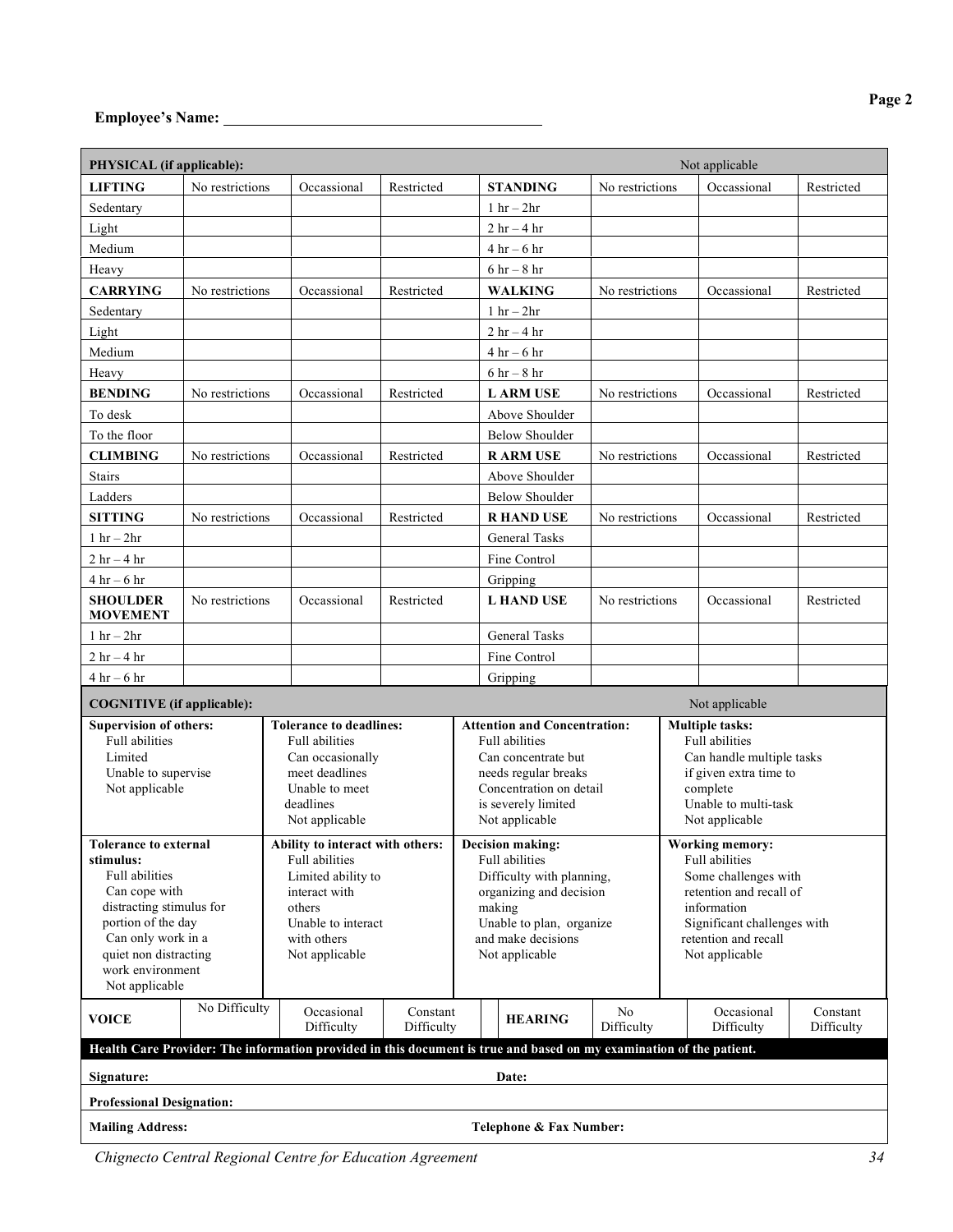#### **APPENDIX "B"**

#### **CHIGNECTO CENTRAL REGIONAL CENTRE for EDUCATION**

## **DEADLINE: April 1st**

#### **JOB-SHARING**

- An Interview Team consisting of at least the school principal, the permanent contract teacher who has requested the job-share, and one other teacher or administrator to interview the other contract teacher.
- Description of a new job-sharing proposal must be attached to this form.
- Continuation of a Job-Sharing Team must receive approval of the Principal and Family of Schools Supervisor.
- Applications **must be received by April 1st** of the school year the job-sharing is to commence, continue or discontinue.
- Permanent contract teachers through application commit to filling the position for one (1) year.
- Please refer to Article 16 for further information.

| Please check:              | New Job-sharing Proposal<br>Continuation of Job-Sharing                               |                                                          |
|----------------------------|---------------------------------------------------------------------------------------|----------------------------------------------------------|
| School:                    |                                                                                       | School Year: $20$ - $-$                                  |
|                            |                                                                                       | Prof. $#$                                                |
|                            | Prof. $#$                                                                             |                                                          |
|                            | Proposed Schedule (including percentage of time for each teacher, grade level, etc.): |                                                          |
|                            | ,我们也不会有什么?""我们的人,我们也不会有什么?""我们的人,我们也不会有什么?""我们的人,我们也不会有什么?""我们的人,我们也不会有什么?""我们的人      | Date: $\frac{1}{\sqrt{1-\frac{1}{2}} \cdot \frac{1}{2}}$ |
|                            |                                                                                       | Date: $\qquad \qquad$                                    |
| Approval of the Principal: |                                                                                       |                                                          |
|                            | Approval of the Family of Schools Supervisor:                                         |                                                          |
|                            | Approval of the Human Resources Division:                                             |                                                          |

## **RETURN TO THE HUMAN RESOURCES DEPARTMENT BY APRIL 1st**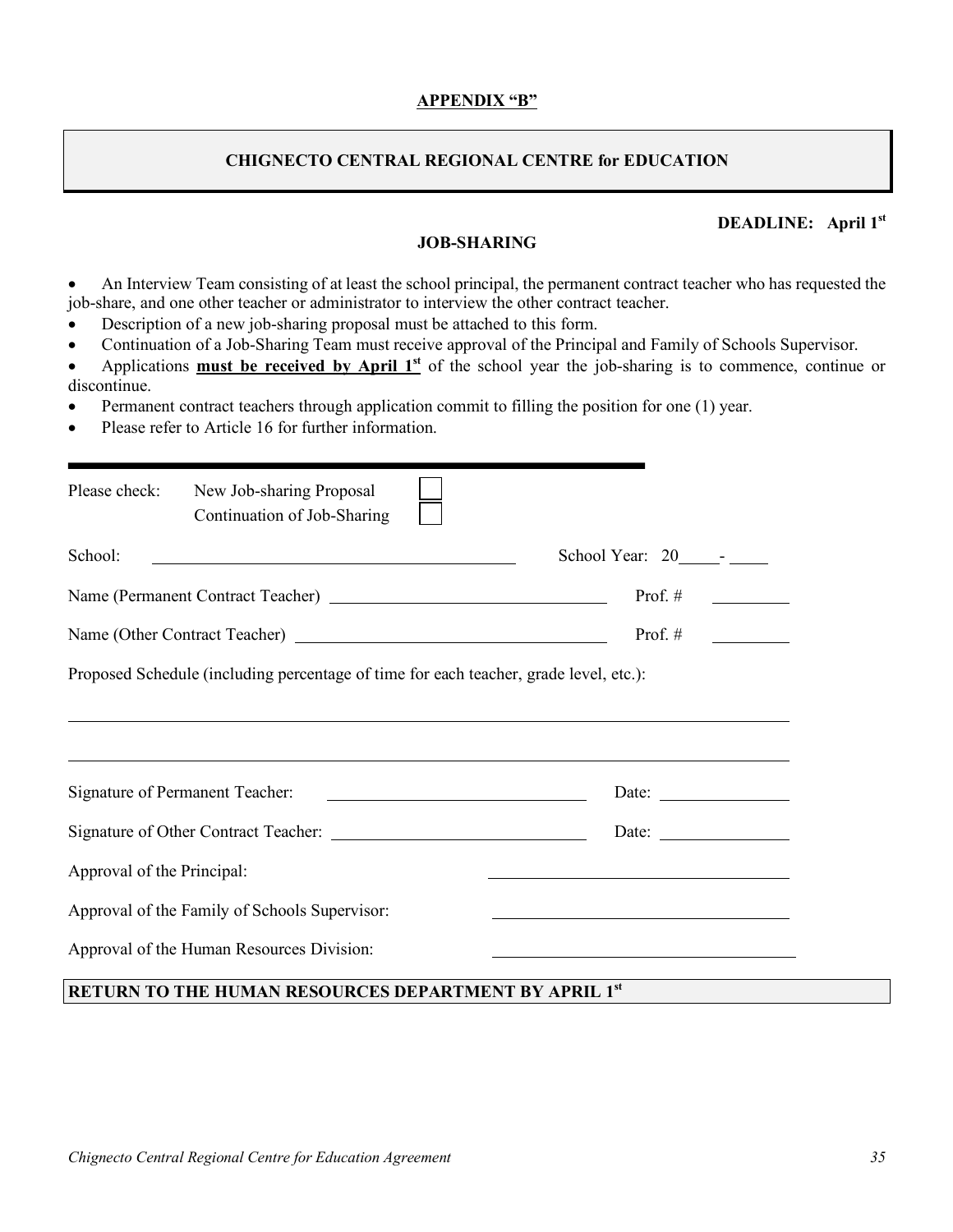## **APPENDIX "C"**

## **Summary of Staffing Rounds – Article 19**

The following represents a summary only. Although it is being provided in the collective agreement, it is provided for informational purposes only. Nothing within this Appendix is intended to be considered to be an Article and, as such, not be the basis for a grievance as defined in 5.02. To the extent there may be any discrepancies between this summary and the actual provisions of the collective agreement, the actual provisions of the collective agreement are paramount. Any disputes regarding the application, operation, or any alleged violation of the Collective Agreement must be referenced to an Article(s) and not this summary.

| <b>Applicants</b>                                                                                                                                                                                                    | <b>Positions</b>                                                                         | <b>Interview/Placed</b>                                                                                                                                                                                                                                                                                     |  |  |
|----------------------------------------------------------------------------------------------------------------------------------------------------------------------------------------------------------------------|------------------------------------------------------------------------------------------|-------------------------------------------------------------------------------------------------------------------------------------------------------------------------------------------------------------------------------------------------------------------------------------------------------------|--|--|
|                                                                                                                                                                                                                      | <b>ROUND A</b><br>(Post Minimum 2 Days)                                                  |                                                                                                                                                                                                                                                                                                             |  |  |
| Permanent including surplus and<br>probationary declared surplus.                                                                                                                                                    | Vacant & unfilled                                                                        | Internal competition. Placement if only<br>one qualified applicant. If placed (where<br>there was no interview process), remain<br>eligible to apply in ROUND B.                                                                                                                                            |  |  |
|                                                                                                                                                                                                                      | <b>ROUND B</b><br>(Post Minimum 2 Days)                                                  |                                                                                                                                                                                                                                                                                                             |  |  |
| Permanent (including surplus and<br>probationary declared surplus) who<br>did not secure a position through an<br>interview, term teacher on "390 day<br>list", early hire pool teachers and<br>externals all apply. | All known: Vacant, unfilled,<br>part-time and substitute to<br>possible term are posted. | However, not all applicants are eligible<br>for all positions posted.                                                                                                                                                                                                                                       |  |  |
| Surplus                                                                                                                                                                                                              | Vacant & unfilled                                                                        | First placement of surplus teachers into<br>vacant and unfilled positions. Then;                                                                                                                                                                                                                            |  |  |
| Permanent who did not secure a<br>position through an interview.                                                                                                                                                     | Vacant & unfilled                                                                        | 2.<br>Internal competition of permanent<br>contract teachers for vacant and unfilled<br>positions. Placement if only one<br>qualified applicant. Then;                                                                                                                                                      |  |  |
| Early Hire Pool Teachers                                                                                                                                                                                             | Vacant & unfilled                                                                        | Placement of teachers in the "Early Hire<br>Β.<br>Pool." Then;                                                                                                                                                                                                                                              |  |  |
| Term teachers on the "390 day list"                                                                                                                                                                                  | Vacant and unfilled                                                                      | "390 day list" teachers currently in<br>4.<br>100% full year/full time position may<br>be placed (discretionary) into a vacant<br>or unfilled position where teacher is<br>determined qualified and suitable for<br>the position and where there is<br>agreement of Teacher, Principal and<br>Centre. Then; |  |  |
| Term Teachers on "390 day list"                                                                                                                                                                                      | Vacant, unfilled, part-time<br>and substitute to possible<br>term                        | Internal competition of remaining "390<br>5.<br>day list" teachers for full time<br>positions. Those who do not win a<br>competition will be placed into<br>remaining positions (full time, part-                                                                                                           |  |  |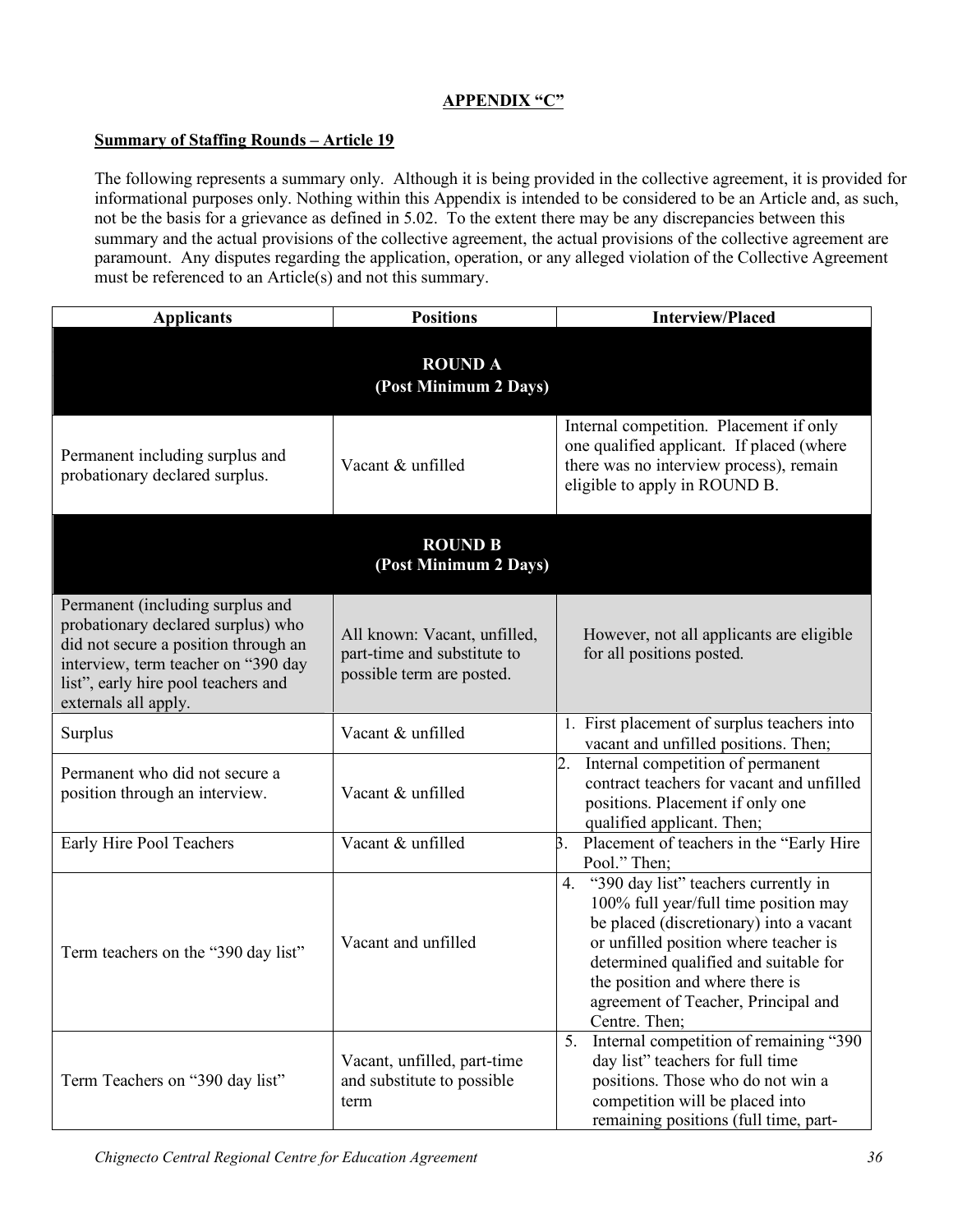| <b>Applicants</b>                                                                                                                                             | <b>Positions</b>                                                                                                | <b>Interview/Placed</b>                                                                                                                                                                                                                                                                                                                                                                                      |
|---------------------------------------------------------------------------------------------------------------------------------------------------------------|-----------------------------------------------------------------------------------------------------------------|--------------------------------------------------------------------------------------------------------------------------------------------------------------------------------------------------------------------------------------------------------------------------------------------------------------------------------------------------------------------------------------------------------------|
|                                                                                                                                                               |                                                                                                                 | time or substitute to possible term)<br>where determined qualified and<br>suitable. Then;                                                                                                                                                                                                                                                                                                                    |
| Term teachers not on "390 day list"                                                                                                                           | Part-time                                                                                                       | Terms teachers not on the "390 day<br>6.<br>list" currently working part-time may<br>be placed (discretionary) where teacher<br>is determined qualified and suitable for<br>the position and where there is<br>agreement of Teacher, Principal and<br>Centre and where the position is within<br>20% of the part-time position the<br>teacher held in the previous school<br>year to a maximum of 90%. Then; |
| External                                                                                                                                                      | All remaining                                                                                                   | <b>External Competition</b><br>7.                                                                                                                                                                                                                                                                                                                                                                            |
|                                                                                                                                                               | <b>ROUND C</b><br>(Post Minimum of 2 Days)                                                                      |                                                                                                                                                                                                                                                                                                                                                                                                              |
| Term Teachers on "390 day list" who<br>did not secure a positions through<br>interview and external.                                                          | All known: Vacant, unfilled,<br>part-time and substitute to<br>possible term are posted.                        | However, not all applicants are eligible<br>for all positions posted.                                                                                                                                                                                                                                                                                                                                        |
| Term contract teachers on the "390<br>day list" who did not secure a position<br>through an interview and any<br>remaining teachers from "Early Hire<br>Pool" | Vacant, unfilled positions as a<br>result of permanent teacher<br>transfers in ROUND B                          | 1. Placement of term contract teachers on<br>the "390 day list" who were not offered<br>a placement in ROUND B and<br>placement of Early Hire Pool Teachers<br>not offered a placement in ROUND B.<br>Then;                                                                                                                                                                                                  |
| Term contract teachers on the "390<br>day list" who did not secure a position<br>through an interview                                                         | Vacant and unfilled positions<br>that arose as a result of a<br>permanent teacher transfer in<br><b>ROUND B</b> | 2.<br>Competition for term contract teachers<br>on the "390 day list" who did not<br>secure a position through an interview<br>process in ROUND B for vacant and<br>unfilled positions that arose for<br>ROUND C as a result of a permanent<br>teacher transfer in ROUND B. And;                                                                                                                             |
| <b>External Applicants</b>                                                                                                                                    | Vacant, unfilled, part-time<br>and substitute to possible<br>term                                               | 3. Competition for external applicants for<br>all remaining positions (vacant,<br>unfilled, part time and substitute to<br>possible term).                                                                                                                                                                                                                                                                   |
|                                                                                                                                                               | <b>EXTERNAL ROUNDS</b><br>(Post Minimum of 2 Days)                                                              |                                                                                                                                                                                                                                                                                                                                                                                                              |
| <b>External Applicants</b>                                                                                                                                    | Vacant, unfilled, part-time<br>and substitute to possible<br>term                                               | First any teacher on the "390 day list"<br>or Early Hire Pool not offered a position<br>then external competition amongst<br>candidates                                                                                                                                                                                                                                                                      |

Teachers on the "390 day list" include teachers who:

- a. Have a minimum of 175 days of term service in each of 2 consecutive school year; or
- b. Have a cumulative total of at least 390 days in more than 2 consecutive years.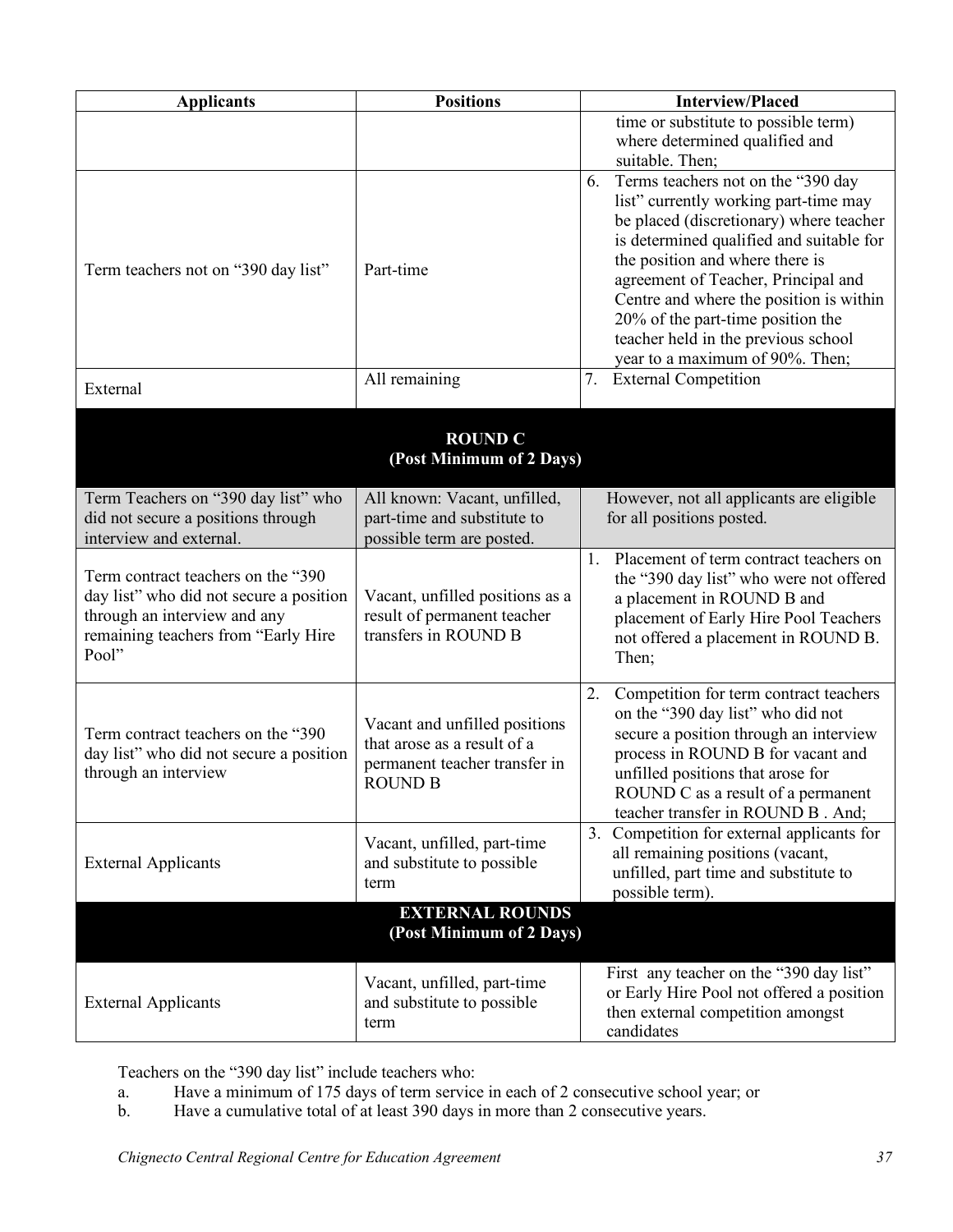#### **APPENDIX "D"**

## **Summary of Teacher Selections – Article 20**

The following represents a summary only. Although it is being provided in the collective agreement, it is provided for informational purposes only. Nothing within this Appendix is intended to be considered to be an Article and, as such, not be the basis for a grievance as defined in 5.02. To the extent there may be any discrepancies between this summary and the actual provisions of the collective agreement, the actual provisions of the collective agreement are paramount. Any disputes regarding the application, operation, or any alleged violation of the Collective Agreement must be referenced to an Article(s) and not this summary.

#### **Short Listing**

In order to be shortlisted, a candidate shall meet the minimum qualifications and experience as posted and as established through their application. However, meeting the minimums does not guarantee an interview. When more than a reasonable number of applicants meet the minimum requirements so that interviewing all would not be practical, further levels of shortlisting must take place which shall include considerations of qualifications and/or experiences in excess of the minimums posted.

However, where a position was posted with Employment Equity considerations, no applicants who did not self-identify as meeting those specific posted Employment Equity considerations will be shortlisted unless or until all qualified (meeting the minimum for qualifications and experience) Employment Equity applicants specific to that posting have been shortlisted.

Where at least one (1) applicant meets the minimum qualifications and experience as posted and as established through their application, a selection process will commence.

#### **Selection Processes**

**Internal Competitions** (permanent contract teachers, probationary contract teachers declared surplus in ROUNDS A  $\&$  B and term contract teachers on the "390 day list" in ROUNDS B  $\&$  C) For a candidate to be considered eligible, the candidate must meet:

- The minimum qualification as posted and established through the application form;
- The minimum experience as posted and established through the application form;

Provided those two (2) minimums have been met:

#### **(a) One (1) Applicant Meeting Posted Minimums for Qualifications and Experience**

Where there is only one (1) eligible candidate, the eligible candidate will be placed in the position (except in circumstances where the teacher is involved in an individualized performance program). Either the teacher or the Principal may choose to have an informal discussion prior to placement. The purpose of the informal discussion is to ask questions about and/or share such things as unique initiatives and/or cultural aspects of the school.

#### **(b) Two (2) or More Applicants Meeting Posted Minimums for Qualifications and Experience**

Where there are two or more eligible candidates, they shall be further considered upon the following criteria:

- a. Employment Equity applicant where Employment Equity has been indicated in the posting and there is one (1) qualified Employment Equity applicant who has self-identified as being a member of the specific group or groups listed for that particular posting.
- b. Where there are two or more qualified Employment Equity applicants who have self-identified as being a member of the specific group or groups listed for that particular posting, after the interview process is conducted, HR shall be contacted to assist in the recommendation.
- c. Where Employment Equity is not a consideration in the selection process, an interview process is conducted with the shortlisted applicants with the following scoring considerations: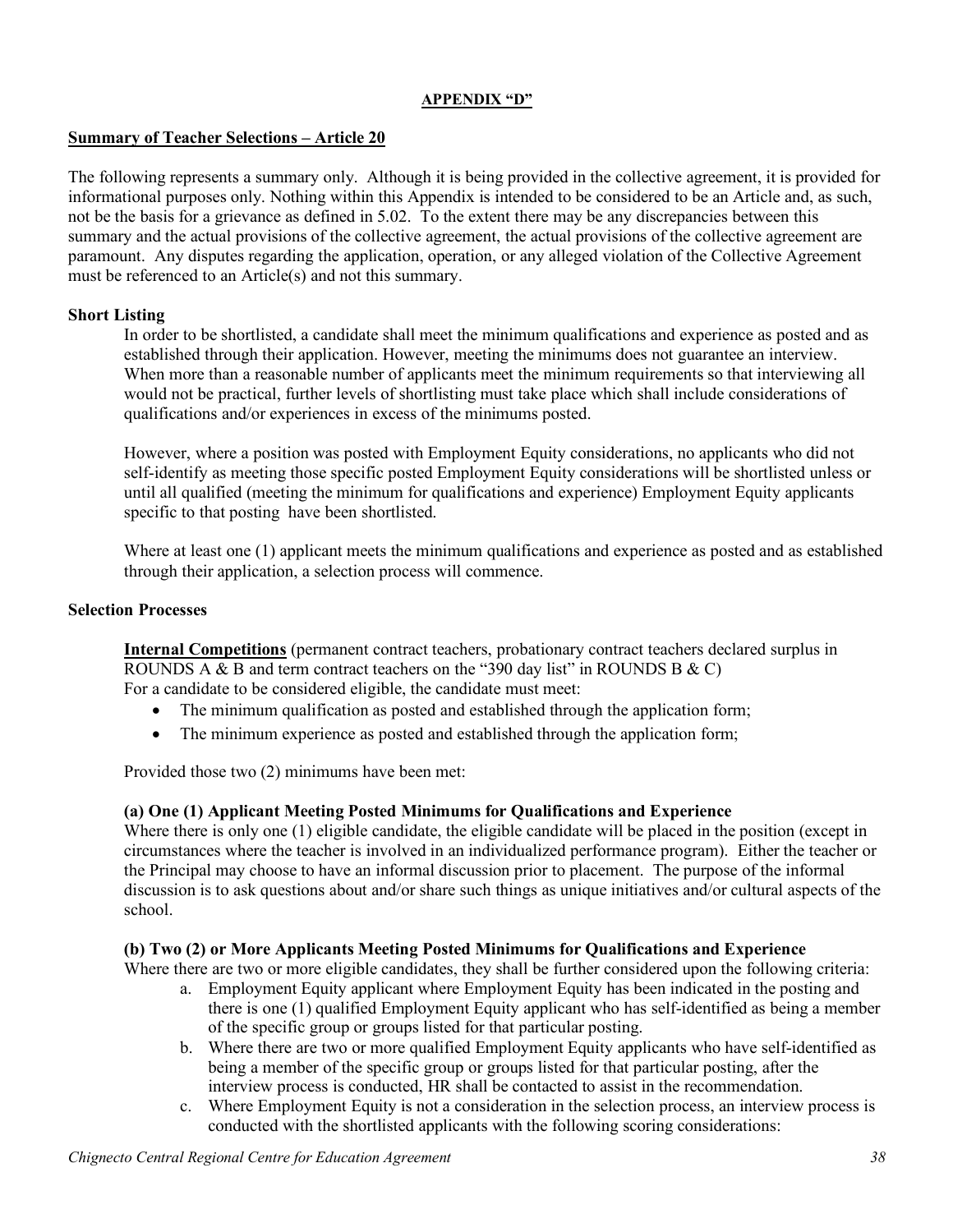- i. 45% for ability
- ii. 15% for qualifications
- iii. 20% for relevant experience
- iv. 20% for length of service with the Centre

Calculated in accordance with c above, selection based on highest score of the eligible candidates.Where two (2) or more eligible candidates are tied (less than 1% difference), the final selection shall be based on seniority.

## **(c) No Applicants Meeting Posted Requirements**

Beginning in ROUND B, in rare circumstances where Human Resources has determined that there are no qualified and suitable applicants, an internal applicant(s) who does not meet the minimum posted requirements of qualifications and experience may be considered where they can demonstrate a proficiency to effectively deal with teaching situations likely to arise. Generally proficiency will be determined through the interview and reference check process.

Where an applicant who is not fully qualified is selected, the position will be filled in an acting capacity for one (1) year only.

## **(d) Limited Positions Including Ability**

In limited circumstances, due to the nature and requirements of some positions, a pre-determined and posted minimum in each of three (3) criteria of qualifications, experience and ability must be established to be considered eligible. These positions require the teacher to have the ability to effectively deal with unique situations not typical in a regular classroom or specialist setting. Generally these positions will include those positions where a teacher's previous experience is markedly different than the situations they are likely to encounter in the posted position.

An internal applicant(s) who meets the minimum posted criteria of qualifications and experience will be considered eligible where they can demonstrate proficiency to effectively deal with teaching situations likely to arise. Where there are two (2) or more eligible candidates, they shall be considered upon the following criteria:

- a. Employment Equity considerations in accordance with Article 23
- b. In the event that there is no Employment Equity selection, eligible candidates will compete based on the following weighting:
	- i. 45% for ability
	- ii. 15% for qualifications
	- iii.20% for relevant experience
	- iv. 20% for length of service with the Centre

Calculated in accordance with (b) above, selection based on highest score of the eligible candidates. Where two (2) or more eligible candidates are tied (less than 1% difference), the final selection shall be based on seniority.

Ability may be automatically deemed where there is only one (1) applicant who meets the posted minimums for qualifications and experiences and has previous successful experience in the same position being applied for.

#### **External Competitions**

For a candidate to be considered eligible, the candidate must meet:

- The minimum qualification as posted and established through the application form;
- The minimum experience as posted and established through the application form;
- The minimum ability to effectively deal with teaching situations that are likely to arise as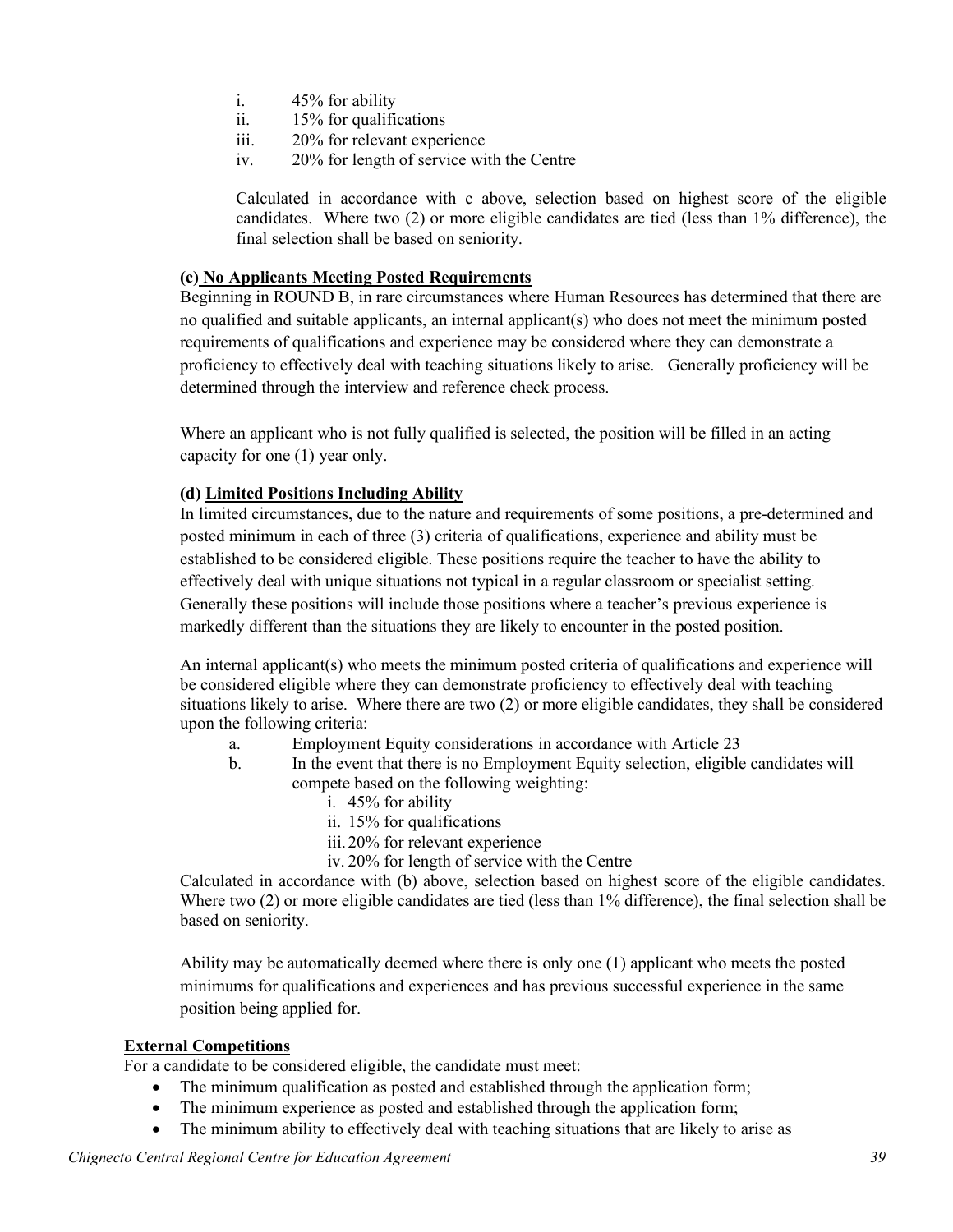demonstrated predominately through the interview and, to a lesser extent, the overall selection process.

Provided all three (3) minimums have been met:

- a. Employment Equity applicant where Employment Equity has been indicated in the posting and there is one (1) qualified (by meeting all three (3) minimums including ability) Employment Equity applicant who has self-identified as being a member of the specific group or groups listed for that particular posting.
- b. The process is scored with the following weightings:
	- i. 45% for ability
	- ii. 15% for qualifications
	- iii. 20% for relevant experience
	- iv. 20% for length of service with the Centre
- c. Where there are two or more qualified Employment Equity applicants who have self-identified as being a member of the specific group or groups listed for that particular posting, HR is contacted to assist in the recommendation.

Calculated in accordance with (b) above, selection based on highest score of the eligible candidates.Where two (2) or more eligible candidates are tied (less than 1% difference), the final selection shall be based on length of service with the Centre, if applicable.

#### **Interviews**

The Centre shall identify potential interview dates for positions on each posting. Where interviews are commencing, the Centre shall make reasonable best efforts to provide interviewees with at least twelve (12) hours' notice inclusive of an overnight in advance of their actual interview.

#### **Recommended Candidate**

Appropriate references are contacted. The reference checks should establish that the candidate's experience and abilities provided in the selection process accurately reflect the candidate's actual experience and abilities.

The candidate's most recent supervisor should be one of the references. In the event that the candidate did not list their most recent supervisor, the candidate should be contacted, notified of the importance of the reference of their immediate supervisor and given the opportunity to include the supervisor as a reference. In the event that the candidate declines, the candidate is to be informed that a lack of reference from the most recent immediate supervisor may be considered negatively during the process.

In the event that appropriate reference checks are not satisfactory for the recommended candidate, the above process is followed for the next eligible candidate and so on.

The recommended candidate is provided to Human Resources for review. Human Resources will review the recommendation as it relates to the collective agreement, Centre policy and procedures.

#### **Offering the Position**

With satisfactory reference checks, the eligible recommended candidate will be offered the position.

## **Retention of Record**

The Centre shall confidentially maintain the names of the interviewed applicants, the applicable scores for each interviewed applicant, and the resulting recommendation. The applicable scores are those that remain relevant for that particular selection process.

#### **Situations Where the Position May Be Reposted**

In certain situations, the Centre may decide to repost the position including:

- A mistake has been made in the process or change has occurred affecting the posted position
- No candidates are eligible (meet the minimum qualifications, experience and ability)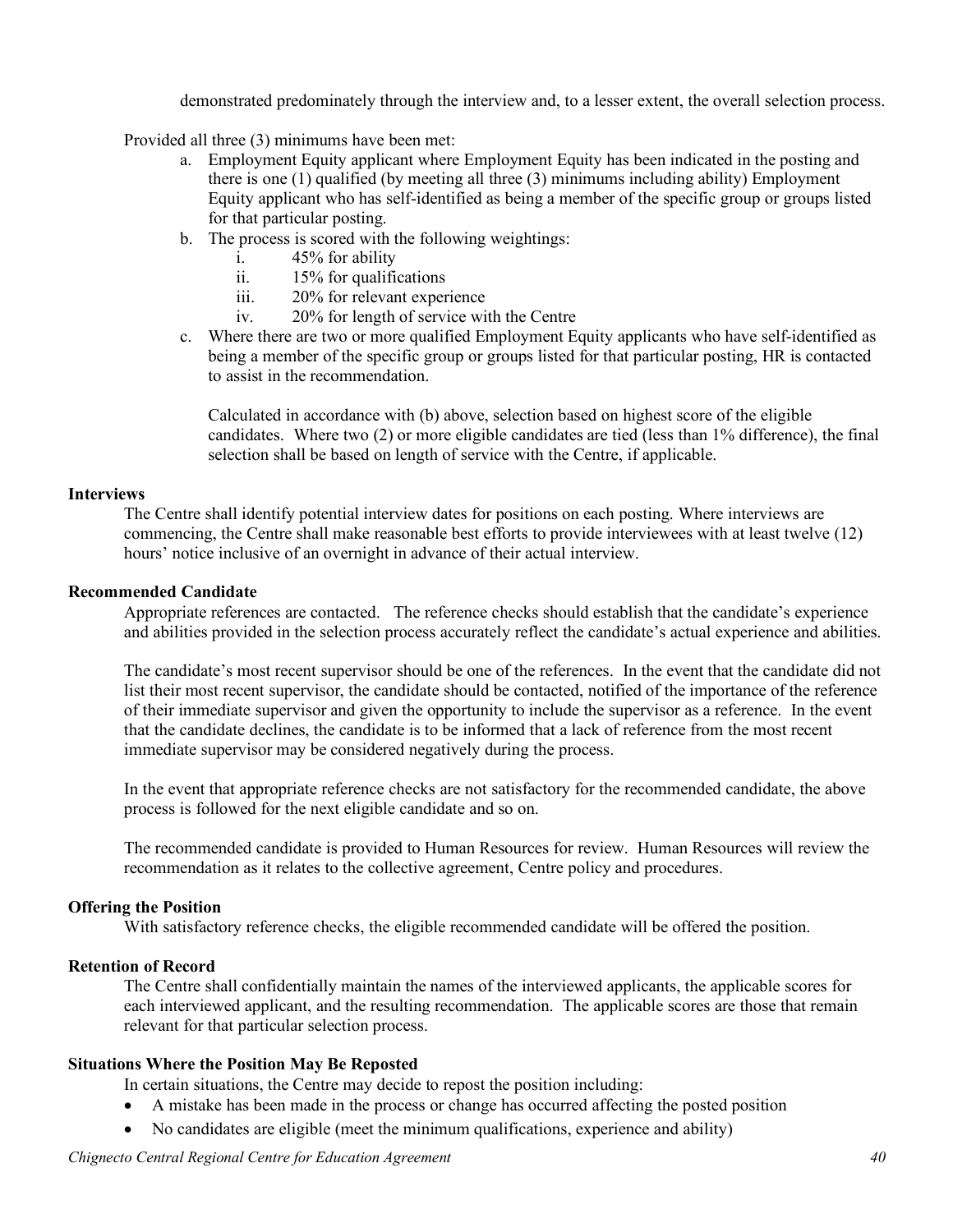- No eligible candidates have satisfactory reference checks
- All eligible recommended candidates turn down the offer of the position

In circumstances where the Centre determines it is impractical to proceed otherwise, the Centre may choose not to repost but to proceed even where some component of the foregoing has not been met. If this is the case, the candidate(s) will be notified that they are being considered but have not met a certain component. In the event an offer is provided, the offer will indicate the component which was not met.

#### **Communication of Reposting to Candidates**

Any applicant who has been shortlisted and received an interview will be notified if the position is going to be reposted. While the applicant may apply again for the posting, the applicant may not be permitted to reinterview. The applicant's previous selection scores may be considered during the new selection process.

#### **Variations/Exceptions**

Occasionally there will be circumstances which require variations and/or exceptions from this process. The application of the Teachers' Provincial Agreement Article 55 is one example that may impact on the process. That or other variations may occur provided the NSTU is appropriately informed and, as required, in agreement.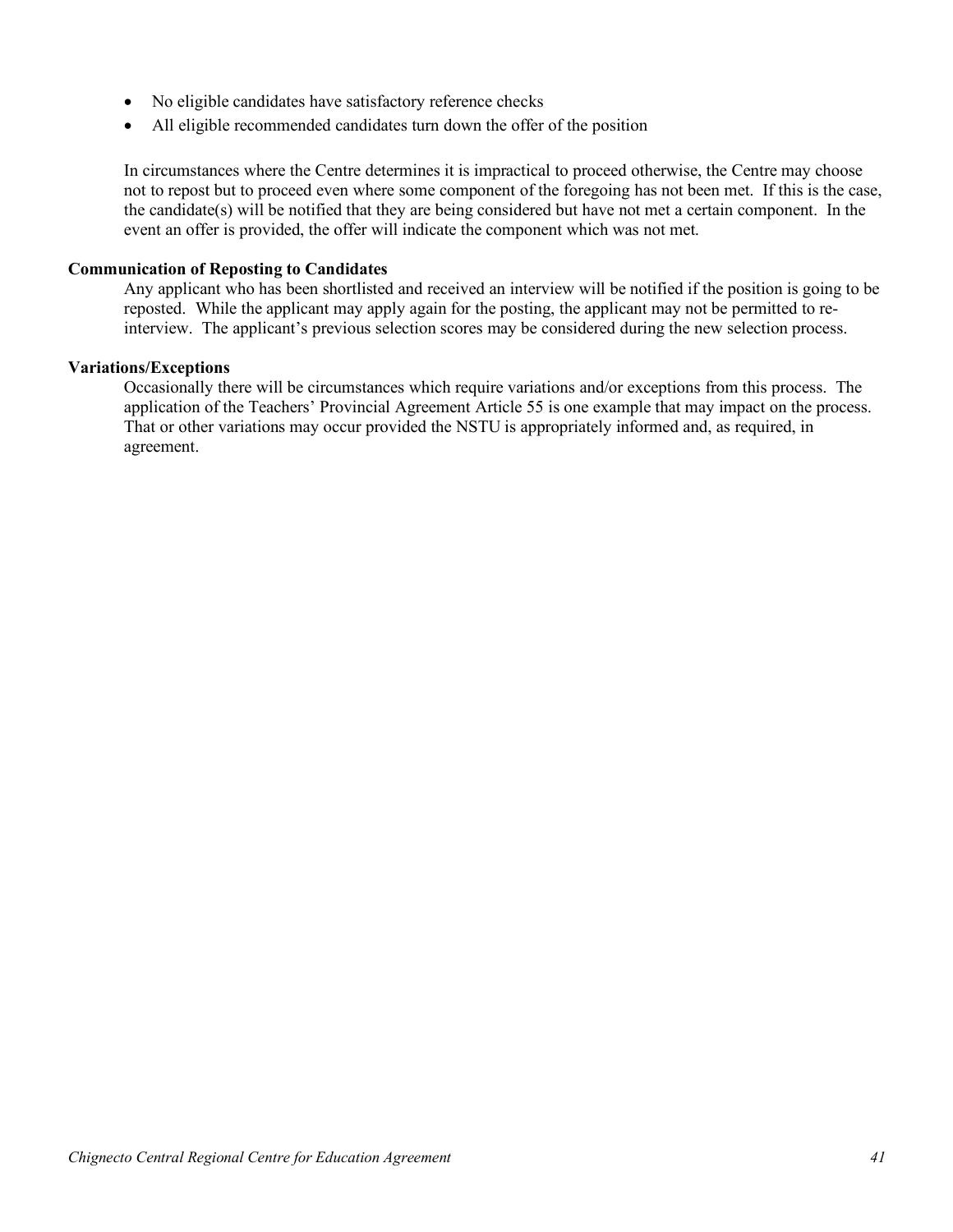#### **APPENDIX "E"**

## **Summary of Consultant Selections – Article 22**

The following represents a summary only. Although it is being provided in the collective agreement, it is provided for informational purposes only. Nothing within this Appendix is intended to be considered to be an Article and, as such, not be the basis for a grievance as defined in 5.02. To the extent there may be any discrepancies between this summary and the actual provisions of the collective agreement, the actual provisions of the collective agreement are paramount. Any disputes regarding the application, operation, or any alleged violation of the Collective Agreement must be referenced to an Article(s) and not this summary.

#### **Short Listing**

In order to be shortlisted, a candidate shall meet the minimum qualifications and experience as posted and as established through their application. However, meeting the minimums does not guarantee an interview. When more than a reasonable number of applicants meet the minimum requirements so that interviewing all would not be practical, further levels of shortlisting must take place which shall include considerations of qualifications and/or experiences in excess of the minimums posted.

However, where a position was posted with Employment Equity considerations, no applicants who did not self identify as meeting those specific posted Employment Equity considerations will be shortlisted unless or until all qualified (meeting the minimum for qualifications and experience) internal Employment Equity applicants specific to that posting have been shortlisted.

Where at least one (1) applicant meets the minimum qualifications and experience as posted and as established through their application, a full selection process will commence.

#### **Interviews**

Applicants who have been shortlisted and offered an interview will be provided a minimum of twenty-four (24) hours' notice of the interview.

#### **Selection Considerations**

For a candidate to be considered eligible, the candidate must meet:

- The minimum qualifications as posted and established through the application form;
- The minimum experience as posted and established through the application form;
- The minimum ability to effectively deal with situations that are likely to arise as demonstrated predominately through the interview and, to a lesser extent, the overall selection process.

Provided all three (3) minimums have been met the selection shall be made as follows:

- 1. An internal Employment Equity applicant where Employment Equity has been indicated in the posting and there is one (1) eligible (by meeting all three (3) minimums including ability) internal Employment Equity applicant who has self-identified as being a member of the specific group or groups listed for that particular posting. Or, an external Employment Equity applicant in accordance with above, only where there are no eligible (by meeting all three (3) minimums including ability) permanent contract teachers competing.
- 2. In all other circumstances, the process is scored with the following weightings:
	- i. 45% for ability
	- ii. 15% for qualifications
	- iii. 20% for relevant experience
	- iv. 20% for length of service with the Centre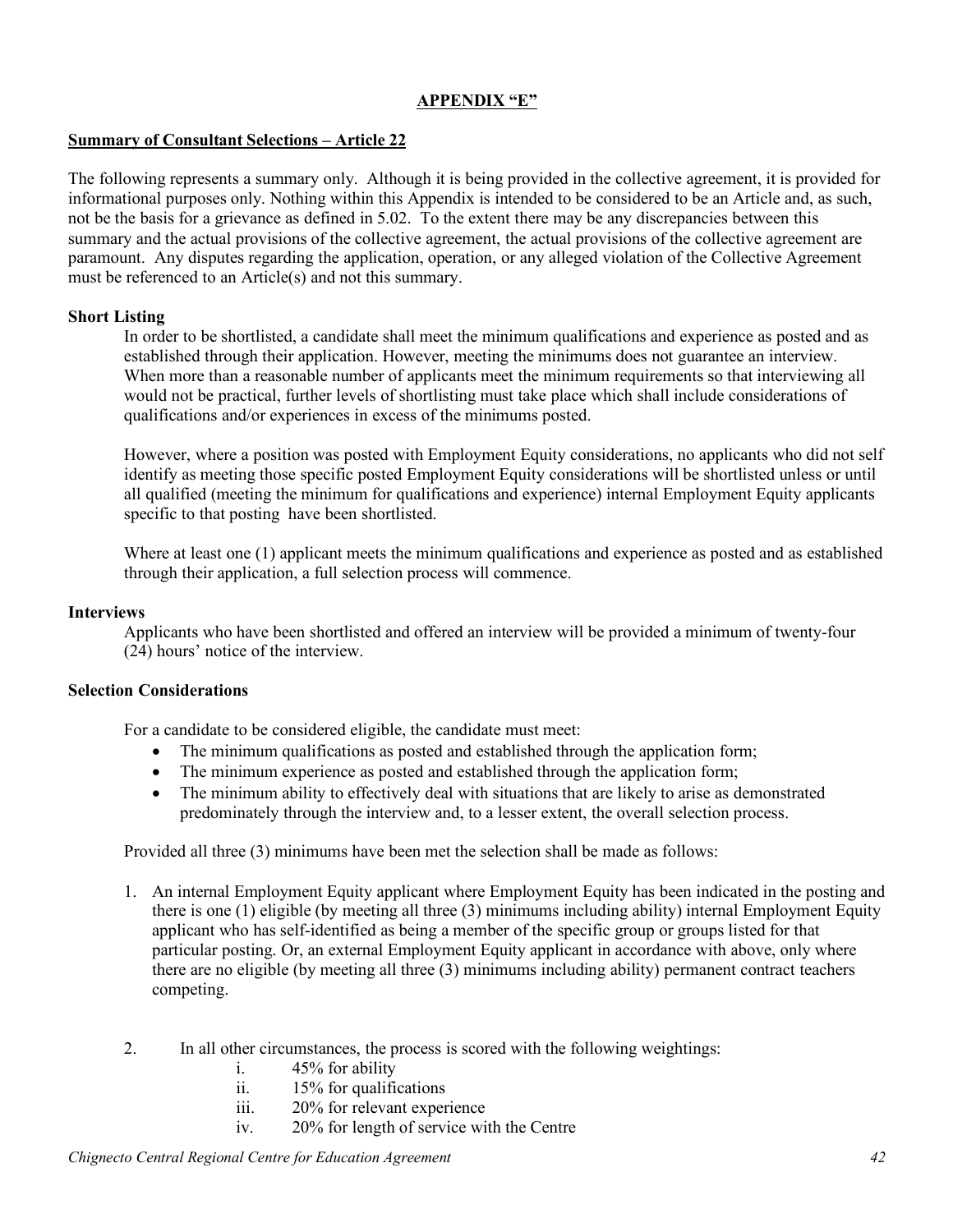- a. Where there are two or more qualified internal Employment Equity applicants who have self identified as being a member of the specific group or groups listed for that particular posting, HR shall be contacted to assist in the recommendation.
- b. Otherwise, highest score in accordance with 2 (i) through (iv) of eligible candidates through the selection process. Where two (2) or more eligible candidates are tied (less than 1% difference), the final selection shall be based on seniority.

#### **Recommended Candidate**

Appropriate references are contacted. The reference checks should establish that the candidate's experience and abilities provided in the selection process accurately reflect the candidate's actual experience and abilities.

The candidate's most recent supervisor should be one of the references. In the event that the candidate did not list his or her most recent supervisor, the candidate should be contacted, notified of the importance of the reference of his or her immediate supervisor and given the opportunity to include the supervisor as a reference. In the event that the candidate declines, the candidate is to be informed that a lack of reference from the most recent immediate supervisor may be considered negatively during the process.

In the event that appropriate reference checks are not satisfactory for the recommended candidate, the above process is followed for the next eligible candidate and so on.

The recommended candidate is provided to Human Resources for review. Human Resources will review the recommendation as it relates to the collective agreement, Centre policy and procedures.

#### **Offering the Position**

With satisfactory reference checks, the eligible recommended candidate will be offered the position.

#### **Retention of Record**

The Centre shall confidentially maintain the names of the interviewed applicants, the applicable scores for each interviewed applicant and the resulting recommendation. The applicable scores are those that remain relevant for that particular selection process.

#### **Situations Where the Position May Be Reposted**

In certain situations, the Centre may decide to repost the position including:

- A mistake has been made in the process or change has occurred affecting the posted position
- No candidates are eligible (meet the minimum qualifications, experience and ability)
- No eligible candidates have satisfactory reference checks
- All eligible recommended candidates turn down the offer of the position

In such case, the CRRC Chair of the NSTU will be notified that the position is being reposted and the reason. In circumstances where the Centre determines it is impractical to proceed otherwise, the Centre may choose not to repost but to proceed even where some component of the foregoing has not been met. If this is the case, the candidate(s) will be notified that they are being considered but have not met a certain component. In the event an offer is provided, the offer will indicate the component which was not met.

#### **Communication of Reposting to Candidates**

Any applicant who has been shortlisted and received an interview will be notified if the position is going to be reposted. While the applicant may apply again for the posting, the applicant may not be permitted to reinterview. The applicant's previous selection scores may be considered during the new selection process.